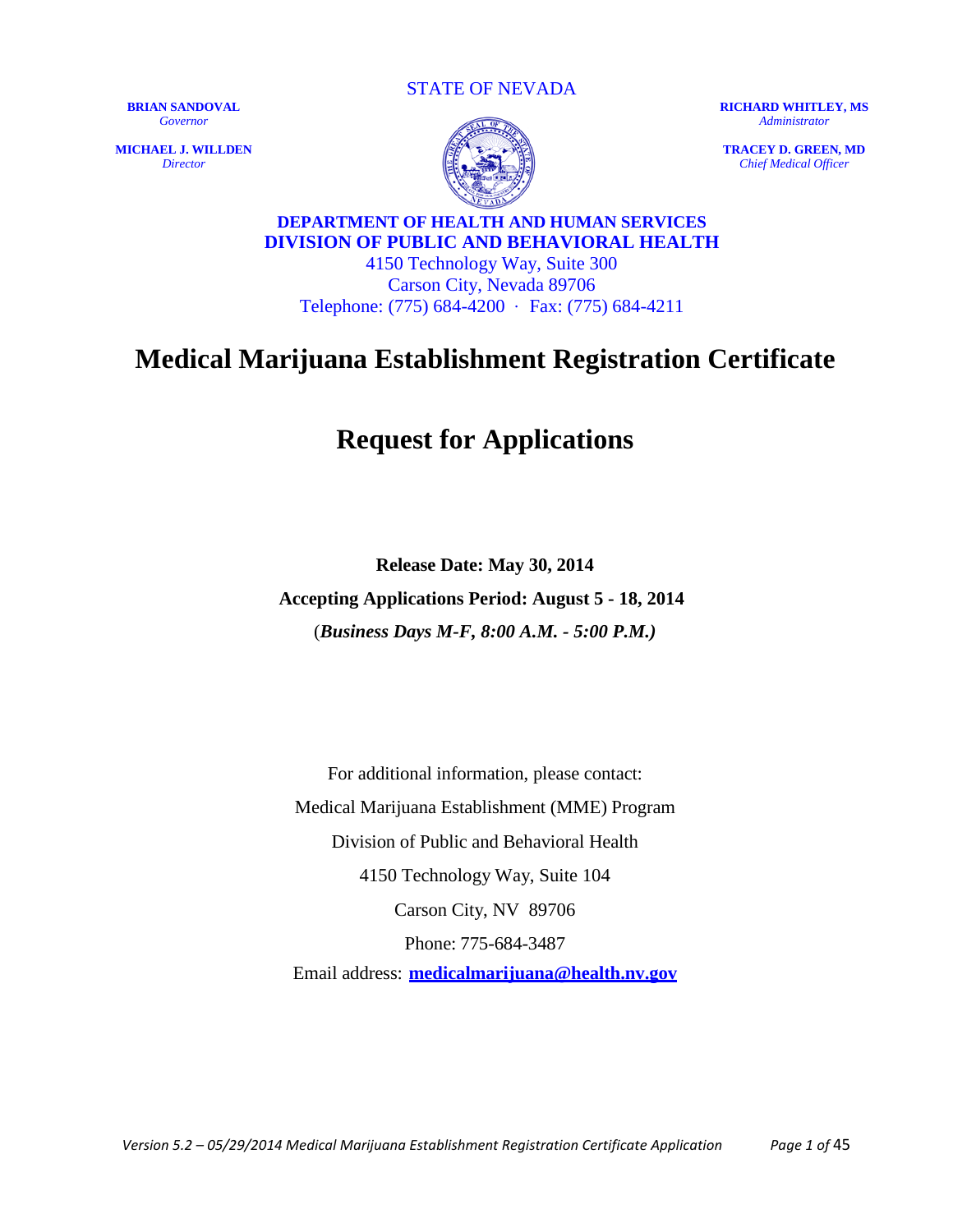STATE OF NEVADA

**BRIAN SANDOVAL** *Governor*

**MICHAEL J. WILLDEN** *Director*



**RICHARD WHITLEY, MS** *Administrator*

**TRACEY D. GREEN, MD** *Chief Medical Officer*

#### **DEPARTMENT OF HEALTH AND HUMAN SERVICES DIVISION OF PUBLIC AND BEHAVIORAL HEALTH** 4150 Technology Way, Suite 300

Carson City, Nevada 89706 Telephone: (775) 684-4200 · Fax: (775) 684-4211

### **APPLICANT INFORMATION SHEET FOR MEDICAL MARIJUANA ESTABLISHMENT APPLICATION**

Applicant Must:

A) Provide all requested information in the space provided next to each numbered question. The information provided in Sections 1 through 10 will be used for application questions and updates;

B) Type or print responses; and

C) Include this Applicant Information Sheet in Tab III of the Identified Criteria Response.

| $\mathbf{1}$   | Company Name                                                                                                                             |                                                       |            |  |
|----------------|------------------------------------------------------------------------------------------------------------------------------------------|-------------------------------------------------------|------------|--|
|                |                                                                                                                                          |                                                       |            |  |
| $\overline{2}$ | <b>Street Address</b>                                                                                                                    |                                                       |            |  |
|                |                                                                                                                                          |                                                       |            |  |
| 3              | City, State, ZIP                                                                                                                         |                                                       |            |  |
|                |                                                                                                                                          |                                                       |            |  |
| $\overline{4}$ |                                                                                                                                          | <b>Telephone Number</b>                               |            |  |
|                | Area Code                                                                                                                                | Number                                                | Extension  |  |
|                |                                                                                                                                          | <b>Facsimile Number</b>                               |            |  |
| 5              | Area Code                                                                                                                                | Number                                                | Extension  |  |
|                | <b>Toll Free Number</b>                                                                                                                  |                                                       |            |  |
| 6              | Area Code                                                                                                                                | Number                                                | Extension  |  |
|                |                                                                                                                                          |                                                       |            |  |
|                | Contact Person for providing information, signing documents, or ensuring actions are taken as per Section<br>23 of LCB File No. R004-14A |                                                       |            |  |
|                | Name:                                                                                                                                    |                                                       |            |  |
| 7              | Title:                                                                                                                                   |                                                       |            |  |
|                |                                                                                                                                          |                                                       |            |  |
|                | Address:                                                                                                                                 |                                                       |            |  |
|                | Email Address:                                                                                                                           |                                                       |            |  |
|                |                                                                                                                                          |                                                       |            |  |
| 8              | Area Code:                                                                                                                               | <b>Telephone Number for Contact Person</b><br>Number: | Extension: |  |
|                |                                                                                                                                          |                                                       |            |  |
|                |                                                                                                                                          | <b>Facsimile Number for Contact Person</b>            |            |  |
| 9              | Area Code:                                                                                                                               | $\overline{\text{Number}}$ :                          | Extension: |  |
|                |                                                                                                                                          |                                                       |            |  |
| 10             | Signature:                                                                                                                               | <b>Contact Person Signature</b>                       | Date:      |  |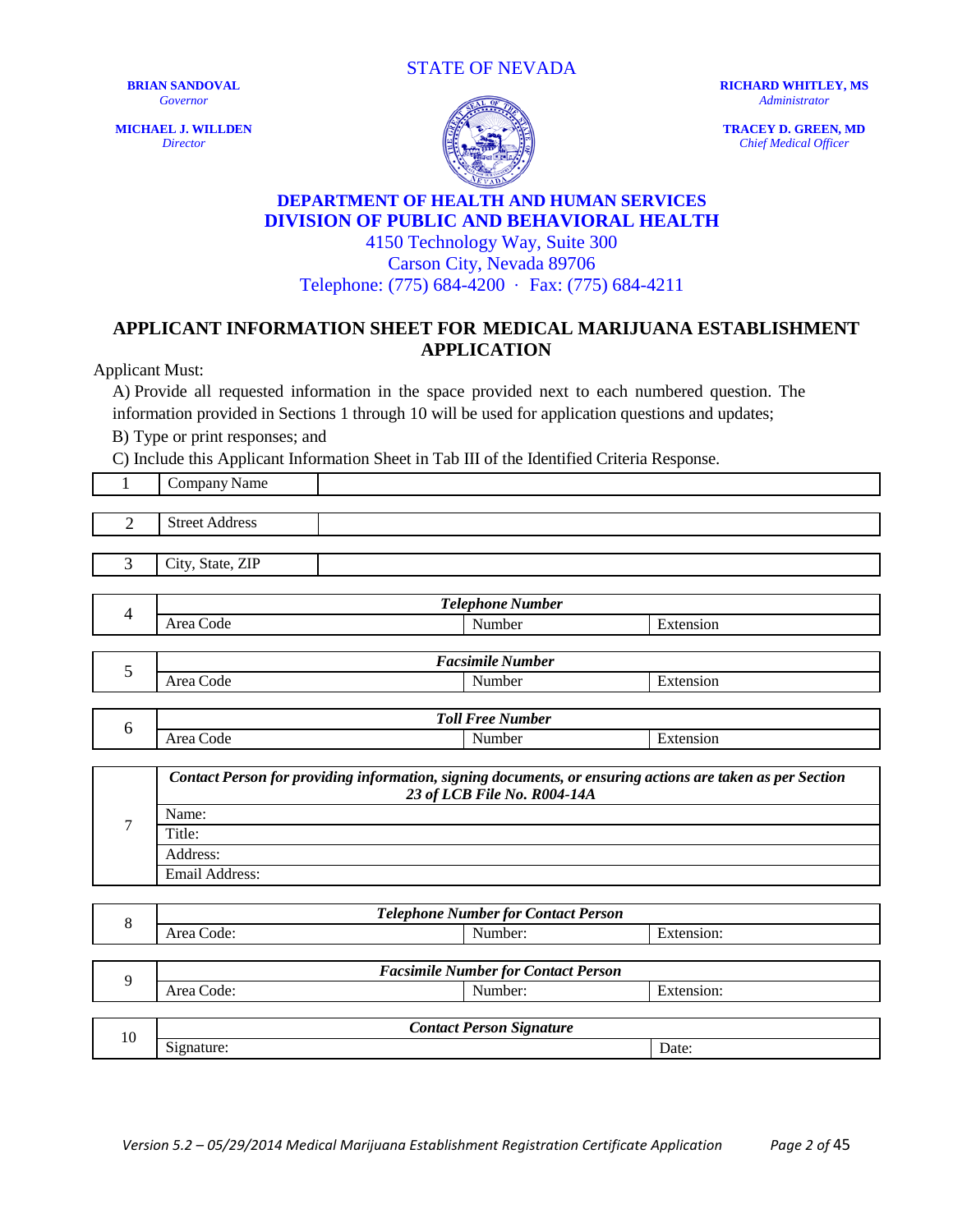## **TABLE OF CONTENTS**

| 1. |                                                                     |
|----|---------------------------------------------------------------------|
| 2. |                                                                     |
| 3. |                                                                     |
| 4. |                                                                     |
| 5. |                                                                     |
| 6. |                                                                     |
| 7. | MEDICAL MARIJUANA ESTABLISHMENT APPLICATION CHECKLIST 25            |
|    |                                                                     |
|    | ATTACHMENT B - OWNER, OFFICER, AND BOARD MEMBER ATTESTATION FORM 32 |
|    | ATTACHMENT C - OWNER, OFFICER, AND BOARD MEMBER INFORMATION FORM 34 |
|    |                                                                     |
|    | ATTACHMENT E - REQUEST AND CONSENT TO RELEASE APPLICATION FORM 38   |
|    |                                                                     |
|    |                                                                     |
|    |                                                                     |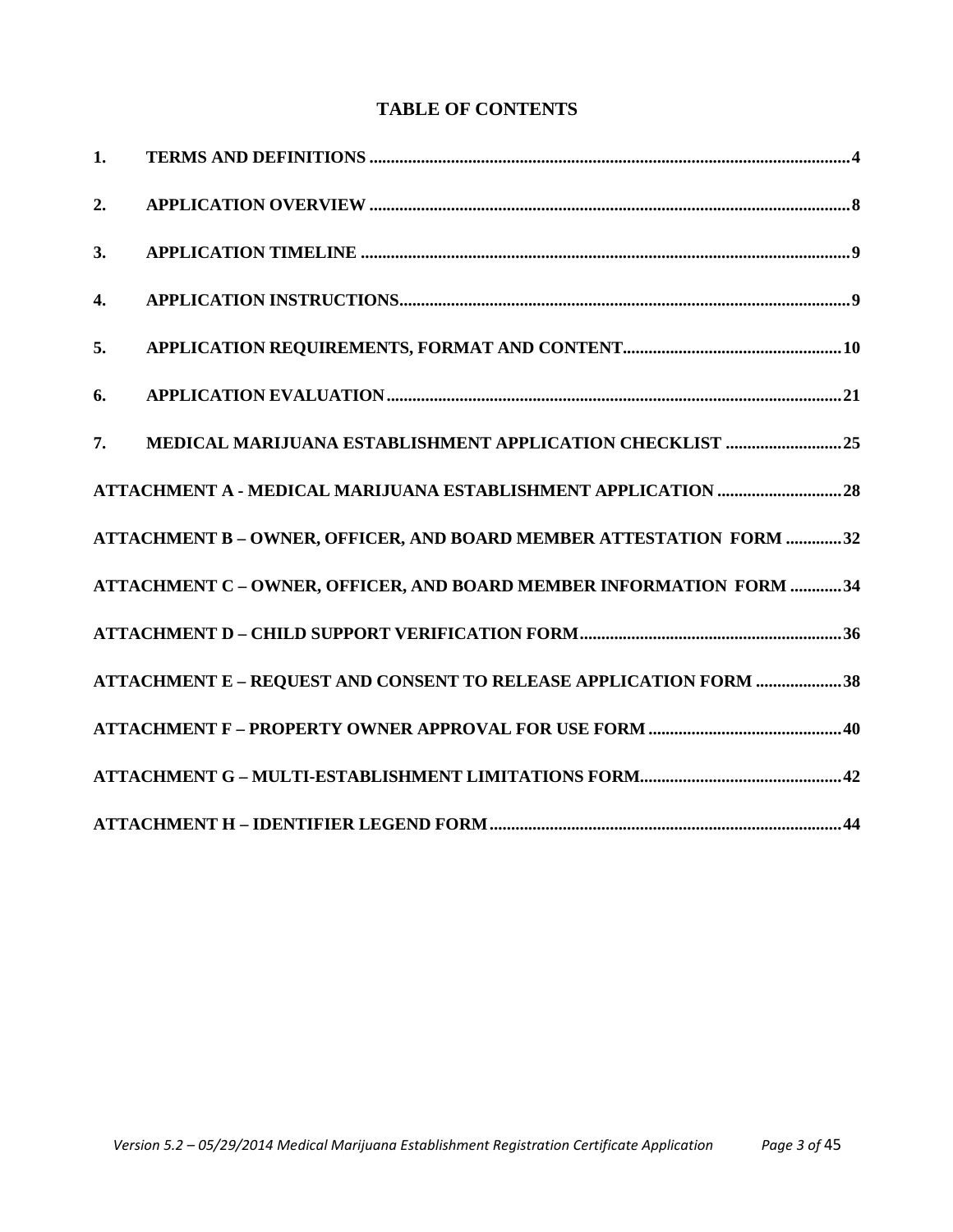## <span id="page-3-0"></span>**1. TERMS AND DEFINITIONS**

| <b>TERMS</b>                                                                                 | <b>DEFINITIONS</b>                                                                                                                                                                                                                                                                                                                                                                                                                                                                                                                                                                                                                                   |
|----------------------------------------------------------------------------------------------|------------------------------------------------------------------------------------------------------------------------------------------------------------------------------------------------------------------------------------------------------------------------------------------------------------------------------------------------------------------------------------------------------------------------------------------------------------------------------------------------------------------------------------------------------------------------------------------------------------------------------------------------------|
| <b>Applicant</b>                                                                             | Organization/individual(s) submitting an application in<br>response to this request for application.                                                                                                                                                                                                                                                                                                                                                                                                                                                                                                                                                 |
| <b>Division</b>                                                                              | The Nevada Division of Public and Behavioral Health of<br>the Department of Health and Human Services.                                                                                                                                                                                                                                                                                                                                                                                                                                                                                                                                               |
| Edible marijuana products                                                                    | As per NRS 453A.101, products that contain marijuana or<br>an extract thereof and are intended for human<br>consumption by oral ingestion and are presented in the<br>form of foodstuffs, extracts, oils, tinctures and other<br>similar products.                                                                                                                                                                                                                                                                                                                                                                                                   |
| Electronic funds transfer                                                                    | Electronic funds transfer (EFT) is the electronic exchange,<br>transfer of money from one account to another, either<br>within a single financial institution or across multiple<br>institutions, through computer-based systems.                                                                                                                                                                                                                                                                                                                                                                                                                    |
| <b>Electronic verification system</b>                                                        | As per NRS 453A.102, an electronic database that keeps<br>track of data in real time and is accessible by the Division<br>and by registered medical marijuana establishments.                                                                                                                                                                                                                                                                                                                                                                                                                                                                        |
| <b>Enclosed, locked facility</b>                                                             | As per NRS 453A.103, a closet, display case, room,<br>greenhouse, or other enclosed area that meets the<br>requirements of NRS 453A.362 and is equipped with<br>locks or other security devices which allow access only<br>by a medical marijuana establishment agent and the<br>holder of a valid registry identification card.                                                                                                                                                                                                                                                                                                                     |
| <b>Excluded felony offense</b>                                                               | As per NRS 453A.104, a crime of violence or a violation<br>of a state or federal law pertaining to controlled<br>substances, if the law was punishable as a felony in the<br>jurisdiction where the person was convicted. The term<br>does not include a criminal offense for which the<br>sentence, including any term of probation, incarceration or<br>supervised release, was completed more than 10 years<br>before or an offense involving conduct that would be<br>immune from arrest, prosecution or penalty, except that<br>the conduct occurred before April 1, 2014, or was<br>prosecuted by an authority other than the State of Nevada. |
| Facility for the production of edible<br>marijuana products or marijuana infused<br>products | As per NRS 453A.105, a business that is registered with<br>the Division pursuant to NRS 453A.322, and acquires,<br>possesses, manufactures, delivers, transfers, transports,<br>supplies, or sells edible marijuana products or marijuana-<br>infused products to medical marijuana dispensaries.                                                                                                                                                                                                                                                                                                                                                    |

For the purposes of this Application, the following terms/definitions will be used: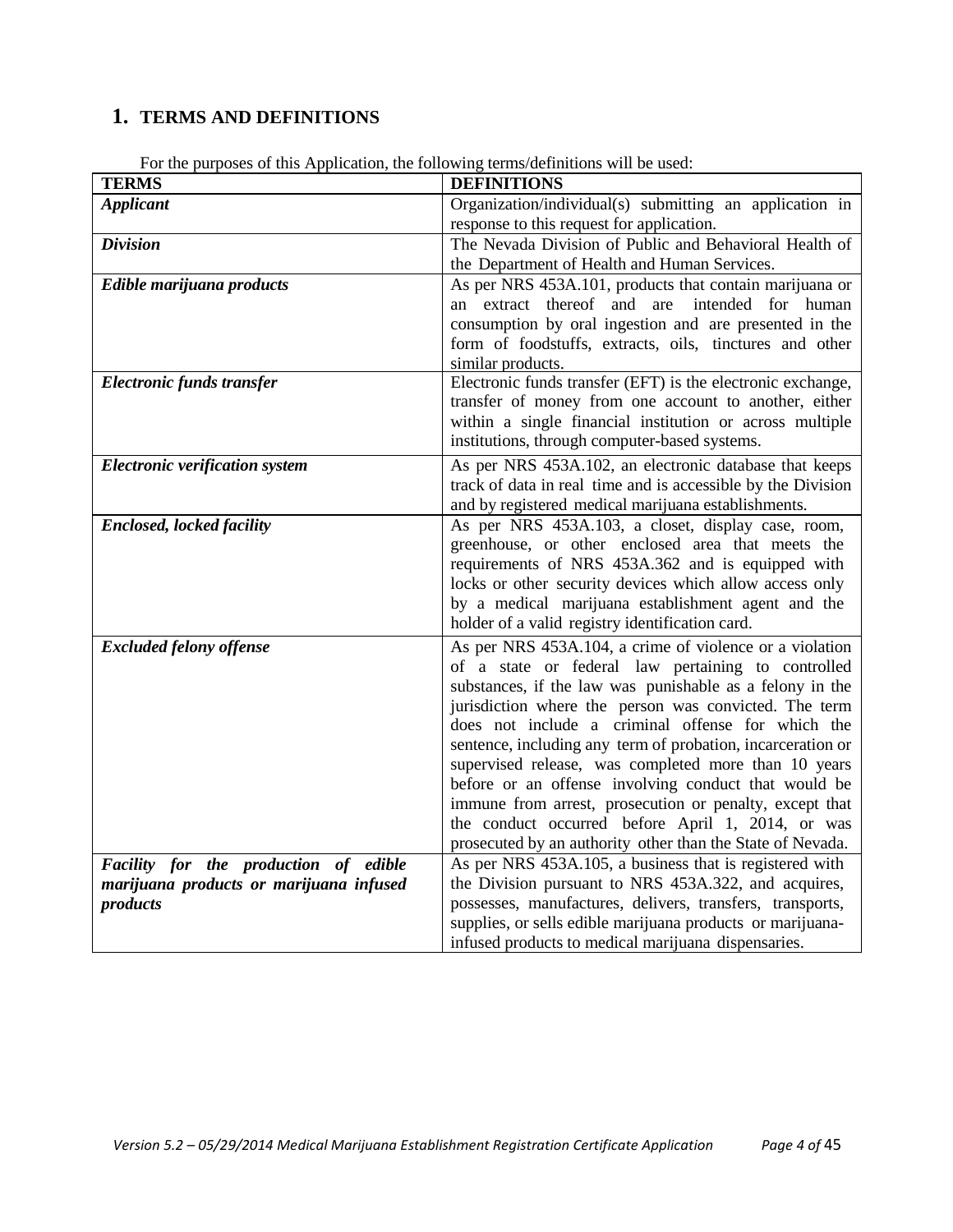| <b>Identified Response</b>            | A response to the application in which information is<br>included, including any descriptive information, that<br>identifies any and all Owners, Officers, Board Members or<br>Employees and business details (proposed business<br>$name(s)$ , $D/B/A$ , current or previous business names or<br>employers). This information includes all names, specific<br>geographic details including street address, city, county,<br>precinct, ZIP code, and their equivalent geocodes,<br>telephone numbers, fax numbers, email addresses, social<br>financial<br>security<br>numbers,<br>account<br>numbers,<br>certificate/license numbers, vehicle identifiers and serial<br>numbers, including license plate numbers, Web Universal<br>Resource Locators (URLs), Internet Protocol (IP)<br>addresses, biometric identifiers, including finger and voice<br>prints, full-face photographs and any comparable images,<br>previous or proposed company logos, images, or graphics<br>and any other unique identifying information, images,<br>logos, details, numbers, characteristics, or codes. |
|---------------------------------------|----------------------------------------------------------------------------------------------------------------------------------------------------------------------------------------------------------------------------------------------------------------------------------------------------------------------------------------------------------------------------------------------------------------------------------------------------------------------------------------------------------------------------------------------------------------------------------------------------------------------------------------------------------------------------------------------------------------------------------------------------------------------------------------------------------------------------------------------------------------------------------------------------------------------------------------------------------------------------------------------------------------------------------------------------------------------------------------------|
| <b>Identifiers</b>                    | An assignment of letters, numbers, job title or generic<br>business type to assure the identity of a person or<br>business remains unidentifiable.<br>Assignment of<br>identifiers will be application specific and will be<br>communicated in the application in the identifier legend.                                                                                                                                                                                                                                                                                                                                                                                                                                                                                                                                                                                                                                                                                                                                                                                                     |
| <b>Independent testing laboratory</b> | As per NRS 453A.107, a business that is registered with<br>the Division to test marijuana, edible marijuana products<br>and marijuana- infused products. Such an independent<br>testing laboratory must be able to determine accurately,<br>with respect to marijuana, edible marijuana products and<br>marijuana-infused products, the concentration therein of<br>THC and cannabidiol, the presence and identification of<br>molds and fungus, and the presence and concentration of<br>fertilizers and other nutrients.                                                                                                                                                                                                                                                                                                                                                                                                                                                                                                                                                                   |
| <b>Inventory control system</b>       | As per NRS 453A.108, a process, device or other<br>contrivance that may be used to monitor the chain of<br>custody of marijuana used for medical purposes from the<br>point of cultivation to the end consumer.                                                                                                                                                                                                                                                                                                                                                                                                                                                                                                                                                                                                                                                                                                                                                                                                                                                                              |
| <b>Marijuana</b>                      | As per NRS 453.096, all parts of any plant of the genus<br>Cannabis, whether growing or not, and the seeds thereof,<br>the resin extracted from any part of the plant and every<br>compound, manufacture, salt, derivative, mixture or<br>preparation of the plant, its seeds or resin. Marijuana does<br>not include the mature stems of the plant, fiber produced<br>from the stems, oil or cake made from the seeds of the<br>plant, any other compound, manufacture, salt, derivative,<br>mixture or preparation of the mature stems (except the<br>resin extracted there from), fiber, oil or cake, or the<br>sterilized seed of the plant which is incapable of<br>germination.                                                                                                                                                                                                                                                                                                                                                                                                        |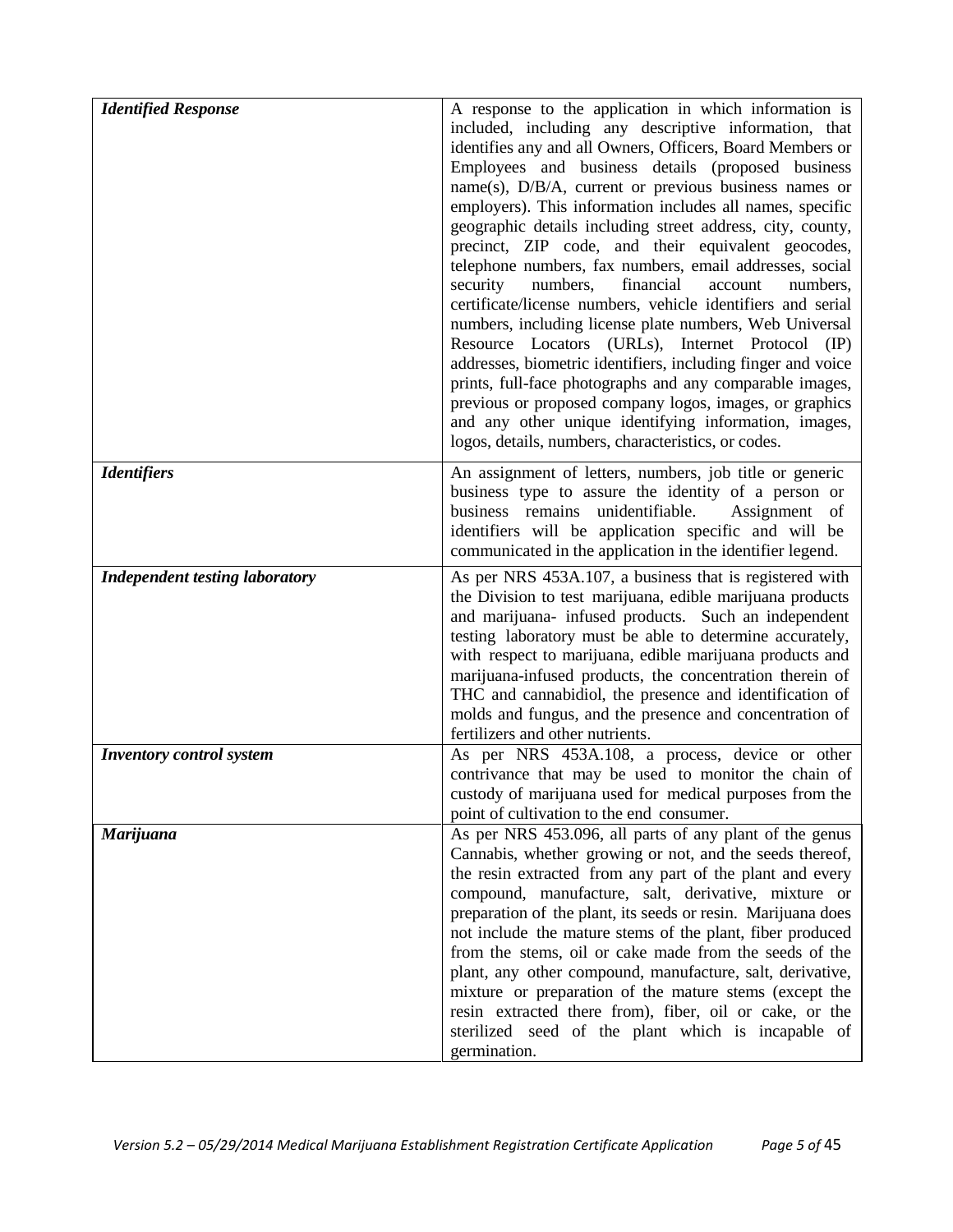| Marijuana infused products                            | As per NRS 453A.112, products that are infused with                                             |
|-------------------------------------------------------|-------------------------------------------------------------------------------------------------|
|                                                       | marijuana or an extract thereof and are intended for use or                                     |
|                                                       | consumption by humans through means other than                                                  |
|                                                       | inhalation or oral ingestion. The term includes, without                                        |
|                                                       | limitation, topical products, ointments, oils and tinctures.                                    |
| May                                                   | Has the meaning ascribed to it in NRS 0.025.                                                    |
| Medical marijuana dispensary                          | As per NRS 453A.115, a business that is registered with                                         |
|                                                       | the Division and acquires, possesses, delivers, transfers,                                      |
|                                                       | transports, supplies, sells or dispenses marijuana or                                           |
|                                                       | related supplies and educational materials to the holder of                                     |
|                                                       | a valid registry identification card.                                                           |
| Medical marijuana establishment                       | As per NRS 453A.116, an independent testing laboratory,                                         |
|                                                       | a cultivation facility, a facility for the production of edible                                 |
|                                                       | marijuana products or marijuana-infused products, a                                             |
|                                                       | medical marijuana dispensary, or a business that has                                            |
|                                                       | registered with the Division and paid the requisite fees to                                     |
|                                                       | act as more than one of the types of businesses.                                                |
| Medical marijuana establishment agent                 | As per NRS 453A.117, an owner, officer, board member,                                           |
|                                                       | employee or volunteer of a medical marijuana                                                    |
|                                                       | establishment. The term does not include a consultant                                           |
|                                                       | who performs professional services for a medical                                                |
|                                                       | marijuana establishment.                                                                        |
| <b>Medical</b><br>marijuana<br>establishment<br>agent | As per NRS 453A.118, a form of identification that is                                           |
| registration card                                     | issued by the Division to authorize a person to volunteer                                       |
|                                                       | or work at a medical marijuana establishment.                                                   |
| Medical marijuana establishment registration          | As per NRS 453A.119, a certificate that is issued by the                                        |
| certificate                                           | Division, pursuant to NRS 453A.332, to authorize the                                            |
|                                                       | operation of a medical marijuana establishment.                                                 |
| Medical use of marijuana                              | As per NRS 453A.120, the possession, delivery,                                                  |
|                                                       | production or use of marijuana; the possession, delivery                                        |
|                                                       | or use of paraphernalia used to administer marijuana; as                                        |
|                                                       | necessary for the exclusive benefit of a person to                                              |
|                                                       | mitigate the symptoms or effects of his or her chronic or                                       |
|                                                       | debilitating medical condition.                                                                 |
| <b>Must</b><br>NAC                                    | Has the meaning ascribed to it in NRS 0.025.<br>Nevada Administrative Code - All applicable NAC |
|                                                       | documentation may be reviewed via the Internet                                                  |
|                                                       | at: http://www.leg.state.nv.us/NAC/CHAPTERS.HTMl.                                               |
|                                                       |                                                                                                 |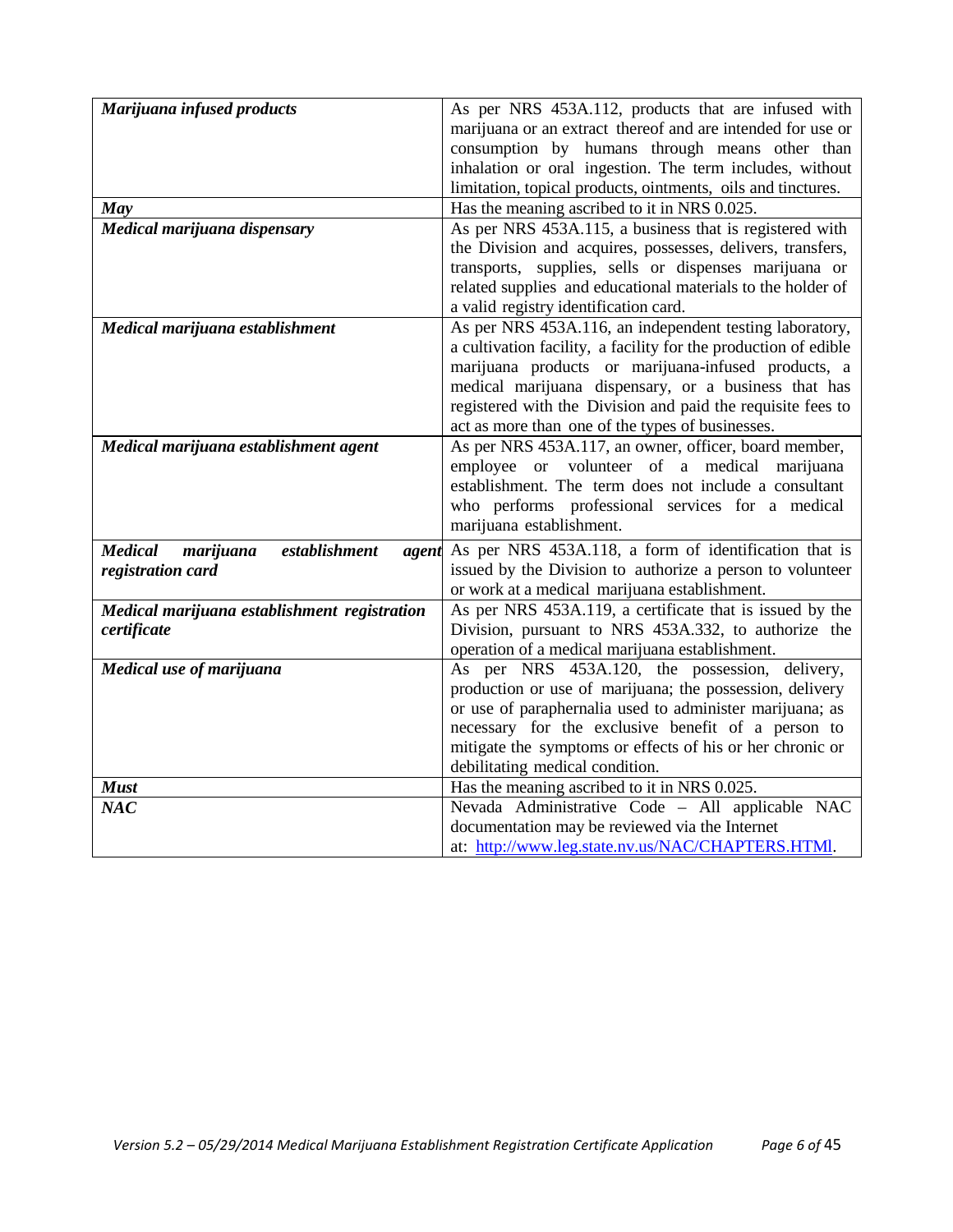| <b>Non-Identified Response</b> | A response to the application in which no information is      |
|--------------------------------|---------------------------------------------------------------|
|                                | included or any descriptive information is included that      |
|                                |                                                               |
|                                | would permit an evaluator to reasonably draw a conclusion     |
|                                | as to the identity of any and all owners, officers, board     |
|                                | members or employees and business details (proposed           |
|                                | business name(s), $D/B/A$ , current or previous business      |
|                                | names or employers). Identifiers that must be removed         |
|                                | from the application include all names, specific geographic   |
|                                | details including street address, city, county, precinct, ZIP |
|                                | code, and their equivalent geocodes, telephone numbers,       |
|                                | fax numbers, email addresses, social security numbers,        |
|                                | financial account numbers, certificate/license numbers,       |
|                                | vehicle identifiers and serial numbers, including license     |
|                                | plate numbers, Web Universal Resource Locators (URLs),        |
|                                | Internet Protocol (IP) addresses, biometric identifiers,      |
|                                | including finger and voice prints, full-face photographs      |
|                                | and any comparable images, previous or proposed               |
|                                | company logos, images, or graphics and any other unique       |
|                                | identifying information, images, logos, details, numbers,     |
|                                | characteristics, or codes.                                    |
| <b>NRS</b>                     | Nevada Revised Statutes - All applicable NRS                  |
|                                | documentation may be reviewed via the Internet at:            |
|                                | http://www.leg.state.nv.us/NRS/                               |
| <b>Shall</b>                   | Has the meaning ascribed to it in NRS 0.025.                  |
| <b>State</b>                   | The State of Nevada and any agency identified herein.         |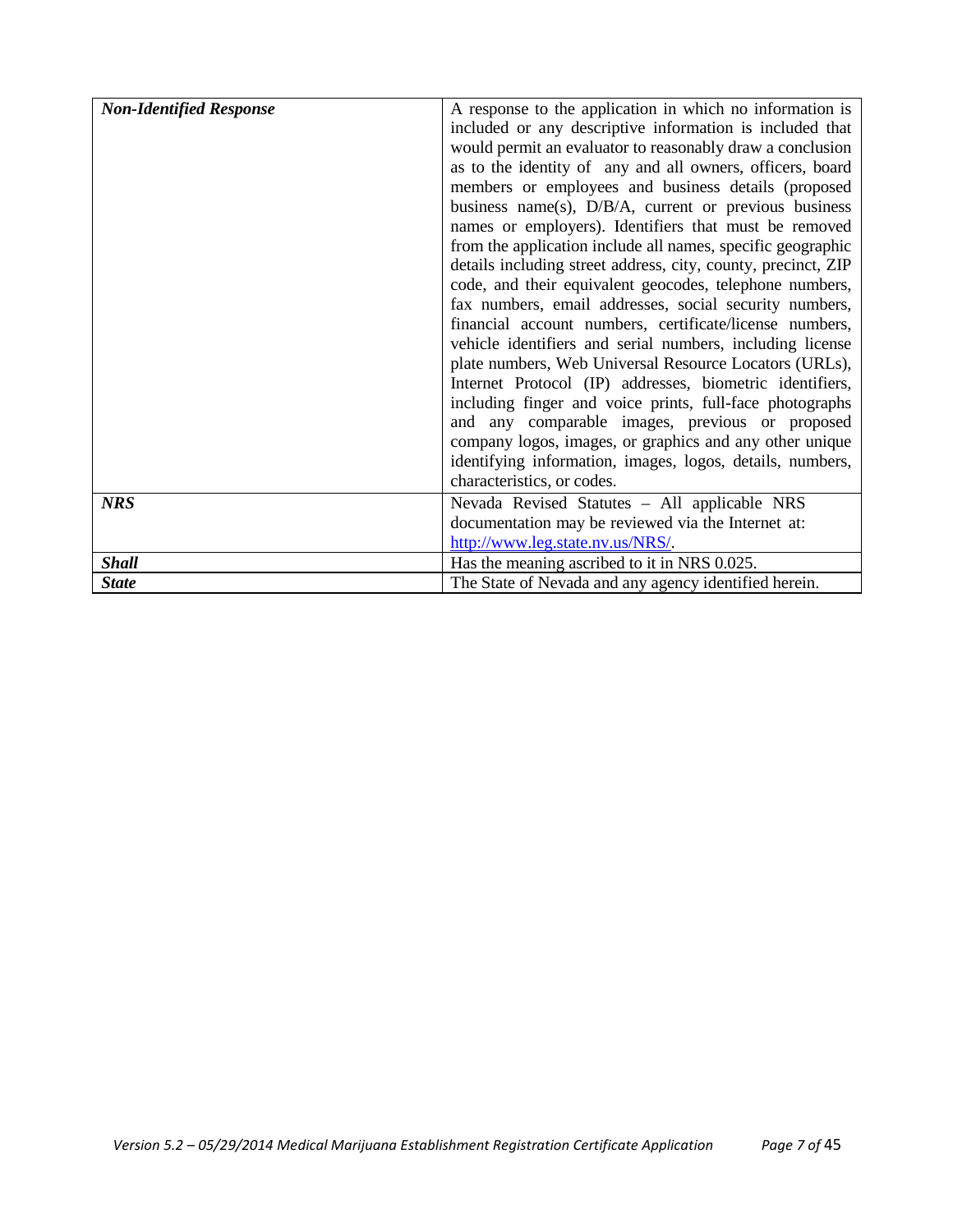# <span id="page-7-0"></span>**2. APPLICATION OVERVIEW**

The 2013 Legislature passed Senate Bill 374 relating to medical marijuana, providing for the registration of medical marijuana establishments authorized to test marijuana in a laboratory, cultivate or dispense marijuana or manufacture edible marijuana products or marijuana-infused products for sale to persons authorized to engage in the medical use of marijuana. Senate Bill 374 also provides for the registration of agents who are employed by or volunteer at medical marijuana establishments, setting forth the manner in which such establishments must register and operate, and requiring the Division of Public and Behavioral Health (Division) to adopt regulations. Senate Bill 374 has now been included in the codified NRS 453A.

The regulations provide provisions for the establishment, licensing, operation and regulation of medical marijuana establishments in the State of Nevada. The regulations address this new industry as a privileged industry as outlined in NRS 453A.320.

The Division is seeking applications from qualified applicants in conjunction with this application process for medical marijuana establishment certificates. The resulting establishment certificates will be for an initial term of one (1) year, subject to Section 34 of LCB File No. R004-14A.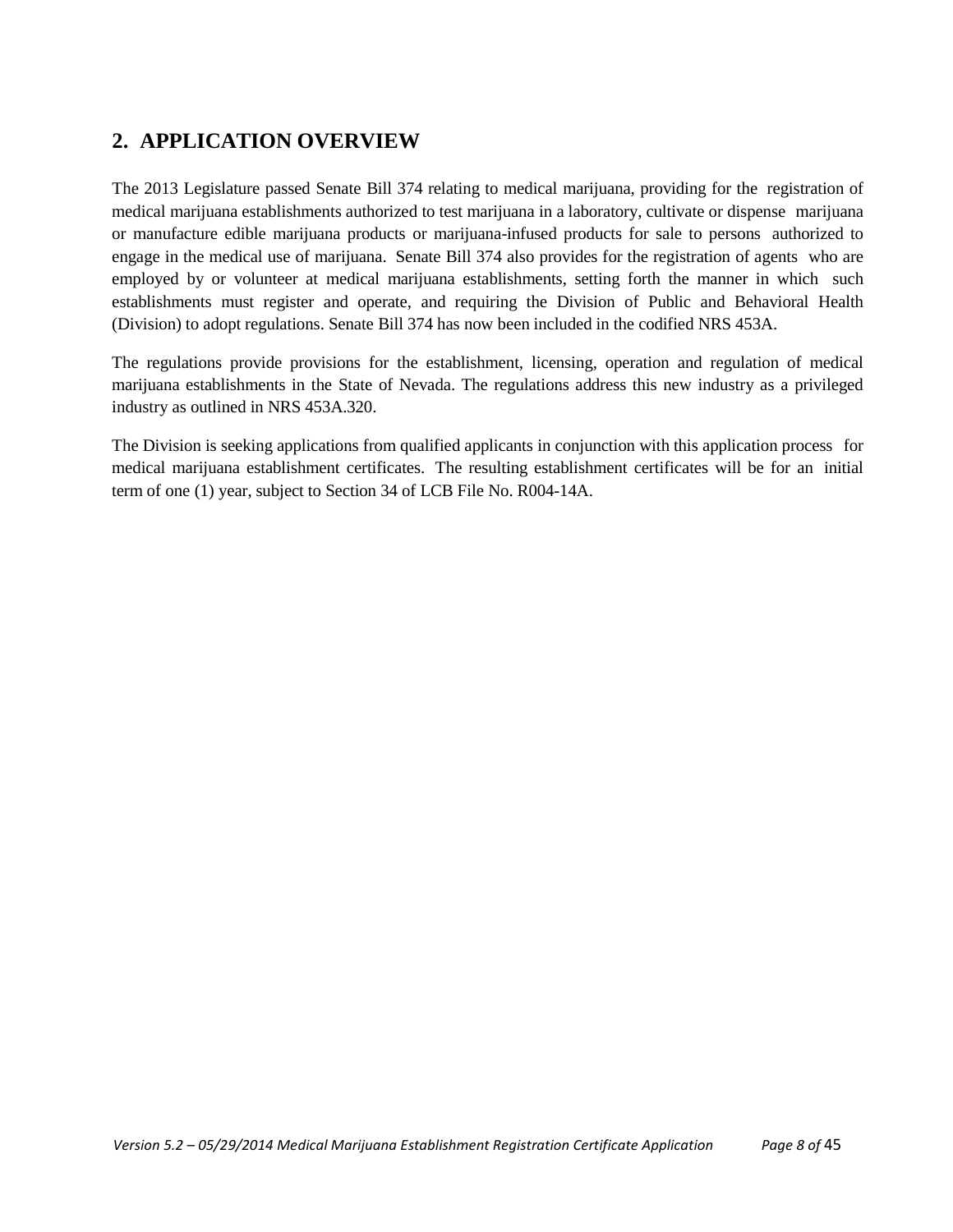# <span id="page-8-0"></span>**3. APPLICATION TIMELINE**

The following represents the timeline for this project.

| Task                                                 | Date/Time             |
|------------------------------------------------------|-----------------------|
| <b>Request for Application Date</b>                  | 5/30/2014             |
| Deadline for Submitting Questions                    | 6/20/2014 2:00 PM     |
| <b>Answers Posted to Website</b>                     | On or before 7/7/2014 |
| Opening of 10 Day Window for Receipt of Applications | 8/5/2014 8:00 AM      |
| Deadline for Submission of Applications              | 8/18/2014 5:00 PM     |
| <b>Evaluation Period</b>                             | 8/5/2014 - 11/2/2014  |
| Provisional Certificates Issued                      | On or about 11/3/2014 |

# <span id="page-8-1"></span>**4. APPLICATION INSTRUCTIONS**

The State of Nevada, Division of Public and Behavioral Health, on behalf of the Department of Health and Human Services, is seeking applications from qualified applicants to receive provisional certificates to issue medical marijuana establishment certificates.

The Division anticipates issuing medical marijuana establishment certificates in conjunction with this application process and in compliance with Nevada statutes and regulations. Therefore, applicants are encouraged to be as specific as possible in their application about the services they will provide, geographic location, and submissions for each criteria category.

All questions relating to this application and the application process must be submitted in writing to **[medicalmarijuana@health.nv.gov](mailto:medicalmarijuana@health.nv.gov)** no later than 2:00 P.M. on 6/20/2014. Calls should only be directed to the phone number provided in this application. No questions will be accepted after this date. Answers will be posted to the Medical Marijuana Program FAQ section of the Division's website no later than 7/7/2014 at **<http://health.nv.gov/MedicalMarijuana.htm>**.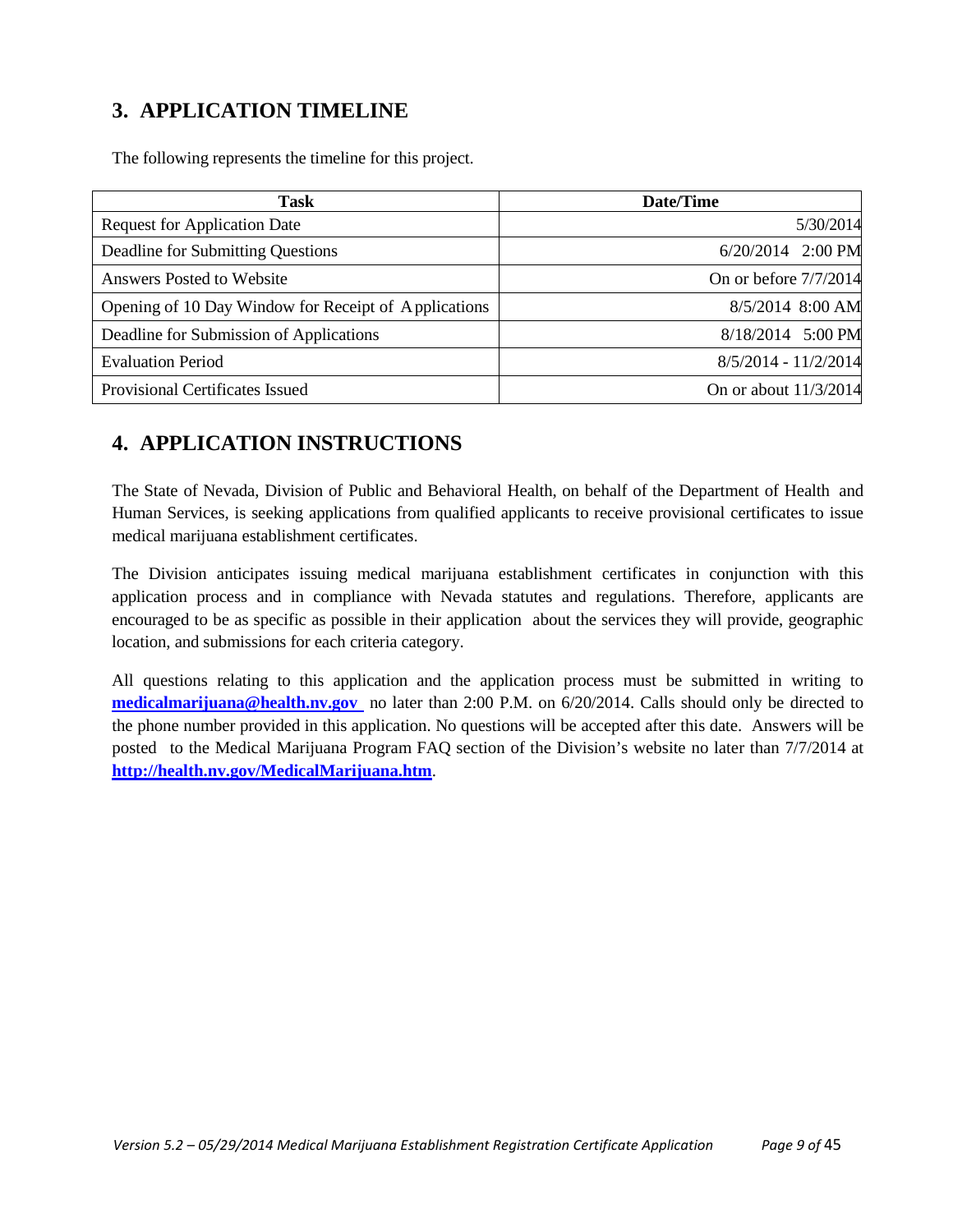# <span id="page-9-0"></span>**5. APPLICATION REQUIREMENTS, FORMAT AND CONTENT**

## **5.1. GENERAL SUBMISSION REQUIREMENTS**

- 5.1.1. Applications must be packaged and submitted in counterparts; therefore, applicants must pay close attention to the submission requirements. Applications will have an Identified Criteria Response and a Non-Identified Criteria Response. Each must be submitted in individual 3-ring binders. Applicants must submit their application broken out into the two (2) sections required in a single box or packaged for shipping purposes.
- 5.1.2. The required CDs must contain information as specified in Section 5.4.
- 5.1.3. Detailed instructions on application submission and packaging follows, and applicants must submit their applications as identified in the following sections.
- 5.1.4. All information is to be completed as requested.
- 5.1.5. Each section within the Identified Criteria Response and the Non-Identified Criteria Response must be separated by clearly marked tabs with the appropriate section number and title as specified.
- 5.1.6. If discrepancies are found between two (2) or more copies of the application, the **MASTER COPY** shall provide the basis for resolving such discrepancies. If one (1) copy of the application is not clearly marked "**MASTER**," the Division may, at its sole discretion, select one (1) copy to be used as the master.
- 5.1.7. For ease of evaluation, the application must be presented in a format that corresponds to and references sections outlined within this submission requirements section and must be presented in the same order. Written responses must be typed and in bold/italics and placed immediately following the applicable criteria question, statement and/or section.
- 5.1.8. Applications are to be prepared in such a way as to provide a straightforward, concise delineation of information to satisfy the requirements of this application.
- 5.1.9. In a Non-Identified Criteria response, when a specific person or company is referenced, the identity must be submitted with an Identifier. Identifiers assigned to people or companies must be detailed in a legend (Attachment H), to be submitted in the Identified Criteria response section.
- 5.1.10. Expensive bindings, colored displays, promotional materials, etc., are not necessary or desired. Emphasis should be concentrated on conformance to the application instructions, responsiveness to the application requirements, and on completeness and clarity of content.
- 5.1.11. Applications must not be printed on company letterhead and/or with any identifying company watermarks. Applicants must submit response using plain white paper.
- 5.1.12. Materials not requested in the application process will not be reviewed or evaluated.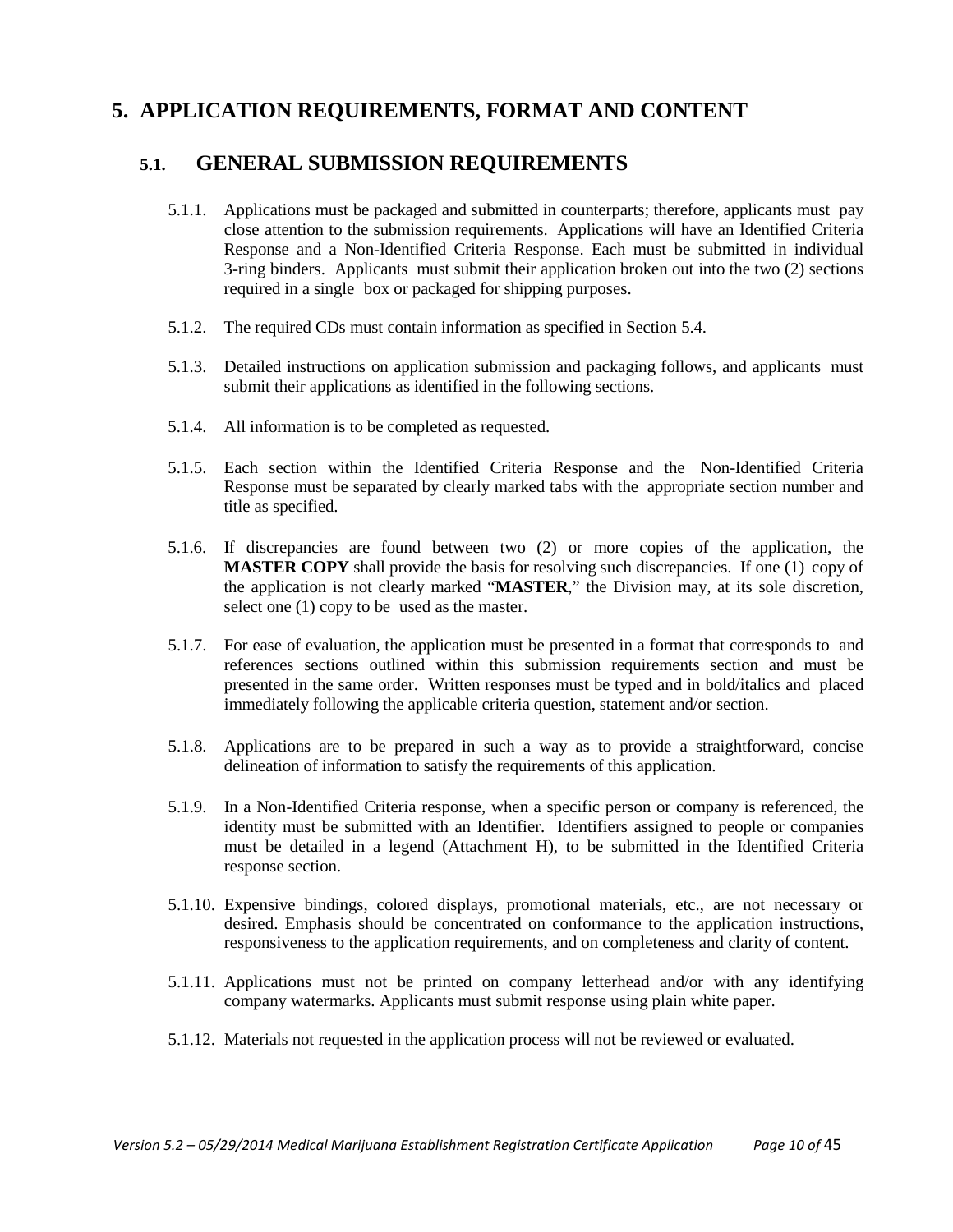- 5.1.13. The State of Nevada, in its continuing efforts to reduce solid waste and to further recycling efforts, requests that applications, to the extent possible and practical:
	- 5.1.13.1. Be submitted on recycled paper;
	- 5.1.13.2. Not include pages of unnecessary advertising;
	- 5.1.13.3. Be printed on both sides of each sheet of paper (except when a new section begins);
	- 5.1.13.4. Follow strict definition of Non-Identified response when directed; and
	- 5.1.13.5. Be contained in re-usable binders as opposed to spiral or glued bindings.
- 5.1.14. For purposes of addressing questions concerning this application, submit questions to **[medicalmarijuana@health.nv.gov](mailto:medicalmarijuana@health.nv.gov)** no later than 2:00 P.M. on 6/20/2014. Calls must be directed to the phone number provided in this application. No questions will be addressed after this date. Upon issuance of this request for application, other employees and representatives of the agencies identified in the application will not answer questions or otherwise discuss the contents of this application with any other prospective applicants or their representatives.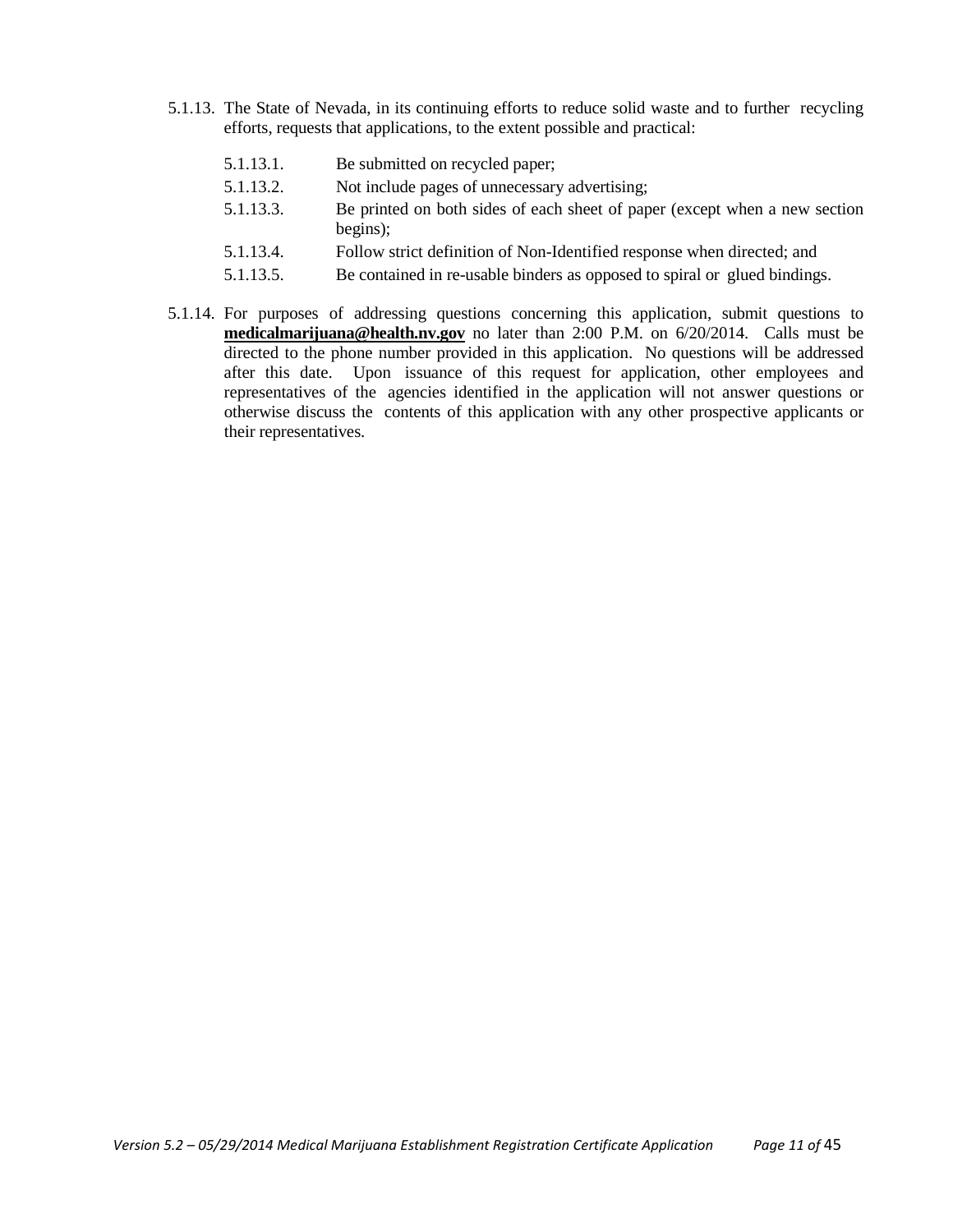# **5.2. PART I – IDENTIFIED CRITERIA RESPONSE**

The IDENTIFIED CRITERIA RESPONSE must include:

One (1) original copy marked "MASTER"

Three (3) identical copies

The response must have the tabbed sections as described below:

#### 5.2.1. **Tab I** – Title Page

The title page must include the following:

| <b>Part I – Identified Criteria Response</b> |                                                |  |
|----------------------------------------------|------------------------------------------------|--|
| <b>Application Title:</b>                    | A Medical Marijuana Establishment Registration |  |
|                                              | Certificate                                    |  |
| Application:                                 |                                                |  |
| <b>Applicant Name:</b>                       |                                                |  |
| Address:                                     |                                                |  |
| <b>Application Opening Date and Time:</b>    | August 5, 2014 8:00 AM                         |  |
| <b>Application Closing Date and Time:</b>    | August 18, 2014 5:00 PM                        |  |

#### 5.2.2. **Tab II** – Table of Contents

An accurate table of contents must be provided in this tab.

#### 5.2.3. **Tab III** – Applicant Information Sheet

The completed Applicant Information Sheet with an original signature by the contact person for providing information, signing documents, or ensuring actions are taken as per Section 23 of LCB File No. R004-14A must be included in this tab. (Page 2)

#### 5.2.4. **Tab IV** – Medical Marijuana Establishment Registration Certificate Application

The completed Medical Marijuana Establishment Registration Certificate Application with original signatures must be included in this tab. (Attachment A)

#### 5.2.5. **Tab V** – Multi-Establishment Limitation form

If applicable, a copy of the multi-establishment limitation form must be included in this tab. If not applicable, please insert a plain page with the words "**Not applicable."** (Attachment G).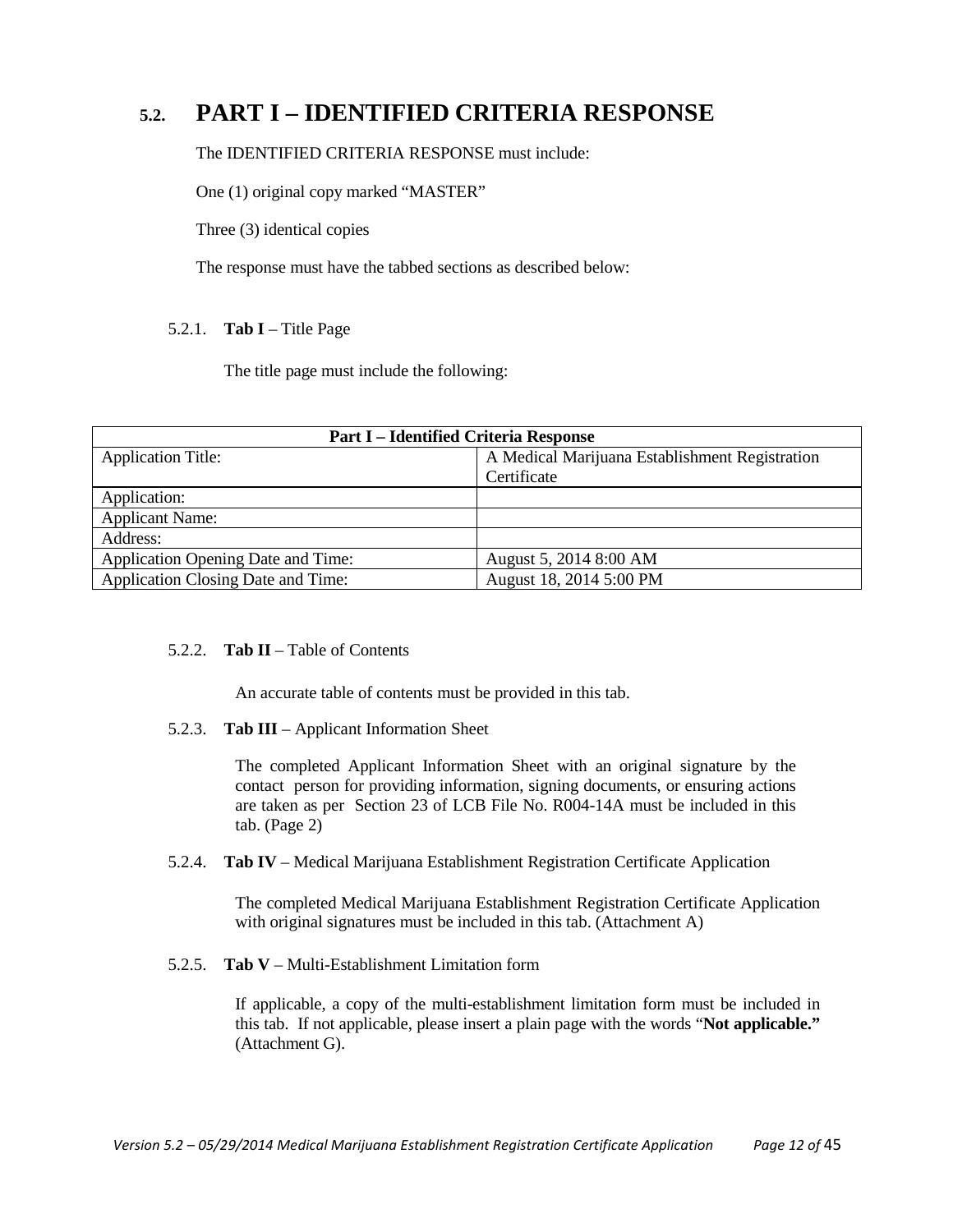#### 5.2.6. **Tab VI** – Identifier Legend

A copy of the Identifier legend must be included in this tab. If not applicable, please insert a plain page with the words **"Not Applicable"** (Attachment H).

5.2.7. **Tab VII** – Confirmation that the applicant has registered with the Secretary of State

Documentation that the applicant has registered as the appropriate type of business with the Secretary of State.

- 5.2.8. **Tab VIII** Confirmation of the ownership or authorized use of the property as a medical marijuana establishment
	- 5.2.8.1. A copy of property owner's approval for use form (Attachment F).
	- 5.2.8.2. If the applicant has executed a lease or owns the proposed property, a copy of the lease or documentation of ownership.

A copy of the property owner's approval for use form and lease or documentation of ownership must be included in this tab.

- 5.2.9. **Tab IX** Documentation from a financial institution in this state, or in any other state or the District of Columbia, which demonstrates:
	- 5.2.9.1. That the applicant has at least \$250,000 in liquid assets which are unencumbered and can be converted within 30 days after a request to liquidate such assets; and
	- 5.2.9.2. The source of those liquid assets.

Documentation demonstrating the liquid assets and the source of those liquid assets must be included in this tab.

*Please note: If applying for more than one medical marijuana establishment registration certificate; available funds must be shown for each establishment application.*

5.2.10. **Tab X** – Evidence of the amount of taxes paid to, or other beneficial financial contributions made to, the State of Nevada or its political subdivisions within the last five years by the applicant or the persons who are proposed to be owners, officers or board members of the proposed establishment.

Evidence of taxes paid and other beneficial financial contributions made must be included in this tab.

5.2.11. **Tab XI** – The description of the proposed organizational structure of the proposed medical marijuana establishment and information concerning each Owner, Officer and Board Member of the proposed medical marijuana establishment.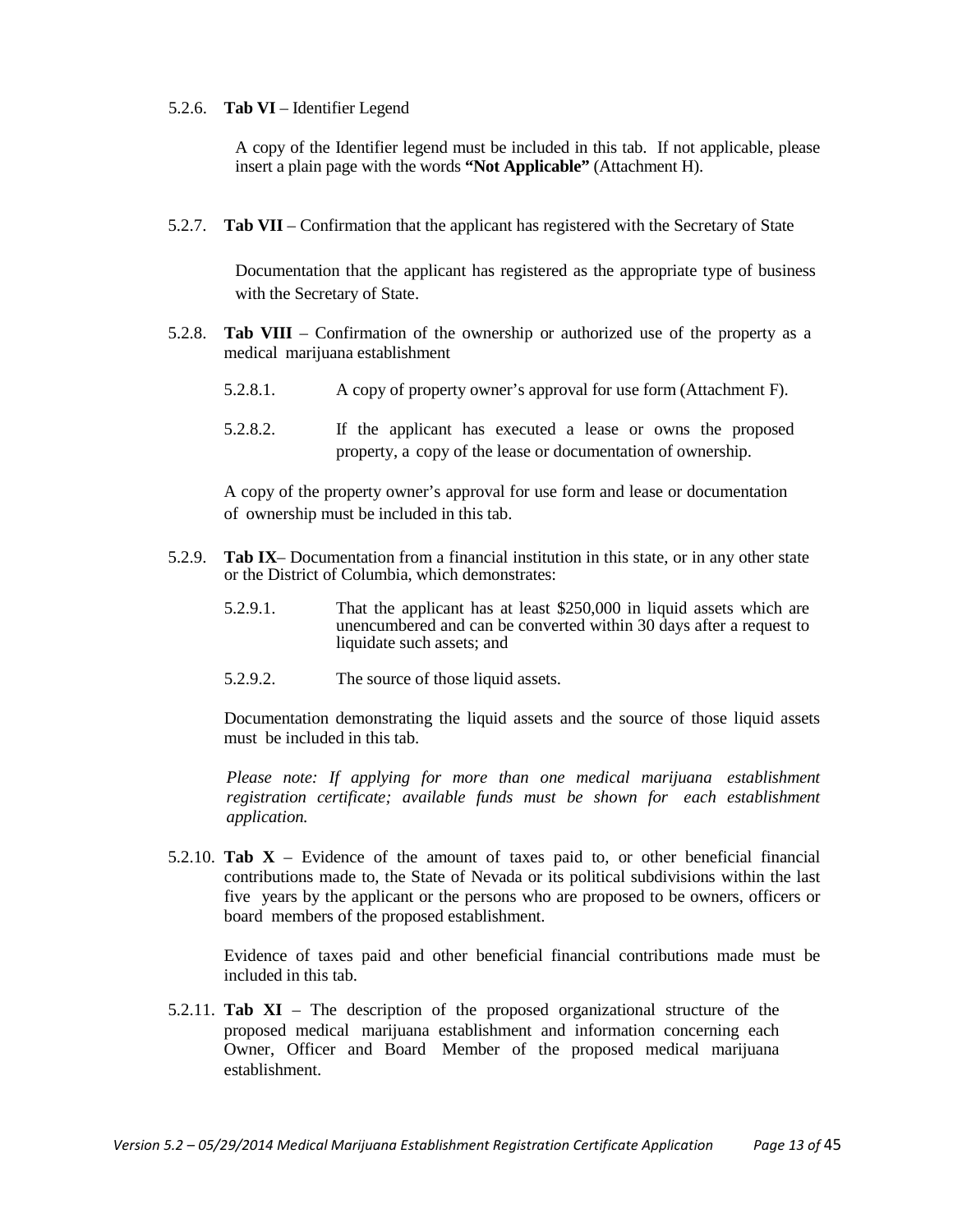- 5.2.11.1. An organizational chart showing all owners, officers, and board members of the medical marijuana establishment, including percentage of ownership for each individual.
- 5.2.11.2. The owner, officer and board member information form must be completed for each individual named in this application (Attachment C).
- 5.2.11.3. An owner, officer and board member Attestation Form must be completed for each individual named in this application (Attachment B).
- 5.2.11.4. A Child Support Verification Form for each owner, officer and board member must be completed for each individual named in this application (Attachment D).
- 5.2.11.5. A narrative description, not to exceed 750 words, demonstrating the following:
	- 5.2.11.5.1. Past experience working with governmental agencies and highlighting past community involvement.
	- 5.2.11.5.2. Any previous experience at operating other businesses or nonprofit organizations.
	- 5.2.11.5.3. Any demonstrated knowledge or expertise with respect to the compassionate use of marijuana to treat medical conditions.
	- 5.2.11.5.4. A resume, including educational achievements, for each owner, officer and board member must be completed for each individual named in this application.
- 5.2.11.6. A Request and Consent to Release Application Form for Medical Marijuana Establishment Registration Certificate(s) for each owner, officer and board member may be completed for each individual named in this application (Attachment E).
- 5.2.11.7. Documentation that fingerprint cards have been submitted to the Central Repository for Nevada Records of Criminal History.

The organizational chart, owner, officer and board member information form(s), attestation form(s), resume(s), child support verification forms(s), narrative description(s), request and consent to release application form, as applicable, and fingerprint documentation must be included in this tab.

- 5.2.12. **Tab XII** A financial plan which includes:
	- 5.2.12.1. Financial statements showing the resources of the applicant(s), both liquid and illiquid.
	- 5.2.12.2. If the applicant is relying on money from an owner, officer or board member, or any other source, evidence that the person has

*Version 5.2 – 05/29/2014 Medical Marijuana Establishment Registration Certificate Application Page 14 of* 45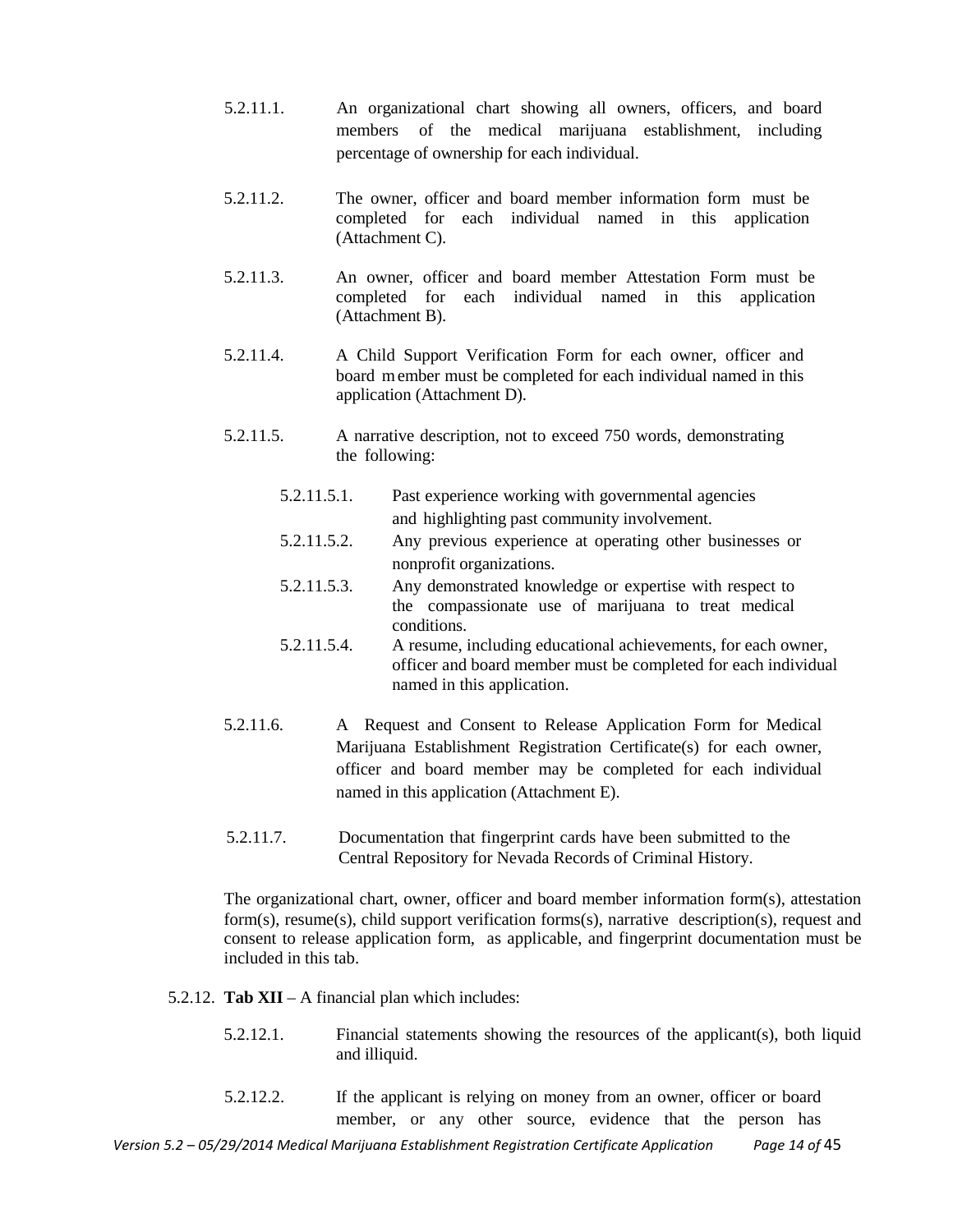unconditionally committed such money to the use of the applicant in the event the Division issues a medical marijuana establishment registration certificate to the applicant.

5.2.12.3. Proof that the applicant has adequate money to cover all expenses and costs of the first year of operation.

The financial plan must be included in this tab.

- 5.2.13. **Tab XIII** If a local government in which a proposed medical marijuana establishment will be located has not enacted zoning restrictions or the applicant is not required to secure approval that the applicant is in compliance with such restrictions:
	- 5.2.13.1. A professionally prepared survey demonstrating that the applicant has satisfied all the requirements of NRS 453A.322(3)(a)(2)(II).

A professionally prepared survey must be included in this tab. If not applicable, please insert a plain page stating "**Not applicable**."

5.2.14. Included with this packet - the \$5,000.00 application fee as per Section 26(1) of LCB File No. R004-14A

*Please note: Cashier's checks and money orders (made out to the "Nevada Division of Public and Behavioral Health") will be accepted. All payments of money in an amount of \$10,000 or more must be made by any method of electronic funds transfer of money allowed. The electronic payment must be credited to the State of Nevada on or before the date such payment is due.*

# **5.3. PART II –NON-IDENTIFIED CRITERIA RESPONSE**

The NON-IDENTIFIED CRITERIA RESPONSE must include:

One (1) original copy marked "MASTER"

Three (3) original copies marked "Non-Identified Criteria Response"

*Please note: The content of this response must be in a non-identified format. The Identifier Legend Form (Attachment H) must be used to non-identify the content of the response.*

The response must have the tabbed sections as described below:

#### 5.3.1. **Tab I** – Title Page

The title page must include the following: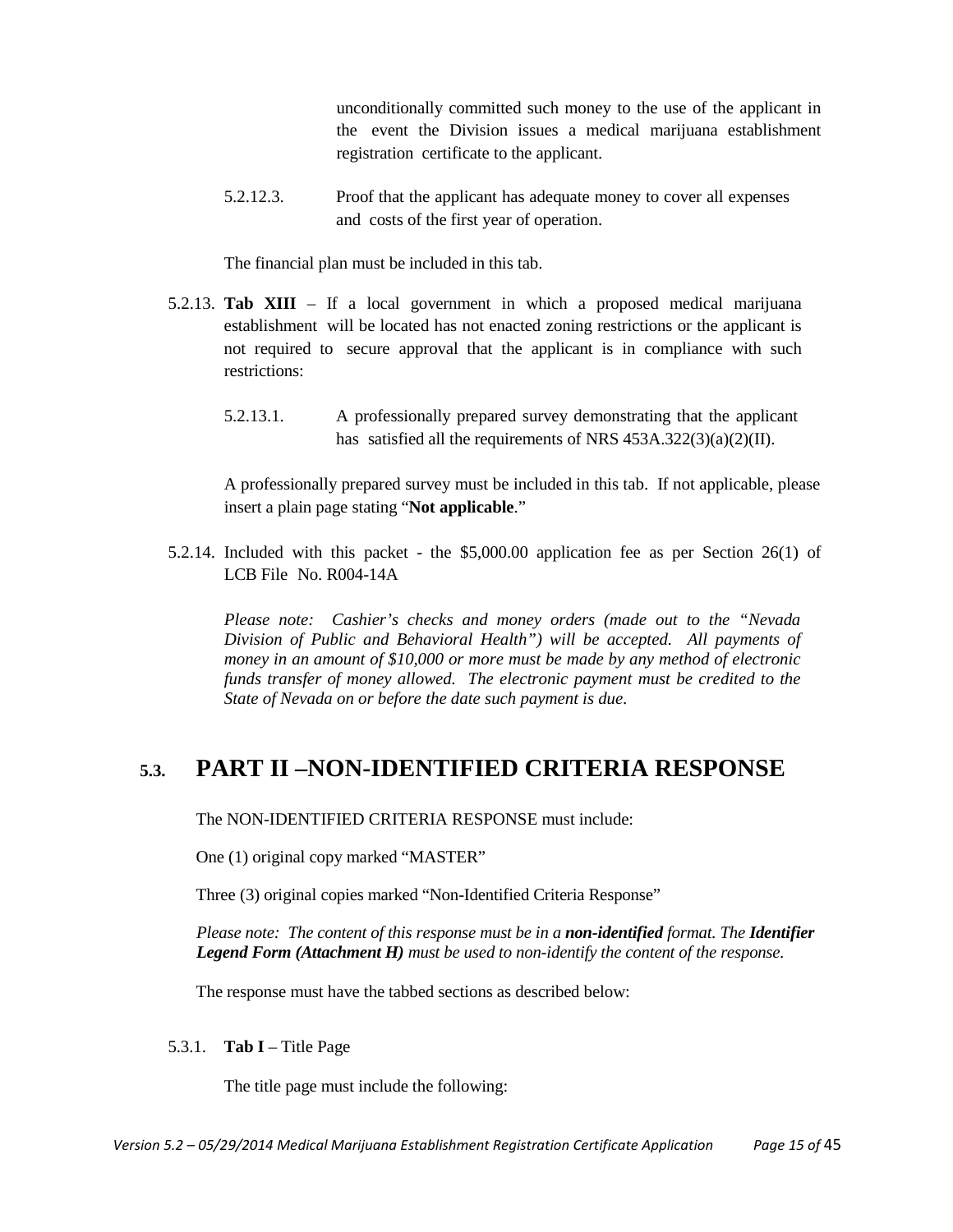*Please note: Title page will be removed for evaluation and does not require non-identification.*

| <b>Part II-Non-Identified Criteria Response</b> |                                                |  |
|-------------------------------------------------|------------------------------------------------|--|
| <b>Application Title:</b>                       | A Medical Marijuana Establishment Registration |  |
|                                                 | Certificate                                    |  |
| Application:                                    |                                                |  |
| <b>Applicant Name:</b>                          |                                                |  |
| Address:                                        |                                                |  |
| Application Opening Date and Time:              | August 5, 2014 8:00 AM                         |  |
| Application Closing Date and Time:              | August 18, 2014 5:00 PM                        |  |

#### 5.3.2. **Tab II** – Table of Contents

An accurate table of contents must be provided in this tab.

5.3.3. **Tab III** – Documentation concerning the adequacy of the size of the proposed medical marijuana establishment to serve the needs of persons who are authorized to engage in the medical use of marijuana, including, without limitation:

*Please note: The content of this response must be in a non-identified format*

5.3.3.1. Building and Construction plans with supporting details.

*Please note: The size or square footage of the proposed establishment must include the maximum size of the proposed operation per the lease and/or property ownership. The start-up plans and potential expansion must be clearly stated to prevent needless misunderstandings and surrendering of certification.*

Non-identified Building and Construction plans with supporting details must be included in this tab.

5.3.4. **Tab IV** – Documentation concerning the integrated plan of the proposed medical marijuana establishment for the care, quality and safekeeping of medical marijuana from seed to sale, including, without limitation:

*Please note: The content of this response must be in a non-identified format*

- 5.3.4.1. A non-identified plan for testing and verifying medical marijuana.
- 5.3.4.2. A non-identified transportation plan.
- 5.3.4.3. Non-identified procedures to ensure adequate security including, without limitation, measures for building security.
- 5.3.4.4. Non-identified procedures to ensure adequate security including, without limitation, measures for product security.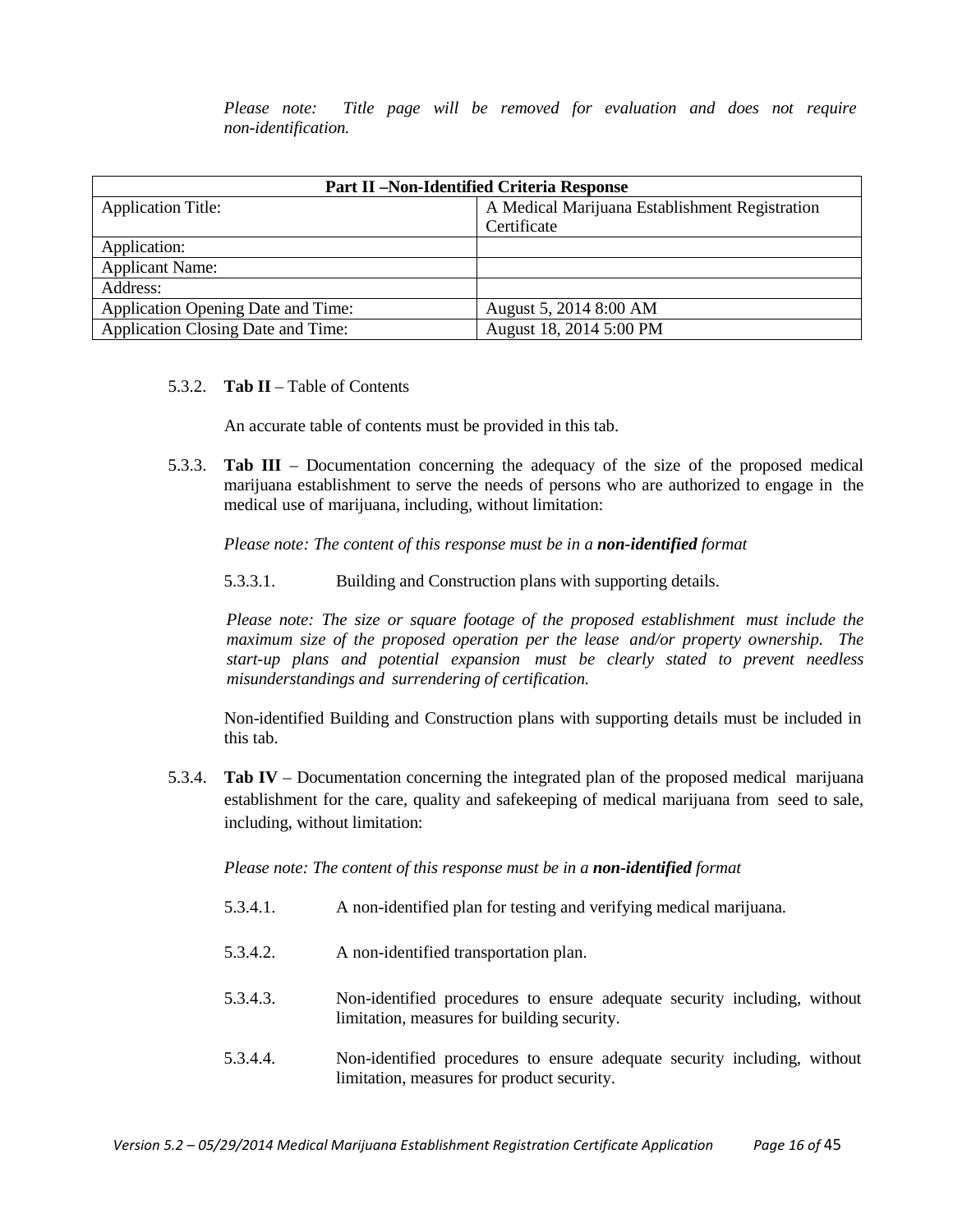Non-identified plans for testing medical marijuana, transportation, and building and product security must be included in this tab.

5.3.5. **Tab V** – A plan which includes:

*Please note: The content of this response must be in a non-identified format*

- 5.3.5.1. A non-identified description of the operating procedures for the electronic verification system of the proposed medical marijuana establishment for verifying medical marijuana cardholders
- 5.3.5.2. A non-identified description of the inventory control system of the proposed medical marijuana establishment.

*Please note: Applicants must demonstrate a system to include thorough tracking of product movement and sales. The system shall account for all inventory held by an establishment in any stage of cultivation, production, display or sale, as applicable for the type of establishment, and demonstrate an internal reporting system to provide the Division with comprehensive knowledge of an establishment's inventory.*

The plan for the operating procedures for the electronic verification system and the inventory control system must be included in this tab and must be in a non-identifying format.

5.3.6. **Tab VI** – Evidence that the applicant has a plan to staff, educate and manage the proposed medical marijuana establishment on a daily basis, which must include, without limitation:

#### *Please note: The content of this response must be in a non-identified format*

- 5.3.6.1. A non-identified detailed budget for the proposed medical marijuana establishment, including pre-opening, construction and first year operating expenses.
- 5.3.6.2. A non-identified operations manual that demonstrates compliance with applicable statutes and regulations.
- 5.3.6.3. A non-identified education plan which must include, without limitation, providing educational materials to the staff of the proposed establishment.
- 5.3.6.4. A non-identified plan to minimize the environmental impact of the proposed establishment.

The plan to staff, educate and manage the proposed medical marijuana establishment must be included in this tab and must be non-identified.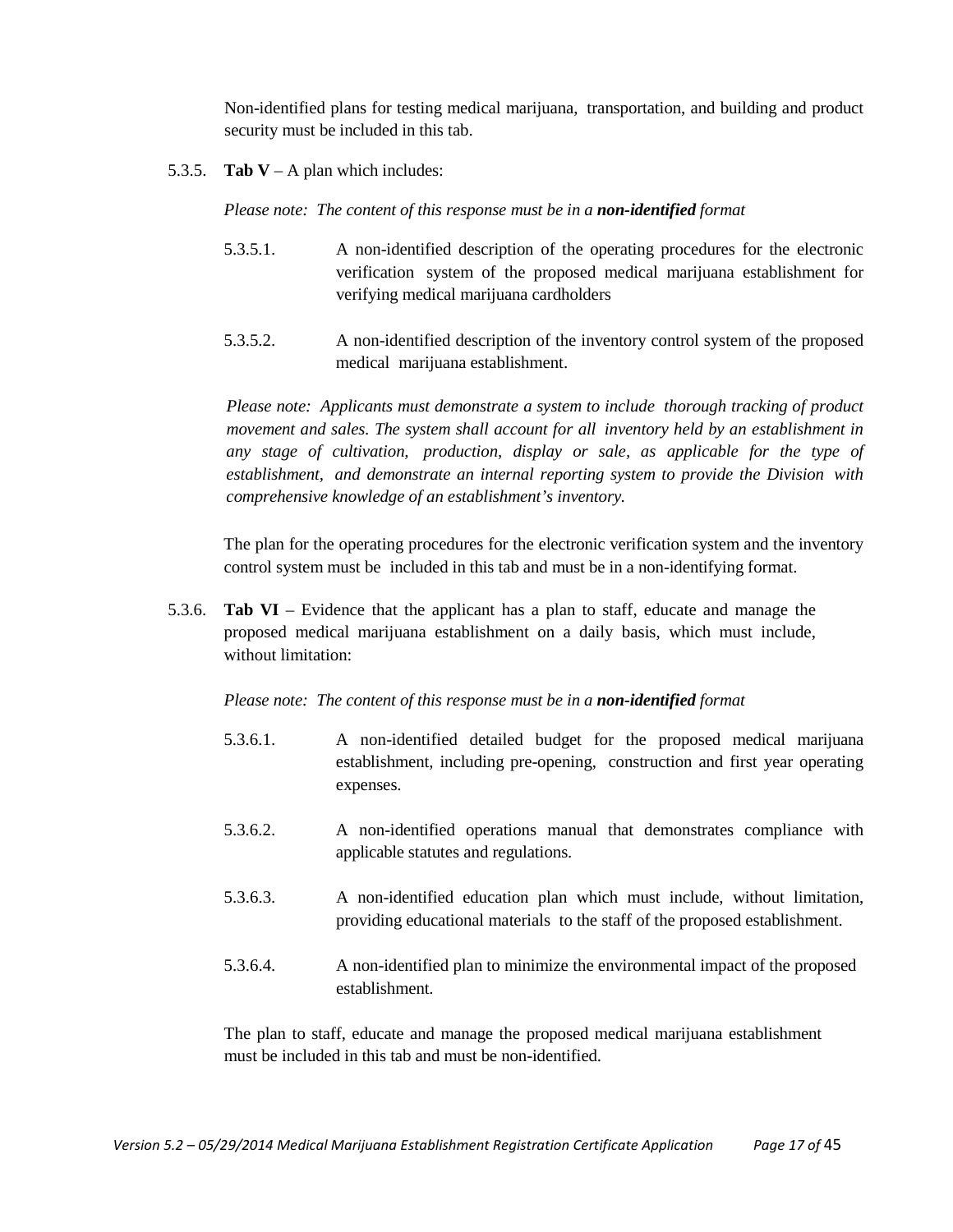5.3.7. **Tab VII** – A proposal demonstrating the following:

*Please note: The content of this response must be in a non-identified format*

- 5.3.7.1. The likely impact of the proposed medical marijuana establishment in the community in which it is proposed to be located.
- 5.3.7.2. The manner in which the proposed medical marijuana establishment will meet the needs of the persons who are authorized to engage in the medical use of marijuana.

The likely impact and how the establishment will meet the needs of persons who are authorized to engage in the medical use of marijuana must be included in this tab and must be non-identified.

# **5.4. Part III – CD Response**

#### **The CD portion of the application must include:**

- 5.4.1. Four (4) Identified Criteria Response CDs
- 5.4.2. Four (4) Non-Identified Criteria Response CDs
	- 5.4.2.1. The electronic files must follow the format and content section for the Identified Criteria Response and Non-Identified Criteria Response
	- 5.4.2.2. All electronic files must be saved in "PDF" format, with the following file names:
		- 5.4.2.2.1. Part I Identified Criteria Response
		- 5.4.2.2.2. Part II Non-Identified Criteria Response
	- 5.4.2.3. The CDs must be packaged in a case and clearly labeled as follows:

| $\mathbf{C}\mathbf{D}\mathbf{s}$ |                                                |
|----------------------------------|------------------------------------------------|
| Application                      | A Medical Marijuana Establishment Registration |
|                                  | Certificate                                    |
| <b>Applicant Name:</b>           |                                                |
| Address:                         |                                                |
| Contents:                        | Part I – Identified Criteria Response          |
|                                  | Part II – Non-Identified Criteria Response     |
|                                  |                                                |
|                                  |                                                |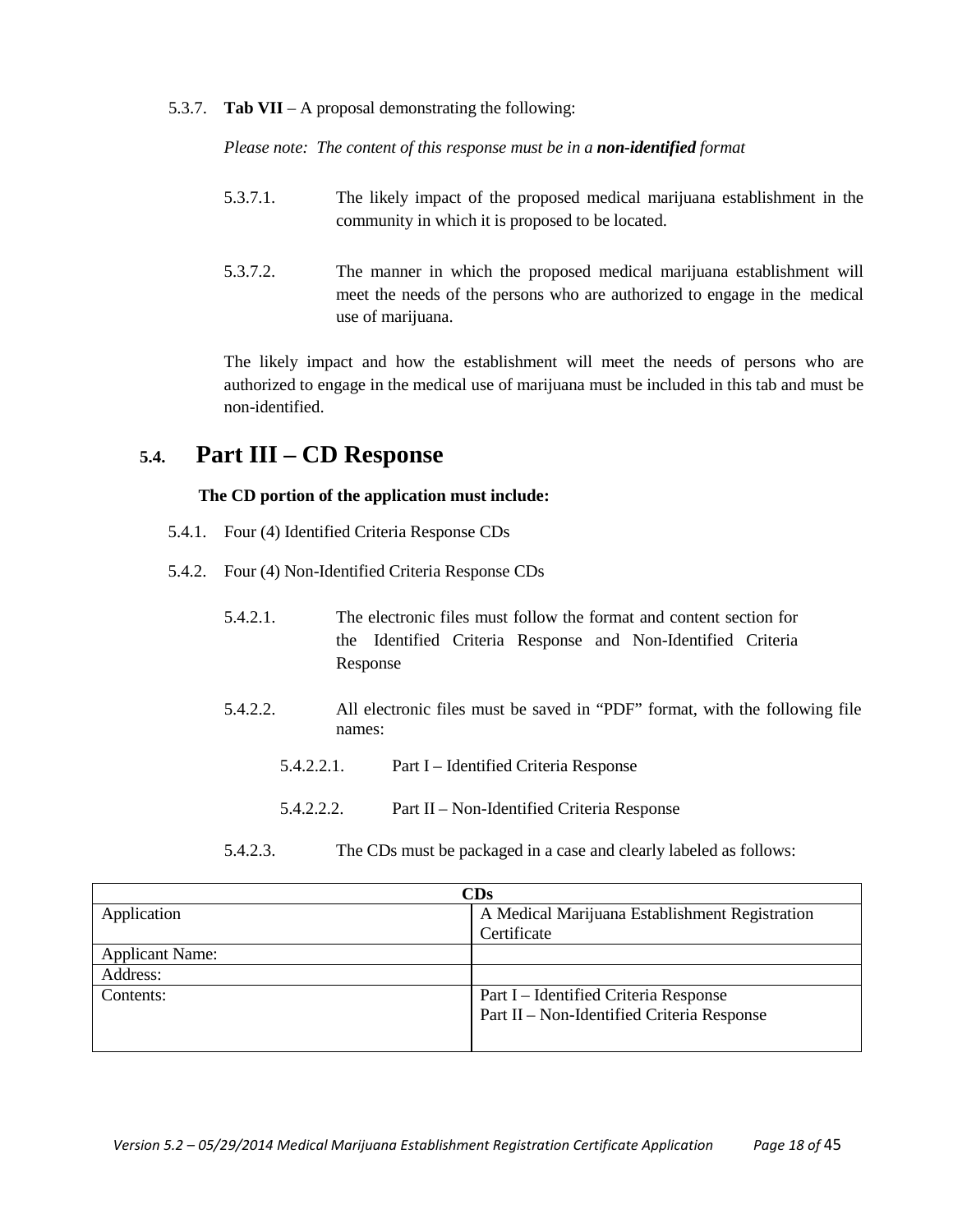# 5.5. **APPLICATION PACKAGING**

5.5.1. If the separately sealed Identified Criteria Response, Non-Identified Criteria Response and CDs marked as required, are enclosed in another container for mailing purposes, the outermost container must fully describe the contents of the package and be clearly marked as follows:

| Medical Marijuana Establishment (MME) Program<br>Division of Public and Behavioral Health<br>4150 Technology Way, Suite 104<br>Carson City, NV 89706 |                                   |  |
|------------------------------------------------------------------------------------------------------------------------------------------------------|-----------------------------------|--|
| Application:                                                                                                                                         |                                   |  |
| Application Opening Date and Time:                                                                                                                   | August 5, 2014 8:00 AM            |  |
| Application Closing Date and Time:                                                                                                                   | August 18, 2014 5:00 PM           |  |
| For:                                                                                                                                                 | A Medical Marijuana Establishment |  |
|                                                                                                                                                      | <b>Registration Certificate</b>   |  |
| Applicant's Name:                                                                                                                                    |                                   |  |

- 5.5.2. Applications must be filed or accepted at 4150 Technology Way, Suite 104. Applications shall be deemed filed or accepted on the date of the postmark dated by the post office on the package in which it was mailed in accordance with NRS 238.100.
- 5.5.3. The Division will not be held responsible for application envelopes mishandled as a result of the envelope not being properly prepared.
- 5.5.4. Email, facsimile, electronic or telephone Applications will **NOT** be considered.
- 5.5.5. The Identified Criteria Response shall be submitted to the Division in a sealed package and be clearly marked as follows:

| Medical Marijuana Establishment (MME) Program<br>Division of Public and Behavioral Health<br>4150 Technology Way, Suite 104<br>Carson City, NV 89706 |                                       |  |
|------------------------------------------------------------------------------------------------------------------------------------------------------|---------------------------------------|--|
| Application:                                                                                                                                         | A Medical Marijuana Establishment     |  |
|                                                                                                                                                      | <b>Registration Certificate</b>       |  |
| <b>Application Component:</b>                                                                                                                        | PART I - Identified Criteria Response |  |
| <b>Application Opening Date and Time:</b>                                                                                                            | August 5, 2014 8:00 AM                |  |
| Application Closing Date and Time:                                                                                                                   | August 18, 2014 5:00 PM               |  |
| Applicant's Name:                                                                                                                                    |                                       |  |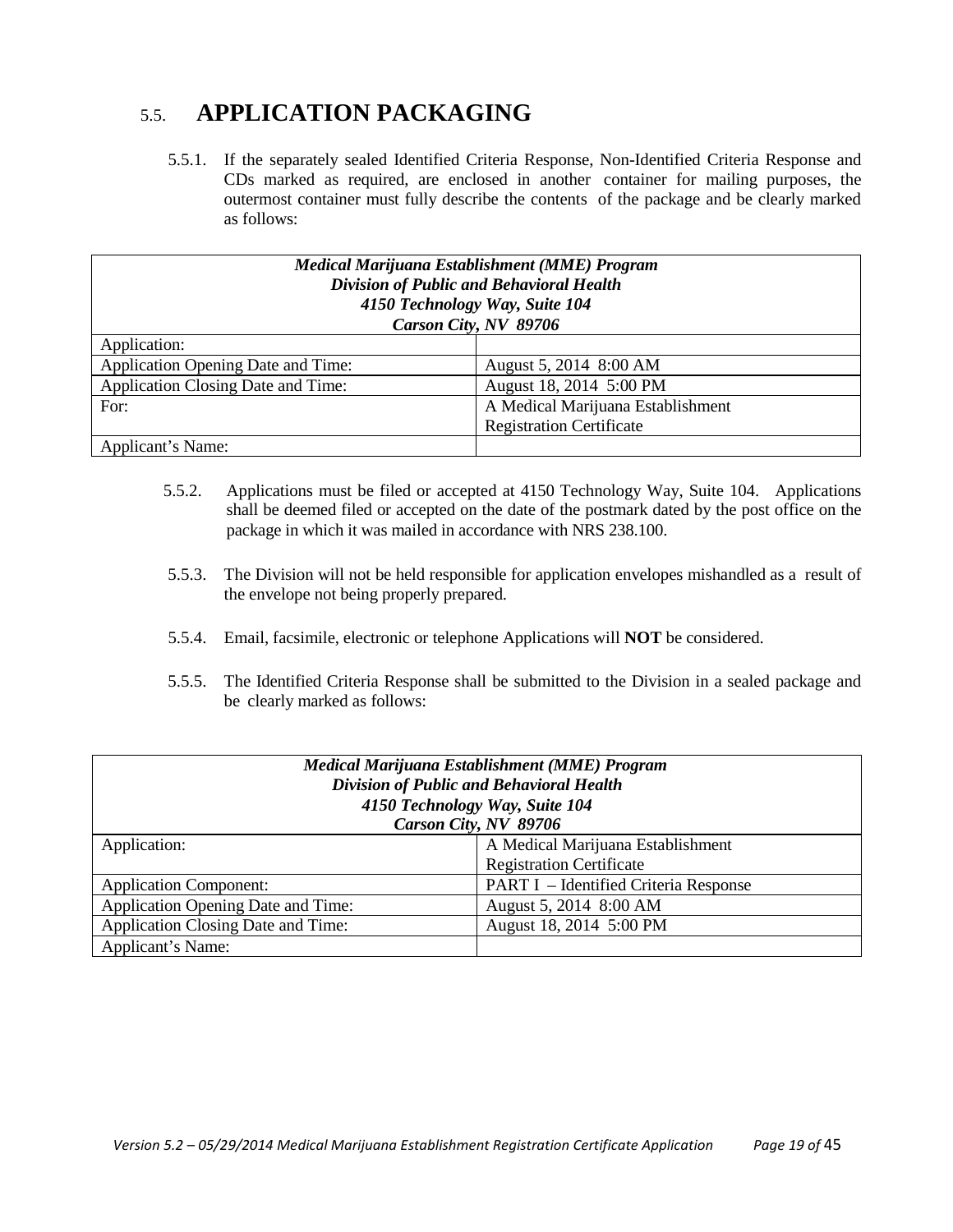5.5.6. The Non-Identified Criteria Response shall be submitted to the Division in a sealed package and be clearly marked as follows:

| Medical Marijuana Establishment (MME) Program<br>Division of Public and Behavioral Health<br>4150 Technology Way, Suite 104 |                                            |  |  |
|-----------------------------------------------------------------------------------------------------------------------------|--------------------------------------------|--|--|
|                                                                                                                             | Carson City, NV 89706                      |  |  |
| Application:                                                                                                                | A Medical Marijuana Establishment          |  |  |
|                                                                                                                             | <b>Registration Certificate</b>            |  |  |
| <b>Application Component:</b>                                                                                               | PART II – Non-Identified Criteria Response |  |  |
| Application Opening Date and Time:                                                                                          | August 5, 2014 8:00 AM                     |  |  |
| Application Closing Date and Time:                                                                                          | August 18, 2014 5:00 PM                    |  |  |
| Applicant's Name:                                                                                                           |                                            |  |  |

5.5.7. The CDs shall be submitted to the Division in a sealed package and be clearly marked as follows:

| Medical Marijuana Establishment (MME) Program<br>Division of Public and Behavioral Health |                                   |  |  |  |
|-------------------------------------------------------------------------------------------|-----------------------------------|--|--|--|
|                                                                                           | 4150 Technology Way, Suite 104    |  |  |  |
|                                                                                           | Carson City, NV 89706             |  |  |  |
| Application:                                                                              | A Medical Marijuana Establishment |  |  |  |
|                                                                                           | <b>Registration Certificate</b>   |  |  |  |
| <b>Application Component:</b>                                                             | CDs                               |  |  |  |
| Application Opening Date and Time:                                                        | August 5, 2014 8:00 AM            |  |  |  |
| Application Closing Date and Time:                                                        | August 18, 2014 5:00 PM           |  |  |  |
| Applicant's Name:                                                                         |                                   |  |  |  |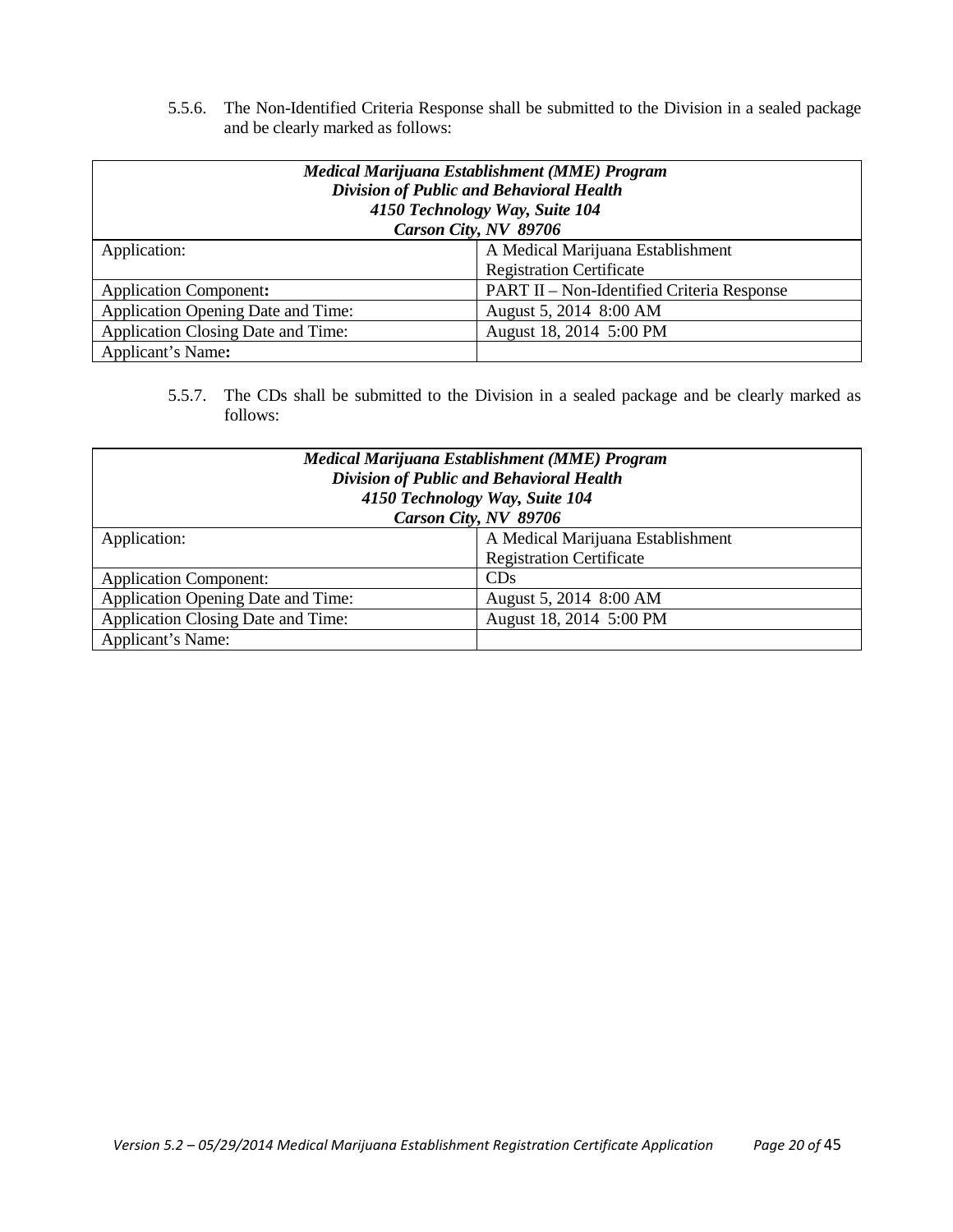# <span id="page-20-0"></span>**6. APPLICATION EVALUATION**

6.1. Applications shall be consistently evaluated and scored in accordance with NRS 453A and LCB File No. R004-14A based upon the following criteria and point values:

|              | <b>Merit Criteria</b>                                                                        | <b>Descriptive Elements</b>                                                                                                                                                                                                                                                                                                                                                                                                                                                                                                                                                                                                                                  | <b>Points</b> |
|--------------|----------------------------------------------------------------------------------------------|--------------------------------------------------------------------------------------------------------------------------------------------------------------------------------------------------------------------------------------------------------------------------------------------------------------------------------------------------------------------------------------------------------------------------------------------------------------------------------------------------------------------------------------------------------------------------------------------------------------------------------------------------------------|---------------|
|              |                                                                                              | Listed below are certain elements that must be<br>included in the response to the respective Merit<br>Criteria. However, applicants should provide<br>additional information that helps to demonstrate how<br>the applicant uniquely meets the specified Merit<br>Criteria in addition to the descriptive elements<br>specified below.                                                                                                                                                                                                                                                                                                                       |               |
| I            | NRS 453A.328(1) The total                                                                    | A financial plan which includes:                                                                                                                                                                                                                                                                                                                                                                                                                                                                                                                                                                                                                             | 40            |
|              | financial resources of the<br>applicant, both liquid and<br>illiquid                         | Financial statements showing the resources of<br>the applicant(s), both liquid and illiquid.<br>If the applicant is relying on money from an<br>$\bullet$<br>owner, officer or board member, or any other<br>source, evidence that the person has<br>unconditionally committed such money to the<br>use of the applicant in the event the Division<br>issues a medical marijuana establishment<br>registration certificate to the applicant and the<br>applicant obtains the necessary local<br>government approvals to operate the<br>establishment.<br>Proof that the applicant has adequate money to<br>cover all expenses and costs of the first year of |               |
|              |                                                                                              | operation.<br>Evidence that the applicant has a plan to staff, educate<br>and manage the proposed medical marijuana<br>establishment on a daily basis, which must include:<br>A detailed budget for the proposed<br>establishment, including pre-opening,<br>construction and first-year operating expenses.                                                                                                                                                                                                                                                                                                                                                 |               |
| $\mathbf{I}$ | NRS 453A.328(2) The previous<br>experience of the persons who                                | An organizational chart showing all Owners, Officers<br>and Board Members of the medical marijuana                                                                                                                                                                                                                                                                                                                                                                                                                                                                                                                                                           | 50            |
|              | are proposed to be owners,<br>officers or board members of the                               | establishment, including percentage of ownership for<br>each individual and a short description of the proposed                                                                                                                                                                                                                                                                                                                                                                                                                                                                                                                                              |               |
|              | proposed medical marijuana                                                                   | organizational structure.                                                                                                                                                                                                                                                                                                                                                                                                                                                                                                                                                                                                                                    |               |
|              | establishment at operating other                                                             |                                                                                                                                                                                                                                                                                                                                                                                                                                                                                                                                                                                                                                                              |               |
|              | businesses or nonprofit                                                                      | A narrative description, not to exceed 750 words,                                                                                                                                                                                                                                                                                                                                                                                                                                                                                                                                                                                                            |               |
|              | organizations                                                                                | demonstrating the following:                                                                                                                                                                                                                                                                                                                                                                                                                                                                                                                                                                                                                                 |               |
|              | 453A.328(3) The educational<br>achievements of the persons who<br>are proposed to be owners, | Any previous experience at operating other<br>businesses or nonprofit organizations.<br>Any demonstrated knowledge or expertise with<br>$\bullet$<br>respect to the compassionate use of marijuana                                                                                                                                                                                                                                                                                                                                                                                                                                                           |               |
|              | officers or board members of the                                                             | to treat medical conditions.                                                                                                                                                                                                                                                                                                                                                                                                                                                                                                                                                                                                                                 |               |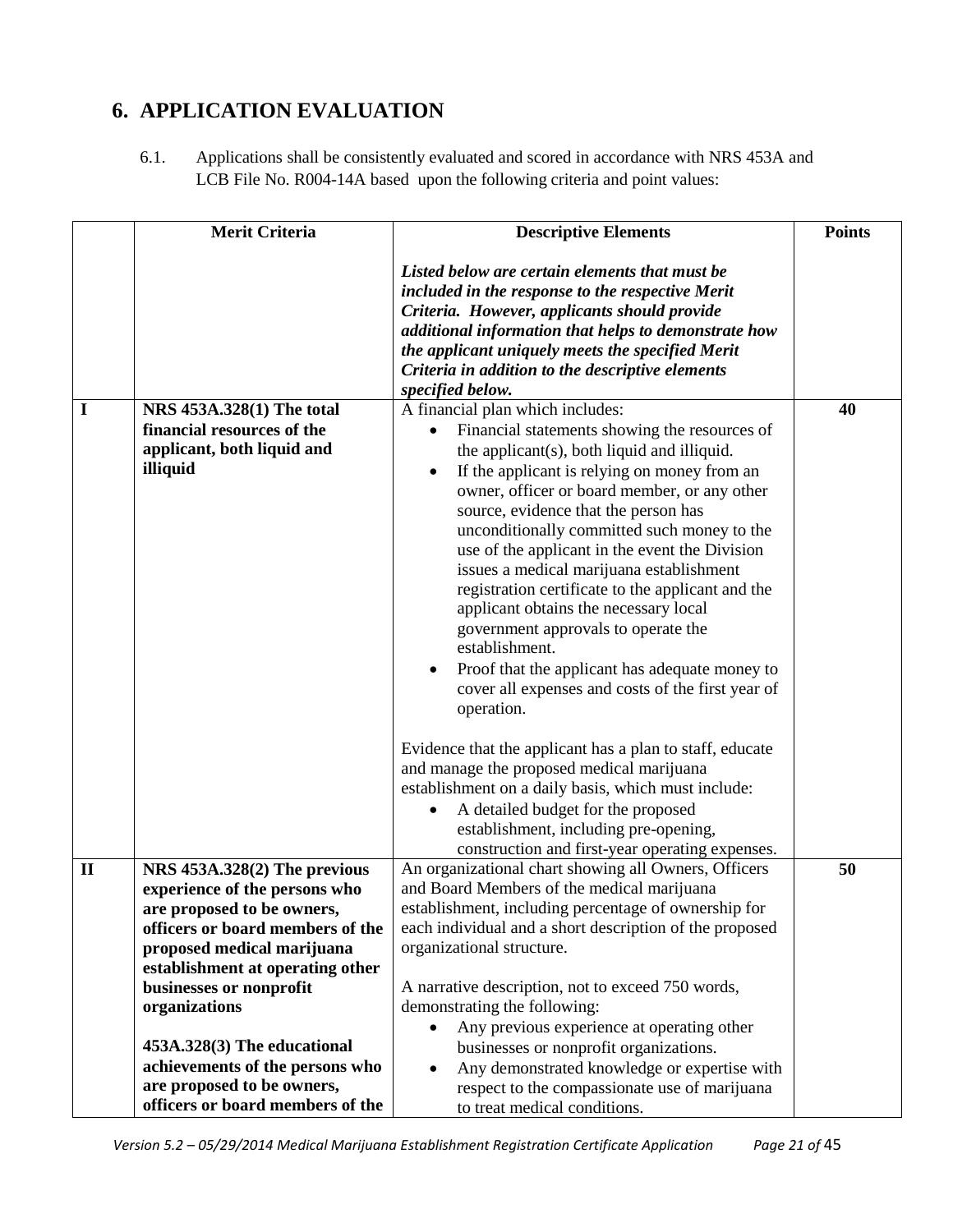|              | proposed medical marijuana        | A resume, including educational achievements,<br>$\bullet$ |    |
|--------------|-----------------------------------|------------------------------------------------------------|----|
|              | establishment                     | for each owner, officer and board member.                  |    |
|              |                                   |                                                            |    |
|              | 453A.328(4) Any demonstrated      |                                                            |    |
|              | knowledge or expertise on the     |                                                            |    |
|              | part of the persons who are       |                                                            |    |
|              | proposed to be owners, officers   |                                                            |    |
|              | or board members of the           |                                                            |    |
|              | proposed medical marijuana        |                                                            |    |
|              | establishment with respect to the |                                                            |    |
|              | compassionate use of marijuana    |                                                            |    |
|              | to treat medical conditions       |                                                            |    |
| III          | 453A.328(5) Whether the           | Evidence that the applicant owns the property on which     | 20 |
|              |                                   |                                                            |    |
|              | proposed location of the          | the proposed medical marijuana establishment will be       |    |
|              | proposed medical marijuana        | located or has the written permission of the property      |    |
|              | establishment would be            | owner to operate the proposed medical marijuana            |    |
|              | convenient to serve the needs of  | establishment on that property as required by              |    |
|              | persons who are authorized to     | NRS $453A.322(3)(a)(2)(IV)$ , on a form prescribed by      |    |
|              | engage in the medical use of      | the Division.                                              |    |
|              | marijuana                         |                                                            |    |
| IV           | 453A.328(6)The likely impact of   | A proposal demonstrating:                                  | 20 |
|              | the proposed medical marijuana    | Past experience working with governmental                  |    |
|              | establishment on the community    | agencies and highlighting past community                   |    |
|              | in which it is proposed to be     | involvement.                                               |    |
|              | located                           | The likely impact of the proposed medical<br>٠             |    |
|              |                                   | marijuana establishment in the community in                |    |
|              |                                   | which it is proposed to be located.                        |    |
|              |                                   |                                                            |    |
|              |                                   | The manner in which the proposed medical                   |    |
|              |                                   | marijuana establishment will meet the needs of             |    |
|              |                                   | the persons who are authorized to engage in the            |    |
|              |                                   | medical use of marijuana.                                  |    |
| $\mathbf{V}$ | 453A.328(7) The adequacy of the   | Documentation concerning the adequacy of the size          | 20 |
|              | size of the proposed medical      | of the proposed medical marijuana establishment to         |    |
|              | marijuana establishment to        | serve the needs of persons who are authorized to           |    |
|              | serve the needs of persons who    | engage in the medical use of marijuana, including,         |    |
|              | are authorized to engage in the   | without limitation:                                        |    |
|              | medical use of marijuana          | Building and Construction Plans with                       |    |
|              |                                   | supporting details.                                        |    |
| VI           | 453A.328(8) Whether the           | Documentation concerning the integrated plan of the        | 75 |
|              | applicant has an integrated plan  | proposed medical marijuana establishment for the care,     |    |
|              | for the care, quality and         | quality and safekeeping of medical marijuana from          |    |
|              | safekeeping of medical            | seed to sale, including, without limitation:               |    |
|              | marijuana from seed to sale       | A plan for testing and verifying medical                   |    |
|              |                                   | marijuana.                                                 |    |
|              |                                   |                                                            |    |
|              |                                   | A transportation plan.<br>٠                                |    |
|              |                                   | Procedures to ensure adequate security                     |    |
|              |                                   | measures including, without limitation, for                |    |
|              |                                   | building security.                                         |    |
|              |                                   | Procedures to ensure adequate security<br>٠                |    |
|              |                                   | including, without limitation, measures for                |    |
|              |                                   | product security.                                          |    |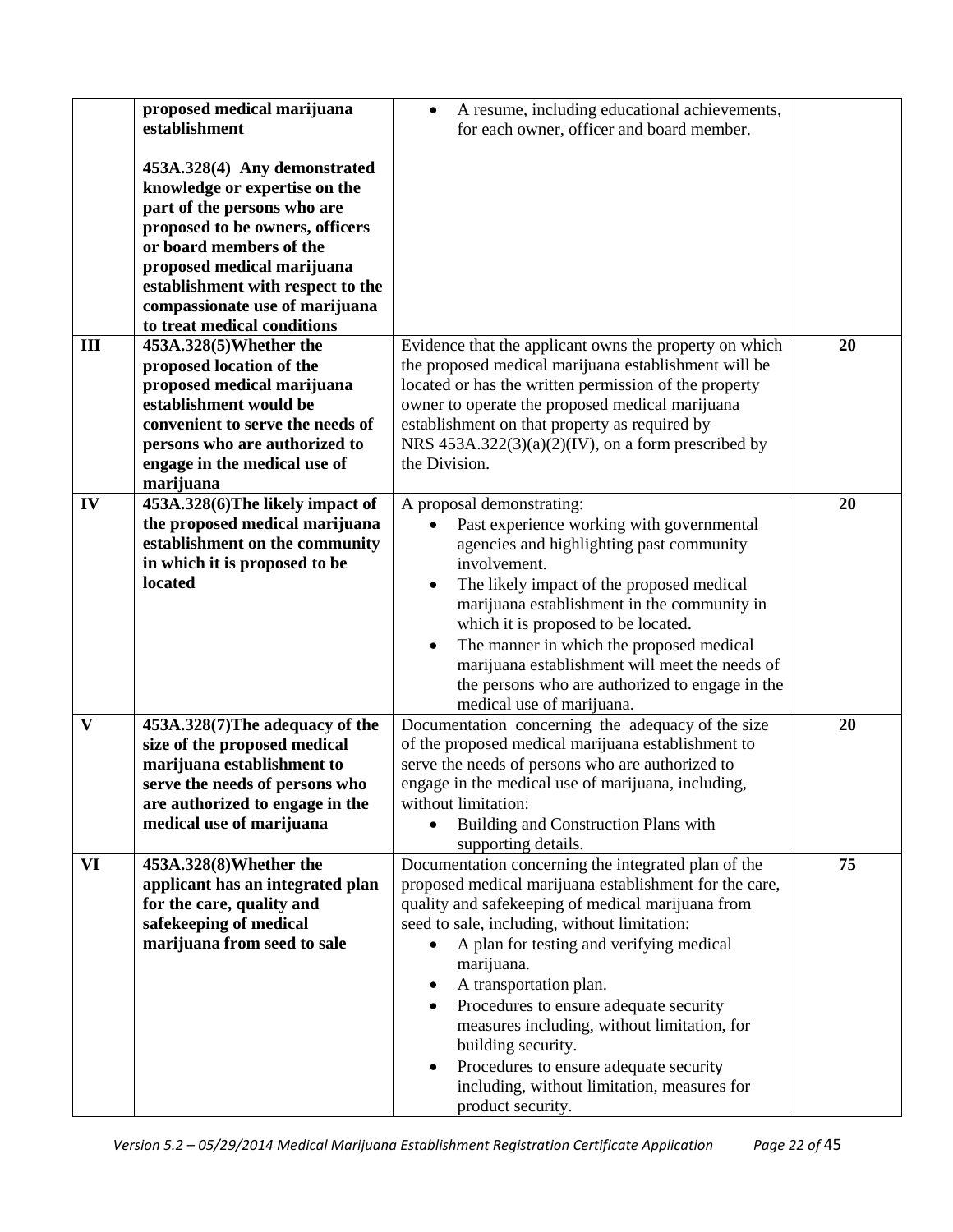|     |                                                                     | Evidence that the applicant has a plan to staff, educate<br>and manage the proposed medical marijuana<br>establishment on a daily basis, which must include,<br>without limitation:<br>An operations manual that demonstrates<br>compliance with applicable statutes and<br>regulations.<br>An education plan which must include, without<br>$\bullet$<br>limitation, providing educational materials to<br>the staff of the proposed establishment.<br>A plan to minimize the environmental impact<br>of the proposed establishment.<br>A plan which includes:<br>A description of the operating procedures for<br>$\bullet$<br>the electronic verification system of the<br>proposed medical marijuana establishment for<br>verifying medical marijuana cardholders.<br>A description of the inventory control system<br>$\bullet$<br>of the proposed medical marijuana<br>establishment to satisfy the requirements of<br>sub-subparagraph (II) of subparagraph (3) of<br>paragraph (a) of subsection 3 of<br>NRS 453A.322. |            |
|-----|---------------------------------------------------------------------|--------------------------------------------------------------------------------------------------------------------------------------------------------------------------------------------------------------------------------------------------------------------------------------------------------------------------------------------------------------------------------------------------------------------------------------------------------------------------------------------------------------------------------------------------------------------------------------------------------------------------------------------------------------------------------------------------------------------------------------------------------------------------------------------------------------------------------------------------------------------------------------------------------------------------------------------------------------------------------------------------------------------------------|------------|
|     |                                                                     |                                                                                                                                                                                                                                                                                                                                                                                                                                                                                                                                                                                                                                                                                                                                                                                                                                                                                                                                                                                                                                | 25         |
| VII | 453A.328(9)The amount of taxes                                      | Evidence of the amount of taxes paid to, or other                                                                                                                                                                                                                                                                                                                                                                                                                                                                                                                                                                                                                                                                                                                                                                                                                                                                                                                                                                              |            |
|     | paid to, or other beneficial                                        | beneficial financial contributions made to, the State of                                                                                                                                                                                                                                                                                                                                                                                                                                                                                                                                                                                                                                                                                                                                                                                                                                                                                                                                                                       |            |
|     | financial contributions made to,                                    | Nevada or its political subdivisions within the last five                                                                                                                                                                                                                                                                                                                                                                                                                                                                                                                                                                                                                                                                                                                                                                                                                                                                                                                                                                      |            |
|     | the State of Nevada or its                                          | years by the applicant or the persons who are proposed<br>to be owners, officers or board members of the                                                                                                                                                                                                                                                                                                                                                                                                                                                                                                                                                                                                                                                                                                                                                                                                                                                                                                                       |            |
|     | political subdivisions by the                                       | proposed establishment.                                                                                                                                                                                                                                                                                                                                                                                                                                                                                                                                                                                                                                                                                                                                                                                                                                                                                                                                                                                                        |            |
|     | applicant or the persons who are<br>proposed to be owners, officers |                                                                                                                                                                                                                                                                                                                                                                                                                                                                                                                                                                                                                                                                                                                                                                                                                                                                                                                                                                                                                                |            |
|     | or board members of the                                             |                                                                                                                                                                                                                                                                                                                                                                                                                                                                                                                                                                                                                                                                                                                                                                                                                                                                                                                                                                                                                                |            |
|     | proposed medical marijuana                                          |                                                                                                                                                                                                                                                                                                                                                                                                                                                                                                                                                                                                                                                                                                                                                                                                                                                                                                                                                                                                                                |            |
|     | establishment                                                       |                                                                                                                                                                                                                                                                                                                                                                                                                                                                                                                                                                                                                                                                                                                                                                                                                                                                                                                                                                                                                                |            |
|     | <b>Application Total</b>                                            |                                                                                                                                                                                                                                                                                                                                                                                                                                                                                                                                                                                                                                                                                                                                                                                                                                                                                                                                                                                                                                | 250        |
|     |                                                                     |                                                                                                                                                                                                                                                                                                                                                                                                                                                                                                                                                                                                                                                                                                                                                                                                                                                                                                                                                                                                                                |            |
|     |                                                                     | Review results of background check(s), Applicant has<br>until the end of the 90-day application period to resolve<br>any background check information which would cause<br>the application to be rejected.                                                                                                                                                                                                                                                                                                                                                                                                                                                                                                                                                                                                                                                                                                                                                                                                                     | Unweighted |

6.2. Pursuant to subsection 1 of Section 28 of LCB File No. R004-14A, if, within 10 business days after the date on which the Division begins accepting applications in response to a request for applications issued pursuant to Section 25 of LCB File No. R004-14A, the Division receives more than one application and the Division determines that more than one of the applications is complete and in compliance with LCB File No. R004-14A and Chapter 453A of NRS, the Division will rank the applications, within each applicable local governmental jurisdiction for any applicants which are in a jurisdiction that limits the number of a type of medical marijuana establishment and statewide for each applicant which is in a jurisdiction that does not specify a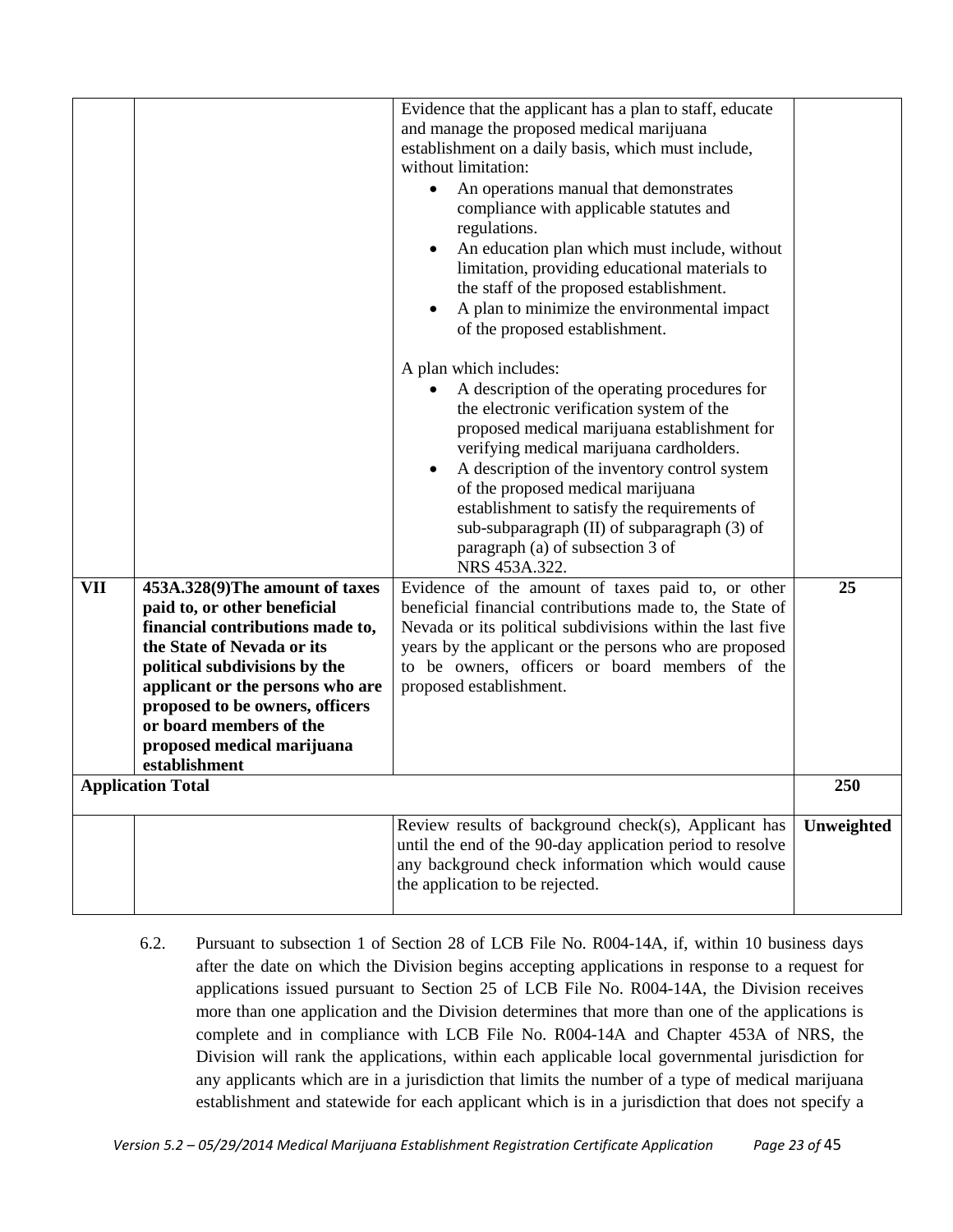limit, in order from first to last based on compliance with the provisions of Chapter 453A of NRS and LCB File No. R004-14A and on the content of the applications as it relates to:

- 6.2.1. Evidence that the applicant owns the property on which the proposed medical marijuana establishment will be located or has the written permission of the property owner to operate the proposed medical marijuana establishment on that property as required by sub-subparagraph (IV) of subparagraph (2) of paragraph (a) of subsection 3 of NRS 453A.322
- 6.2.2. Evidence that the applicant controls not less than \$250,000 in liquid assets to cover the initial expenses of opening the proposed medical marijuana establishment and complying with the provisions of NRS 453A.320 to 453A.370, inclusive as required by sub-subparagraph (III) of subparagraph (2) of paragraph (a) of subsection 3 of NRS 453A.322
- 6.2.3. Evidence of the amount of taxes paid to, or other beneficial financial contributions made to, the State of Nevada or its political subdivisions by the applicant or the persons who are proposed to be owners, officers or board members of the proposed medical marijuana establishment as described in subsection 9 of NRS 453A.328 and pursuant to the provisions of subsection 4 of section 26 of LCB File No. R004-14A
- 6.2.4. The description of the proposed organizational structure of the proposed medical marijuana establishment, and information concerning each Owner, Officer and Board Member of the proposed medical marijuana establishment, including, without limitation, the information provided pursuant to subsections 5 and of Section 26 of LCB File No. R004-14A
- 6.3. Pursuant to subsection 2 of Section 28 of LCB File No. R004-14A, an application that has not demonstrated a sufficient response related to the criteria set forth in 6.2.1, 6.2.2, 6.2.3 and 6.2.4, will not be further evaluated, and the Division will not issue a medical marijuana establishment registration certificate to that applicant.
- 6.4. Pursuant to subsection 3 of Section 28 of LCB File No. R004-14A, if the Division receives any findings from a report concerning the criminal history of an applicant or person who is proposed to be an owner, officer or board member of a proposed medical marijuana establishment that disqualify that person from being qualified to serve in that capacity, the Division will provide notice to the applicant and give the applicant an opportunity to revise its application. If a person who is disqualified from serving as an owner, officer or board member remains on the application as a proposed owner, officer or board member 90 days after the date on which the Division initially received the application, the Division may disqualify the application.
- 6.5. The Division may contact anyone referenced in any information provided for the Owners, Officers and Board Members of the proposed establishment; contact any applicant to clarify any response; solicit information from any available source concerning any aspect of an application; and seek and review any other information deemed pertinent to the evaluation process.
- 6.6. The Division shall issue provisional medical marijuana establishment registration certificates in accordance with NRS 453A.326 (3) and Sections 29, 30 and 31 of LCB File No. R004-14A to the highest ranked applicants up to the designated number of registration certificates the Division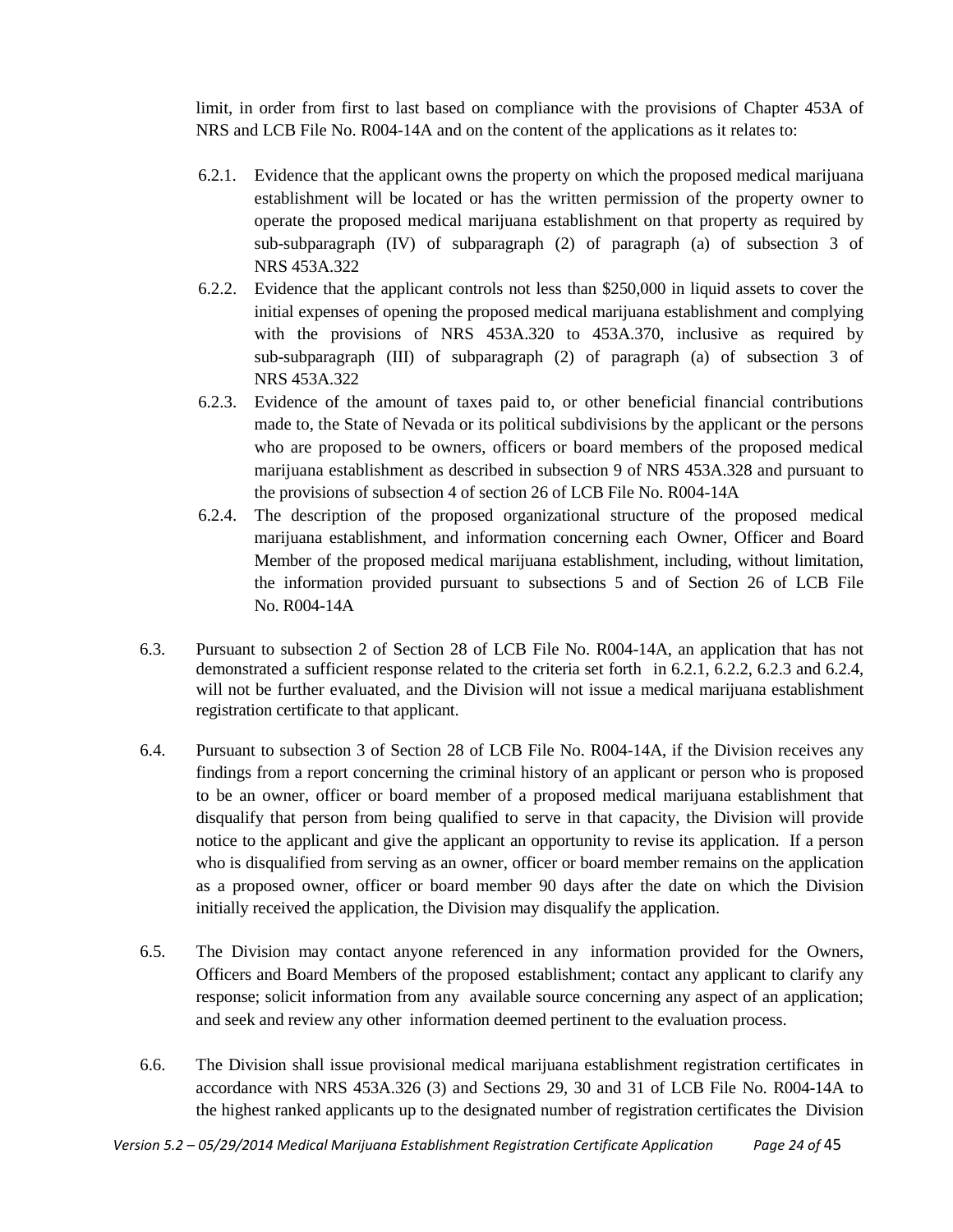plans to issue.

- 6.7. Pursuant to subsection 2 of Section 29 of LCB File No. R004-14A, if two or more applicants have the same total number of points for the last application being awarded a provisional medical marijuana establishment registration certificate, the Division will select the applicant which has scored the highest number of points as it relates to the proposed organizational structure of the proposed medical marijuana establishment and the information concerning each owner, officer and board member of the proposed medical marijuana establishment, including, without limitation, the information provided pursuant to subsections 5 and 6 of Section 26 of LCB File No. R004-14A.
- 6.8. In accordance with Section 30 of LCB File No. R004-14A, if the Division receives only one response in a specific local governmental jurisdiction which limits the number of a type of establishment to one, or statewide, if the applicant is in a jurisdiction which does not limit the number of a type of medical marijuana establishment, and the Division determines that the application is complete and in compliance with LCB File No. R004-14A and Chapter 453A of the NRS, the Division will issue a provisional medical marijuana establishment registration certificate to that applicant to in accordance with subsection 3 of NRS 453.326.
- 6.9. Pursuant to subsection 1 of Section 31 of LCB File No. R004-14A, the issuance of a medical marijuana establishment registration certificate by the Division is provisional and not an approval to begin business operations, until such time as:
	- 6.9.1. The medical marijuana establishment is in compliance with all applicable local governmental ordinances and rules; and
	- 6.9.2. The local government has issued a business license, or otherwise approved the applicant, for the operation of the medical marijuana establishment.
- 6.10. Pursuant to subsection 2 of Section 31 of LCB File No. R004-14A, if the local government for a jurisdiction in which a medical marijuana establishment is located does not issue business licenses and does not approve or disapprove medical marijuana establishments in its jurisdiction, a medical marijuana establishment registration certificate becomes an approval to begin operations as a medical marijuana establishment when the medical marijuana establishment is in compliance with all applicable local governmental ordinances and rules.

## <span id="page-24-0"></span>**7. MEDICAL MARIJUANA ESTABLISHMENT APPLICATION CHECKLIST**

This checklist is provided for the applicant's convenience only and identifies documents that must be submitted with each package in order to be considered complete.

| Part I - Identified Criteria Response:                                               | <b>Completed</b> |
|--------------------------------------------------------------------------------------|------------------|
| <b>Applicant Information Sheet</b>                                                   |                  |
| Medical Marijuana Establishment Registration Certificate Application (Attachment A). |                  |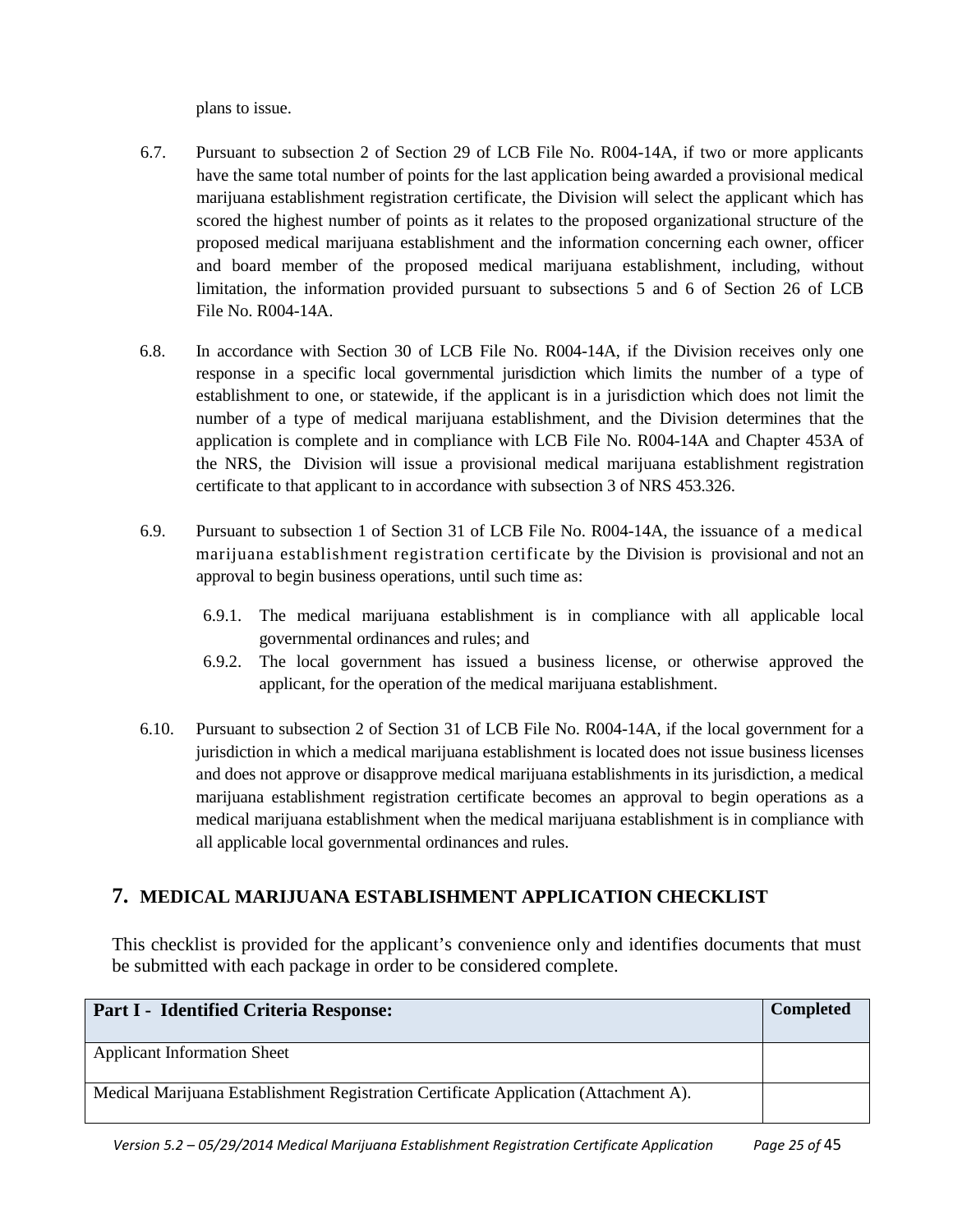| Multi-Establishment Limitation Form; if applicable (Attachment G).                                                                                                                                                                                                                                                                                                                                                                                                                                                                                                                                     |  |
|--------------------------------------------------------------------------------------------------------------------------------------------------------------------------------------------------------------------------------------------------------------------------------------------------------------------------------------------------------------------------------------------------------------------------------------------------------------------------------------------------------------------------------------------------------------------------------------------------------|--|
| Identifier Legend (Attachment H)                                                                                                                                                                                                                                                                                                                                                                                                                                                                                                                                                                       |  |
| Confirmation that the applicant has registered with the Secretary of State as the appropriate type<br>of business.                                                                                                                                                                                                                                                                                                                                                                                                                                                                                     |  |
| Confirmation of the ownership or authorized use of the property as a medical marijuana<br>establishment<br>A copy of Property Owner's Approval for Use Form (Attachment F).                                                                                                                                                                                                                                                                                                                                                                                                                            |  |
| If the applicant has executed a lease or owns the proposed property, a copy of the lease or<br>٠<br>documentation of ownership.                                                                                                                                                                                                                                                                                                                                                                                                                                                                        |  |
| Documentation from a financial institution in this state, or in any other state or the District of<br>Columbia, which demonstrates:<br>That the applicant has at least \$250,000 in liquid assets which are unencumbered and can be                                                                                                                                                                                                                                                                                                                                                                    |  |
| converted within 30 days after a request to liquidate such assets.<br>The source of those liquid assets.                                                                                                                                                                                                                                                                                                                                                                                                                                                                                               |  |
| Please note: If applying for more than one Medical Marijuana establishment certificate;<br>available funds must be shown for each establishment application.                                                                                                                                                                                                                                                                                                                                                                                                                                           |  |
| Evidence of the amount of taxes paid to, or other beneficial financial contributions made to, the<br>State of Nevada or its political subdivisions within the last five years by the applicant or the<br>persons who are proposed to be Owners, Officers or Board Members of the proposed<br>establishment.                                                                                                                                                                                                                                                                                            |  |
| A financial plan which includes:<br>Financial statements showing the resources of the applicant, both liquid and illiquid<br>٠<br>If the applicant is relying on money from an Owner, Operator or Board Member, or any<br>$\bullet$<br>other source, evidence that such person has unconditionally committed such money to the<br>use of the applicant in the event the Division issues a medical marijuana establishment<br>registration certificate to the applicant.<br>Proof that the applicant has adequate money to cover all expenses and costs of the first year<br>$\bullet$<br>of operation. |  |
| \$5,000.00 application fee as per Section 26(1) of LCB File No. R004-14A                                                                                                                                                                                                                                                                                                                                                                                                                                                                                                                               |  |
| Please note: Cashier's checks and money orders (made out to the "Nevada Division of Public<br>and Behavioral Health") will be accepted. All payments of money in an amount of \$10,000 or<br>more must be made by any method of electronic funds transfer of money allowed.<br><i>The</i><br>electronic payment must be credited to the State of Nevada on or before the date such payment<br>is due.                                                                                                                                                                                                  |  |
| To be included for each Owner, Officer and Board Member of the proposed medical<br>marijuana establishment:                                                                                                                                                                                                                                                                                                                                                                                                                                                                                            |  |
| Owner, Officer, and Board Member Attestation Form (Attachment B).                                                                                                                                                                                                                                                                                                                                                                                                                                                                                                                                      |  |
| Owner, Officer, and Board Member Information Form (Attachment C).                                                                                                                                                                                                                                                                                                                                                                                                                                                                                                                                      |  |
| A narrative description, not to exceed 750 words, demonstrating:                                                                                                                                                                                                                                                                                                                                                                                                                                                                                                                                       |  |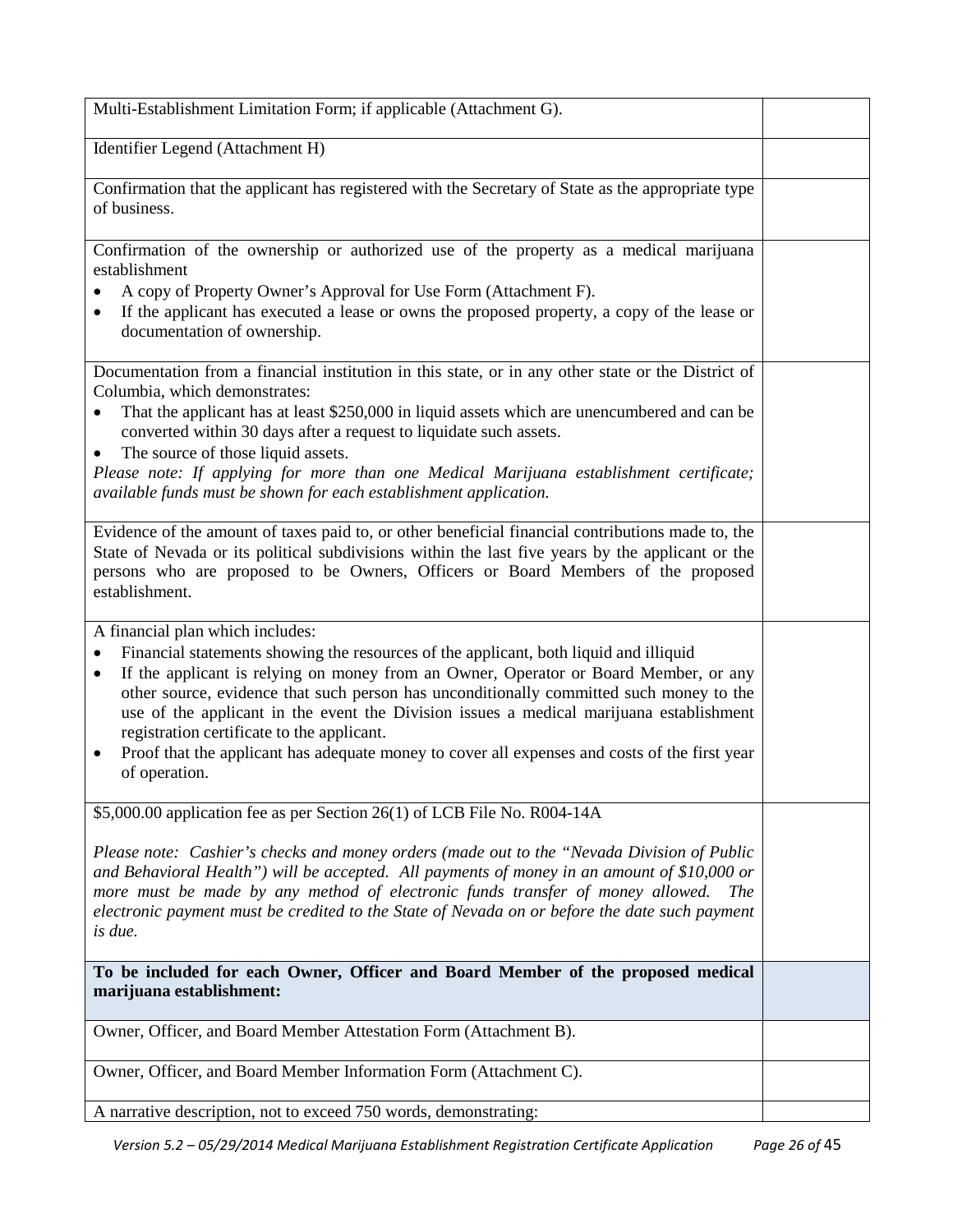| Past experience working with governmental agencies and highlighting past community                                                                                                       |                  |
|------------------------------------------------------------------------------------------------------------------------------------------------------------------------------------------|------------------|
| involvement.                                                                                                                                                                             |                  |
| Any previous experience at operating other businesses or non-profit organizations.                                                                                                       |                  |
| Any demonstrated knowledge or expertise with respect to the compassionate use of<br>٠                                                                                                    |                  |
| marijuana to treat medical conditions.                                                                                                                                                   |                  |
| A resume, including educational achievements.<br>$\bullet$                                                                                                                               |                  |
|                                                                                                                                                                                          |                  |
| A Request and Consent to Release Form (Attachment E).                                                                                                                                    |                  |
|                                                                                                                                                                                          |                  |
| Documentation that fingerprint cards have been submitted to Nevada's Criminal History                                                                                                    |                  |
| Repository.                                                                                                                                                                              |                  |
| Part II - Non-Identified Criteria Response:                                                                                                                                              | <b>Completed</b> |
| Please note: All of the following must be submitted in a non-identified format.                                                                                                          |                  |
| Documentation concerning the adequacy of the size of the proposed medical marijuana                                                                                                      |                  |
| establishment to serve the needs of persons who are authorized to engage in the medical use of                                                                                           |                  |
| marijuana, including:                                                                                                                                                                    |                  |
| Building and construction plans with all supporting details                                                                                                                              |                  |
|                                                                                                                                                                                          |                  |
| Documentation concerning the integrated plan of the proposed medical marijuana establishment<br>for the care, quality and safekeeping of medical marijuana from seed to sale, including: |                  |
| A plan for testing and verifying medical marijuana.                                                                                                                                      |                  |
| A transportation plan.<br>$\bullet$                                                                                                                                                      |                  |
| Procedures to ensure adequate security measures for building security.<br>٠                                                                                                              |                  |
| Procedures to ensure adequate security measures for product security.                                                                                                                    |                  |
|                                                                                                                                                                                          |                  |
| A plan which includes,                                                                                                                                                                   |                  |
| A description of the operating procedures for the electronic verification system of the                                                                                                  |                  |
| proposed medical marijuana establishment for verifying medical marijuana card holders.                                                                                                   |                  |
| A description of the Inventory control system of the proposed medical marijuana<br>$\bullet$                                                                                             |                  |
| establishment                                                                                                                                                                            |                  |
| Evidence that the applicant has a plan to staff, educate and manage the proposed medical                                                                                                 |                  |
| marijuana establishment on a daily basis, which must include:                                                                                                                            |                  |
| • A detailed budget for the proposed establishment, including pre-opening, construction and                                                                                              |                  |
| first year operating expenses.                                                                                                                                                           |                  |
| An operations manual that demonstrates compliance with the applicable statutes and<br>٠                                                                                                  |                  |
| regulations.                                                                                                                                                                             |                  |
| An education plan which must include providing educational materials to the staff of the<br>٠                                                                                            |                  |
| proposed establishment.                                                                                                                                                                  |                  |
| A plan to minimize the environmental impact of the proposed establishment.<br>٠                                                                                                          |                  |
| An application demonstrating:                                                                                                                                                            |                  |
| The likely impact of the proposed medical marijuana establishment in the community in                                                                                                    |                  |
| which it is proposed to be located.                                                                                                                                                      |                  |
| The manner in which the proposed medical marijuana establishment will meet the needs of<br>$\bullet$                                                                                     |                  |
| the persons who are authorized to engage in the medical use of marijuana.                                                                                                                |                  |
|                                                                                                                                                                                          |                  |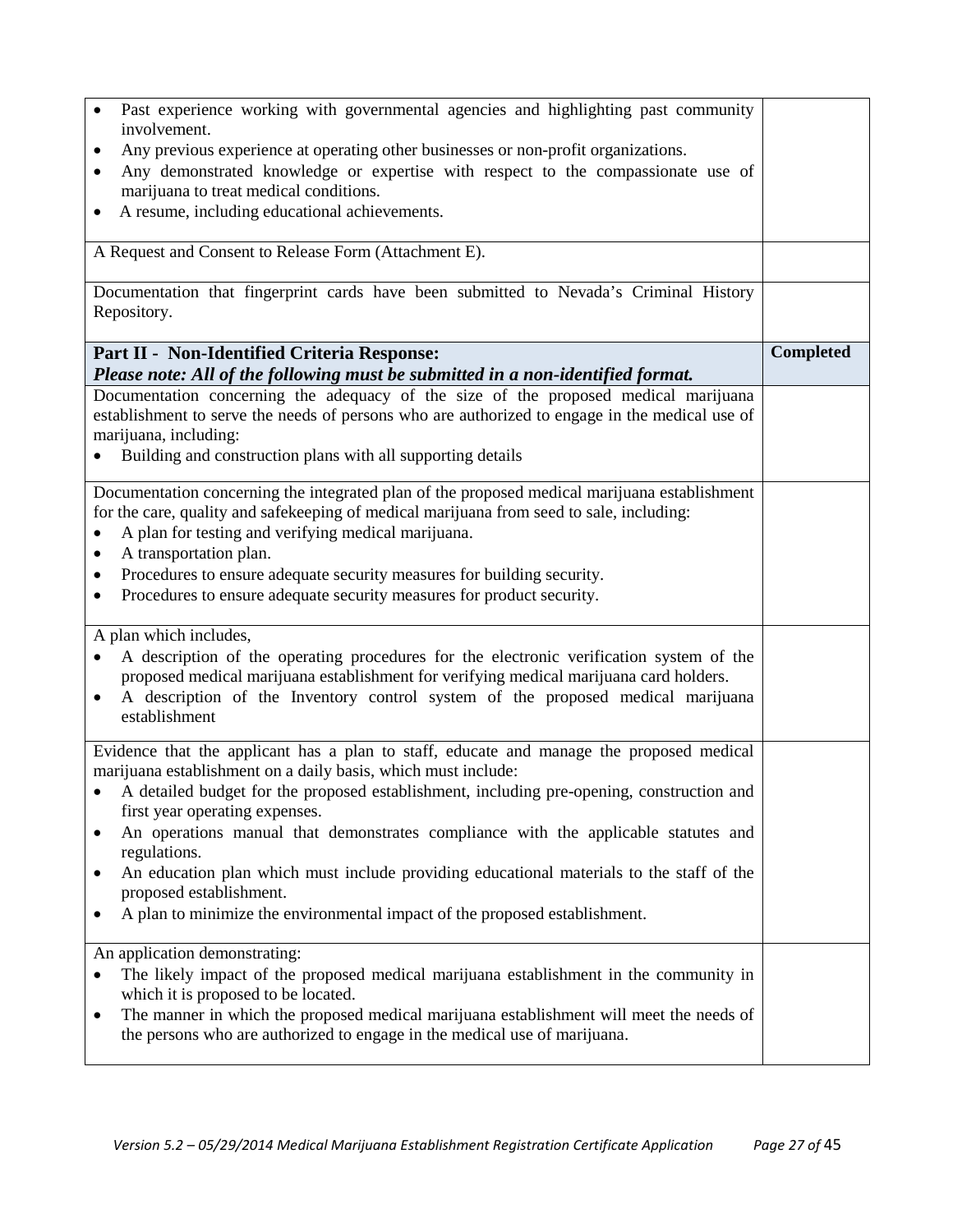**MICHAEL J. WILLDEN** *Director*

STATE OF NEVADA



**RICHARD WHITLEY, MS** *Administrator*

**TRACEY D. GREEN, MD** *Chief Medical Officer*

## **DEPARTMENT OF HEALTH AND HUMAN SERVICES DIVISION OF PUBLIC AND BEHAVIORAL HEALTH**

4150 Technology Way, Suite 300 Carson City, Nevada 89706 Telephone: (775) 684-4200 - Fax: (775) 684-4211

## <span id="page-27-0"></span>**ATTACHMENT A - MEDICAL MARIJUANA ESTABLISHMENT APPLICATION**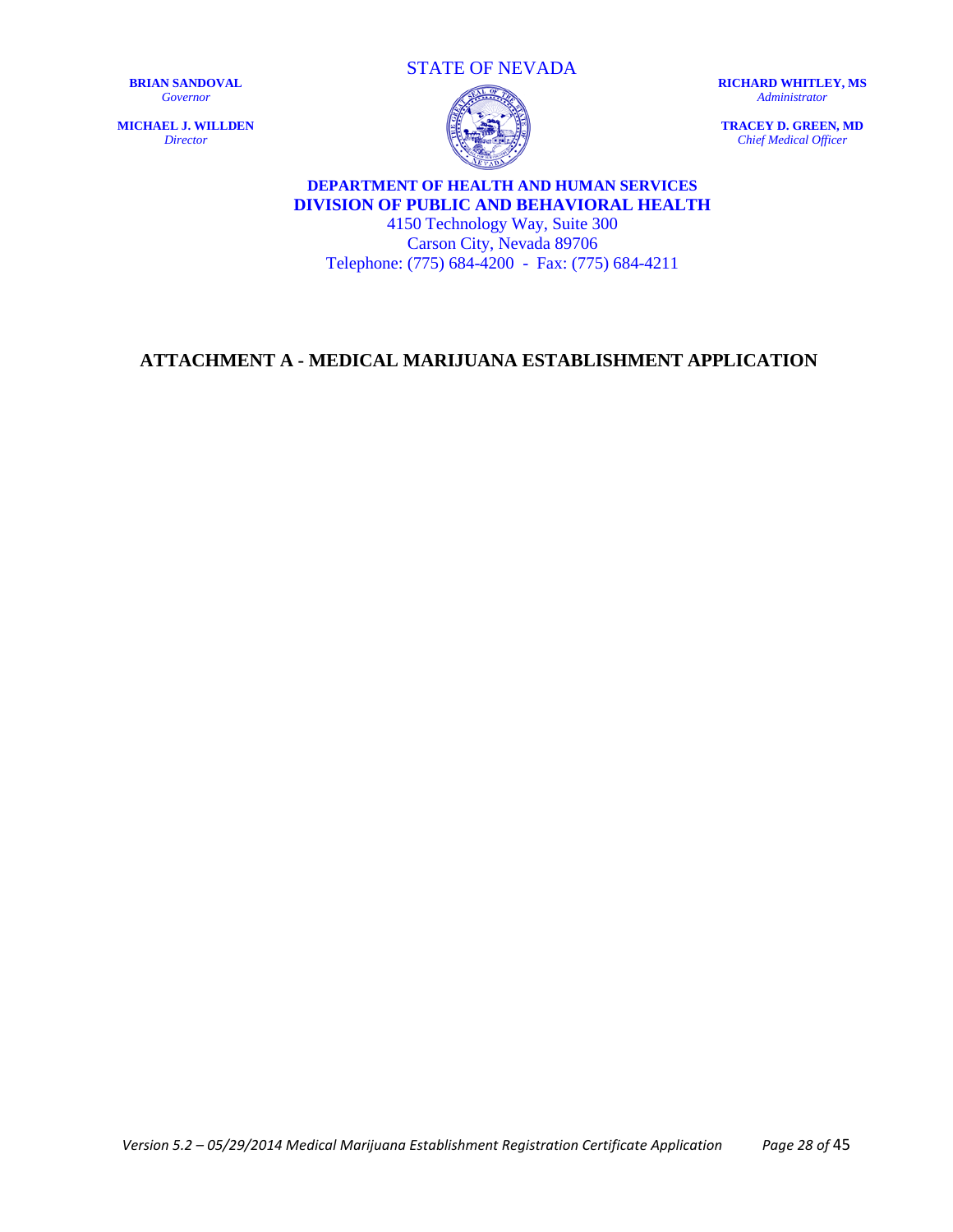**MICHAEL J. WILLDEN** *Director*

STATE OF NEVADA



**RICHARD WHITLEY, MS** *Administrator*

**TRACEY D. GREEN, MD** *Chief Medical Officer*

#### **DEPARTMENT OF HEALTH AND HUMAN SERVICES DIVISION OF PUBLIC AND BEHAVIORAL HEALTH**

4150 Technology Way, Suite 300 Carson City, Nevada 89706 Telephone: (775) 684-4200 - Fax: (775) 684-4211

## **MEDICAL MARIJUANA ESTABLISHMENT APPLICATION -** (Attachment A)

#### **GENERAL INFORMATION**

| Type of Medical Marijuana Establishment: $\Box$ Independent Testing Laboratory<br>$\Box$ Cultivation Facility<br>$\Box$ Medical Marijuana Dispensary<br>$\Box$ Marijuana Infused/Edible Production Facility |           |          |        |           |  |
|-------------------------------------------------------------------------------------------------------------------------------------------------------------------------------------------------------------|-----------|----------|--------|-----------|--|
| Medical Marijuana Establishment's Name and Proposed Physical Address*:<br>*This must be a Nevada address and cannot be a P.O. Box.                                                                          |           |          |        |           |  |
| City:                                                                                                                                                                                                       | County:   |          | State: | Zip Code: |  |
| Proposed Hours of Operation:                                                                                                                                                                                |           |          |        |           |  |
| Sunday<br>Monday<br>Tuesday                                                                                                                                                                                 | Wednesday | Thursday | Friday | Saturday  |  |

#### **APPLYING ENTITY INFORMATION**

| Applying Entity's Name:                              |            |                        |                                      |  |                                             |        |           |
|------------------------------------------------------|------------|------------------------|--------------------------------------|--|---------------------------------------------|--------|-----------|
| <b>Business Organization:</b>                        | $\Box$ LLC | $\Box$ Individual      | $\Box$ Corp.<br>$\Box$ Assoc. /Coop. |  | $\Box$ Partnership<br>$\Box$ Other specify: |        |           |
| Telephone #:                                         |            | <b>E-Mail Address:</b> |                                      |  |                                             |        |           |
| State Business License #:<br><b>Expiration Date:</b> |            |                        |                                      |  |                                             |        |           |
| <b>Mailing Address:</b>                              |            |                        |                                      |  |                                             |        |           |
| City:                                                |            |                        |                                      |  |                                             | State: | Zip Code: |

#### **DESIGNEE INFORMATION**

List the name of the individual designated to submit establishment agent registry ID card applications on behalf of the medical marijuana establishment.

| $\sim$<br>ാഴ<br>ame<br>$\lambda$ | $\overline{\phantom{a}}$<br>14,444 | $-$<br>- Mi |
|----------------------------------|------------------------------------|-------------|
|----------------------------------|------------------------------------|-------------|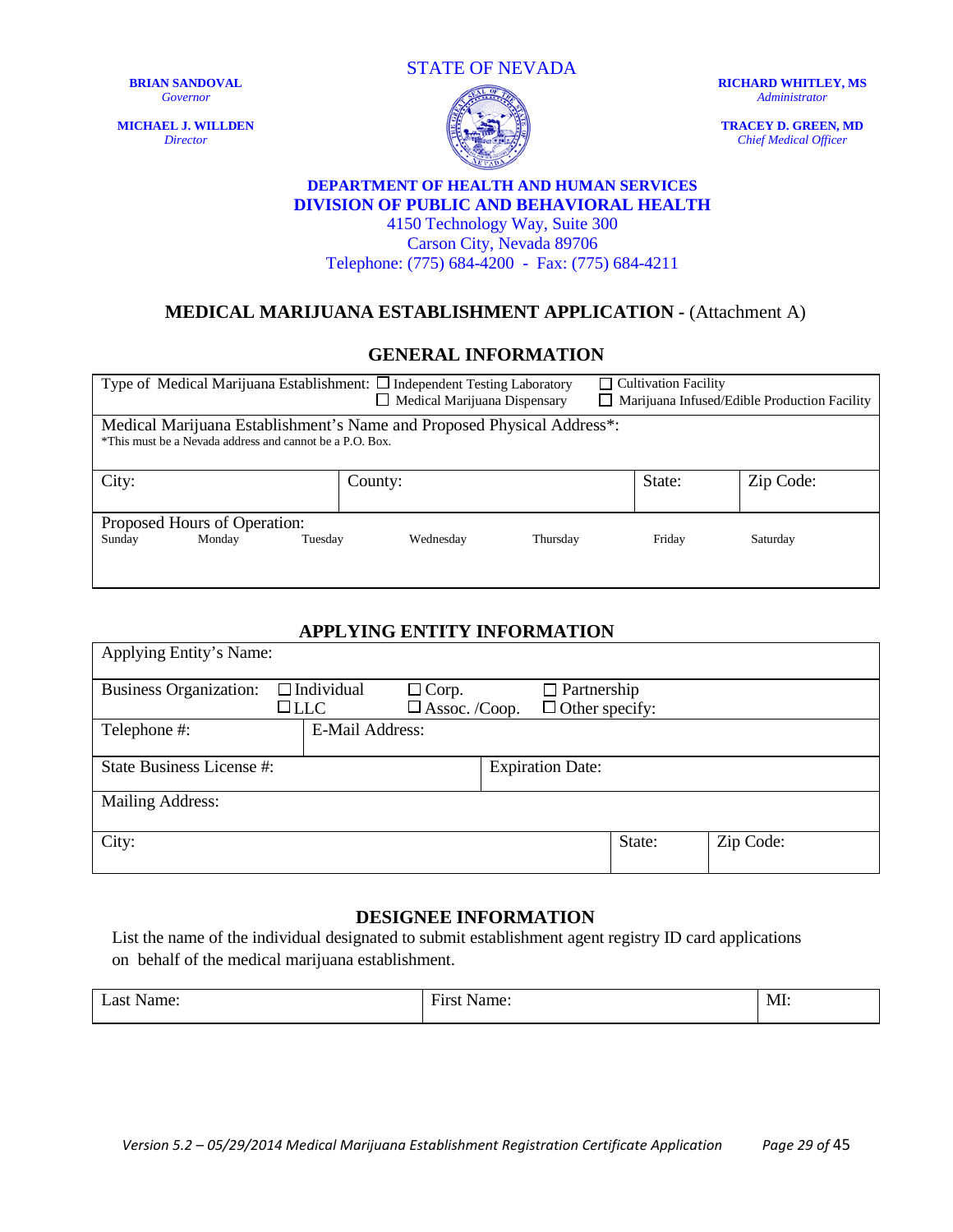**MICHAEL J. WILLDEN** *Director*





**RICHARD WHITLEY, MS** *Administrator*

**TRACEY D. GREEN, MD** *Chief Medical Officer*

#### **DEPARTMENT OF HEALTH AND HUMAN SERVICES DIVISION OF PUBLIC AND BEHAVIORAL HEALTH**

4150 Technology Way, Suite 300 Carson City, Nevada 89706 Telephone: (775) 684-4200 - Fax: (775) 684-4211

### **MEDICAL MARIJUANA ESTABLISHMENT OWNER (OR), OFFICER (OF), AND BOARD MEMBER (BM) NAMES**

For each Owner, Officer, and Board Member listed below, please fill out a corresponding Establishment Principal Officers and Board Members Information Form.

| Last Name: | First Name: | MI: | <b>OR</b> | $\rm OF$ | BM              |
|------------|-------------|-----|-----------|----------|-----------------|
| Last Name: | First Name: | MI: | <b>OR</b> | OF       | <b>BM</b>       |
| Last Name: | First Name: | MI: | <b>OR</b> | OF       | BM              |
| Last Name: | First Name: | MI: | <b>OR</b> | OF       | <b>BM</b>       |
| Last Name: | First Name: | MI: | <b>OR</b> | OF       | BM              |
| Last Name: | First Name: | MI: | <b>OR</b> | OF       | $\overline{BM}$ |
| Last Name: | First Name: | MI: | <b>OR</b> | OF       | BM              |
| Last Name: | First Name: | MI: | <b>OR</b> | OF       | BM              |
| Last Name: | First Name: | MI: | <b>OR</b> | OF       | BM              |
| Last Name: | First Name: | MI: | <b>OR</b> | OF       | <b>BM</b>       |
|            |             |     |           |          |                 |

The acquisition, possession, cultivation, manufacturing, delivery, transfer, transportation, supplying, selling, distributing, or dispensing of "medical" marijuana under state law is lawful only if done in strict compliance with the requirements of the State Medical Marijuana Act, NRS 453A, NAC 453A and LCB File No. R004-14A. Any failure to comply with these requirements may result in revocation of the medical marijuana agent identification card or medical marijuana establishment registration certificate issued by the Division.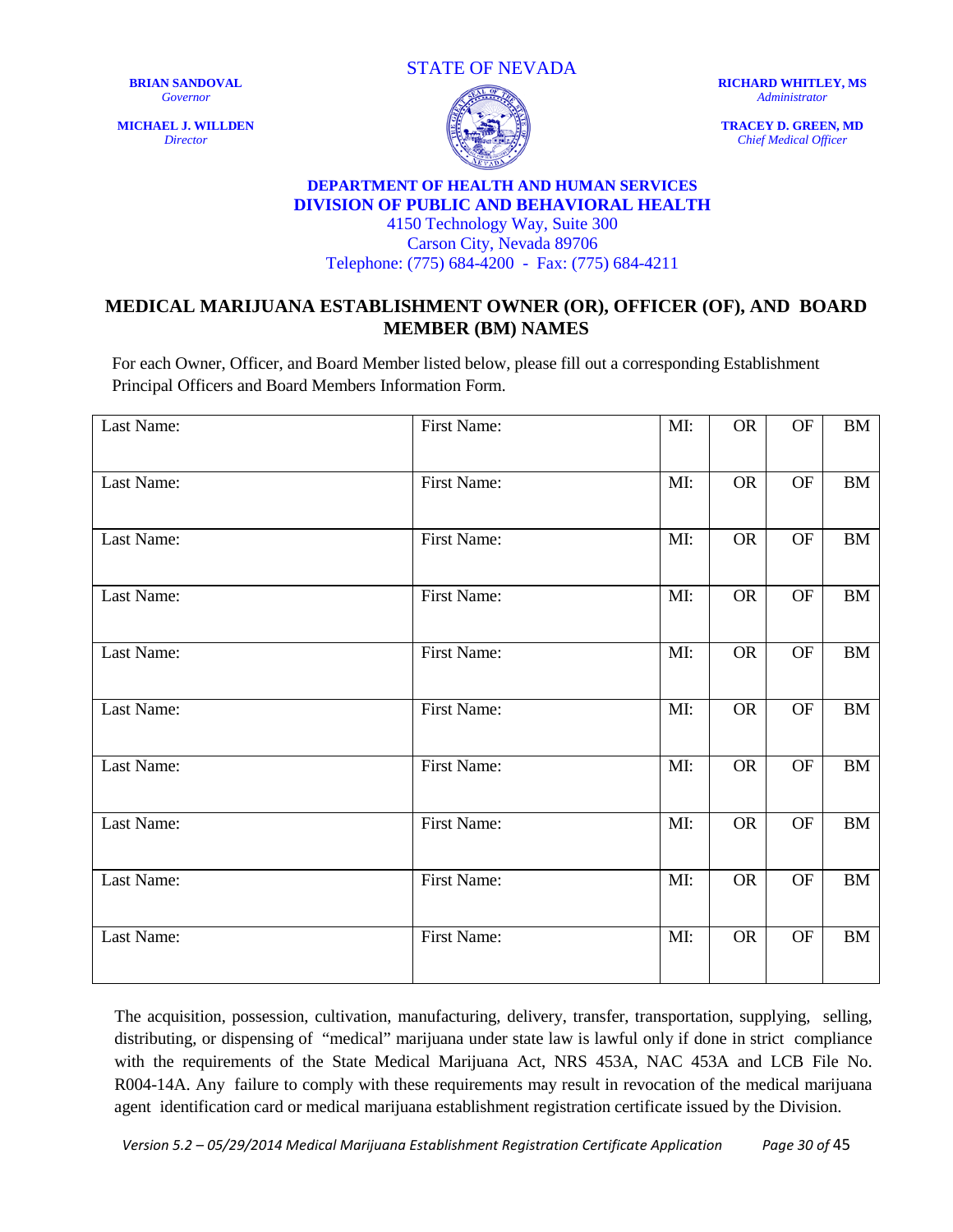**MICHAEL J. WILLDEN** *Director*





**RICHARD WHITLEY, MS** *Administrator*

**TRACEY D. GREEN, MD** *Chief Medical Officer*

#### **DEPARTMENT OF HEALTH AND HUMAN SERVICES DIVISION OF PUBLIC AND BEHAVIORAL HEALTH** 4150 Technology Way, Suite 300

Carson City, Nevada 89706 Telephone: (775) 684-4200 - Fax: (775) 684-4211

The State of Nevada, including but not limited to the employees of the Division, is not facilitating or participating in any way with my acquisition, possession, cultivation, manufacturing, delivery, transfer, transportation, supplying, selling, distributing, or dispensing of medical marijuana.

If the applicant is issued a medical marijuana establishment provisional registration certificate, the applicant agrees to not operate the establishment until the establishment is inspected and the applicant obtains a medical marijuana establishment registration certificate authorizing operation of the establishment.

I attest that the information provided to the Division for this medical marijuana establishment registration certificate application is true and correct.

| Print Name | Title       |
|------------|-------------|
| Signature  | Date Signed |
| Print Name | Title       |
| Signature  | Date Signed |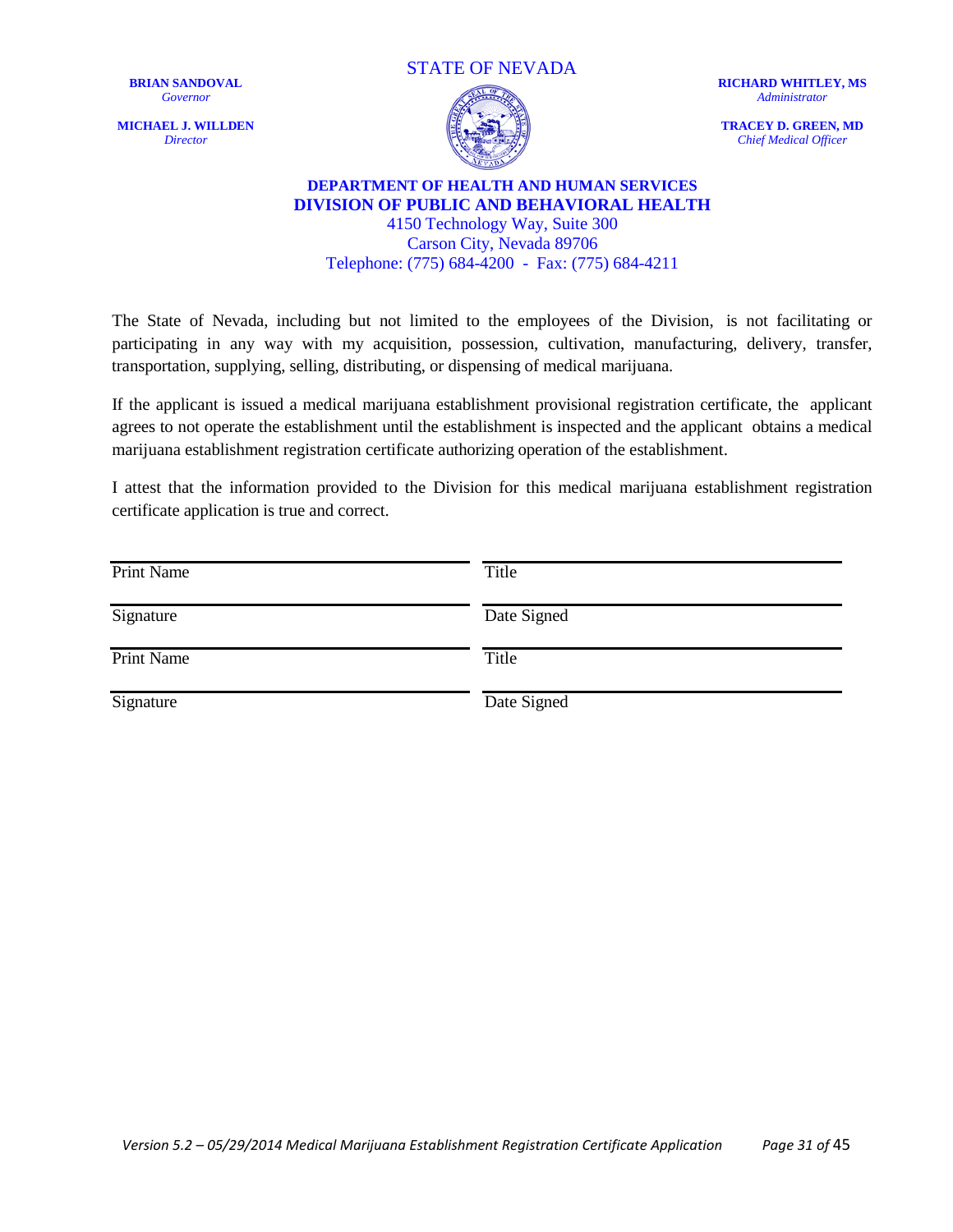**MICHAEL J. WILLDEN** *Director*

STATE OF NEVADA

**RICHARD WHITLEY, MS** *Administrator*

**TRACEY D. GREEN, MD** *Chief Medical Officer*



## **DEPARTMENT OF HEALTH AND HUMAN SERVICES DIVISION OF PUBLIC AND BEHAVIORAL HEALTH**

4150 Technology Way, Suite 300 Carson City, Nevada 89706 Telephone: (775) 684-4200 - Fax: (775) 684-4211

## <span id="page-31-0"></span>**ATTACHMENT B – OWNER, OFFICER, AND BOARD MEMBER ATTESTATION FORM**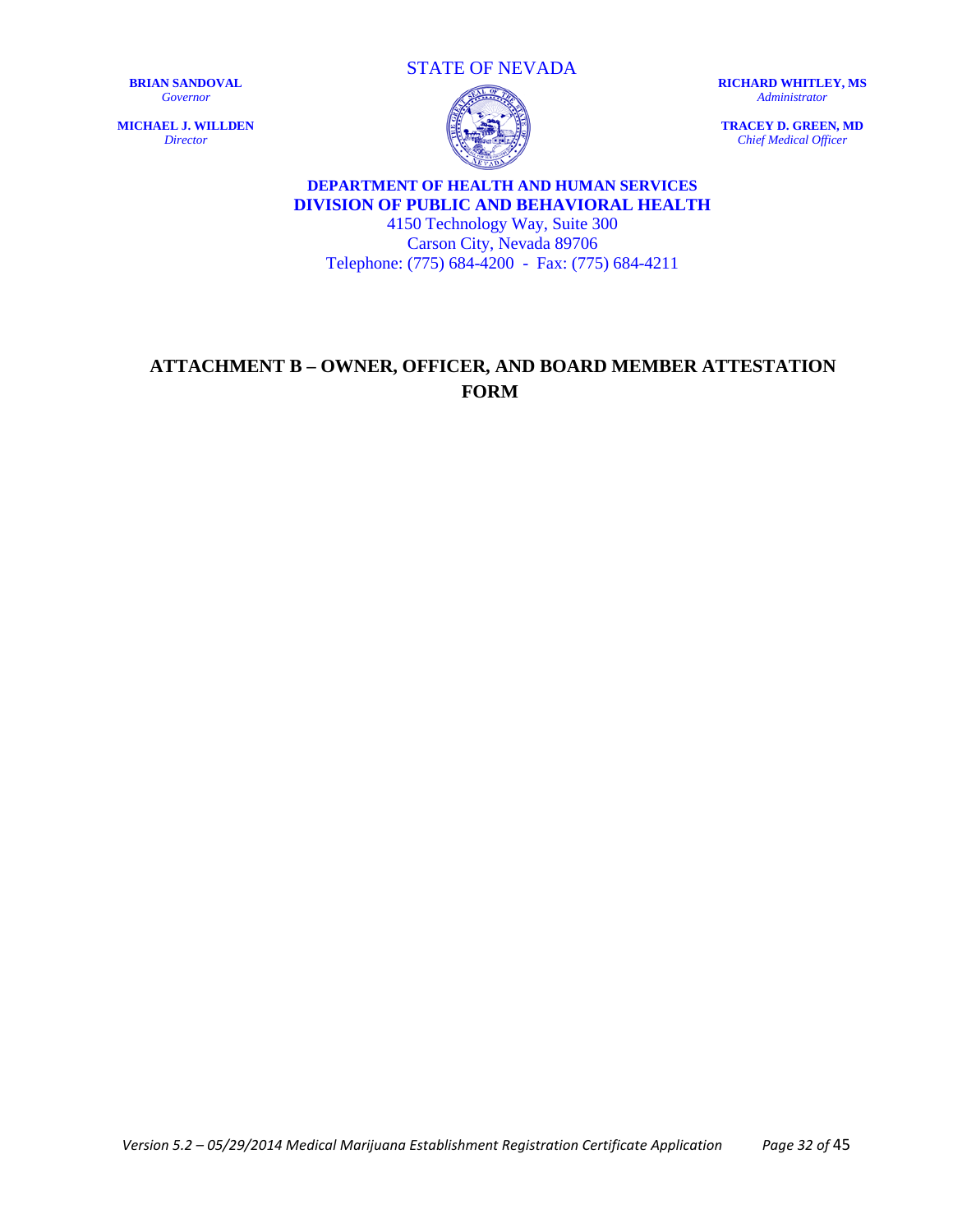**MICHAEL J. WILLDEN** *Director*





**RICHARD WHITLEY, MS** *Administrator*

**TRACEY D. GREEN, MD** *Chief Medical Officer*

#### **DEPARTMENT OF HEALTH AND HUMAN SERVICES DIVISION OF PUBLIC AND BEHAVIORAL HEALTH** 4150 Technology Way, Suite 300 Carson City, Nevada 89706

Telephone: (775) 684-4200 - Fax: (775) 684-4211

#### **OWNER, OFFICER, AND BOARD MEMBER ATTESTATION FORM** – (Attachment B)

 $\mathbf{I}_{\mathbf{A}}$ 

PRINT NAME

Attest that:

I have not been convicted of an excluded felony offense as defined in NRS Chapter 453A; and,

I agree that the Division may investigate my background information by any means feasible to the Division; and,

I will not divert marijuana to any individual or person who is not allowed to possess marijuana pursuant NRS Chapter 453A; and,

All information provided is true and correct.

Signature of Owner, Officer, or Board Member Date Signed

| <b>State of Nevada</b>                                   |                               |
|----------------------------------------------------------|-------------------------------|
|                                                          |                               |
| Signed and sworn to (or affirmed) before me on<br>(date) |                               |
| By<br>statement)                                         | (name(s) of person(s) making) |
|                                                          |                               |
| <b>Notary Stamp</b>                                      | Signature of Notarial Officer |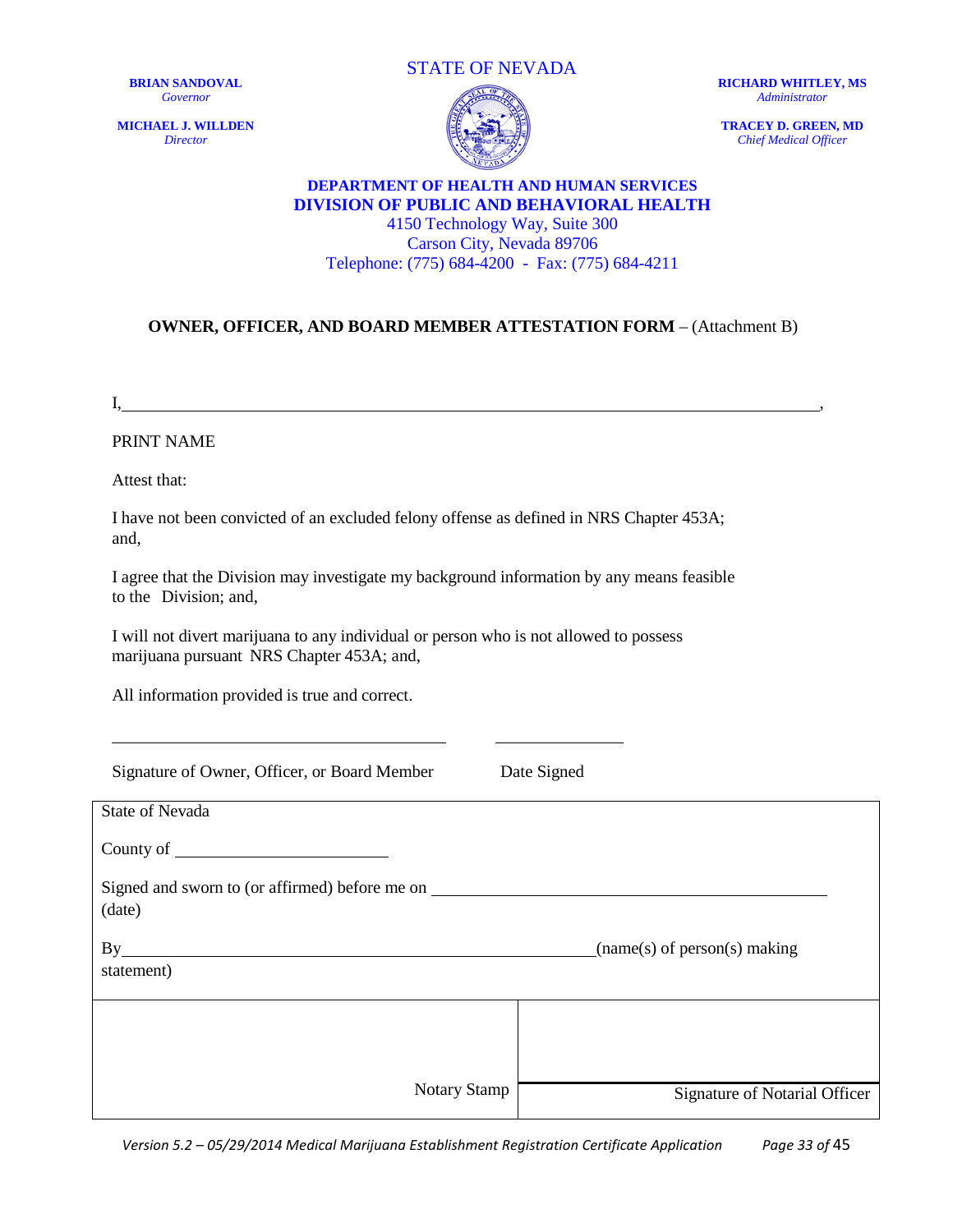**MICHAEL J. WILLDEN** *Director*

STATE OF NEVADA

**RICHARD WHITLEY, MS** *Administrator*

**TRACEY D. GREEN, MD** *Chief Medical Officer*

## **DEPARTMENT OF HEALTH AND HUMAN SERVICES DIVISION OF PUBLIC AND BEHAVIORAL HEALTH**

4150 Technology Way, Suite 300 Carson City, Nevada 89706 Telephone: (775) 684-4200 - Fax: (775) 684-4211

## <span id="page-33-0"></span>**ATTACHMENT C – OWNER, OFFICER, AND BOARD MEMBER INFORMATION FORM**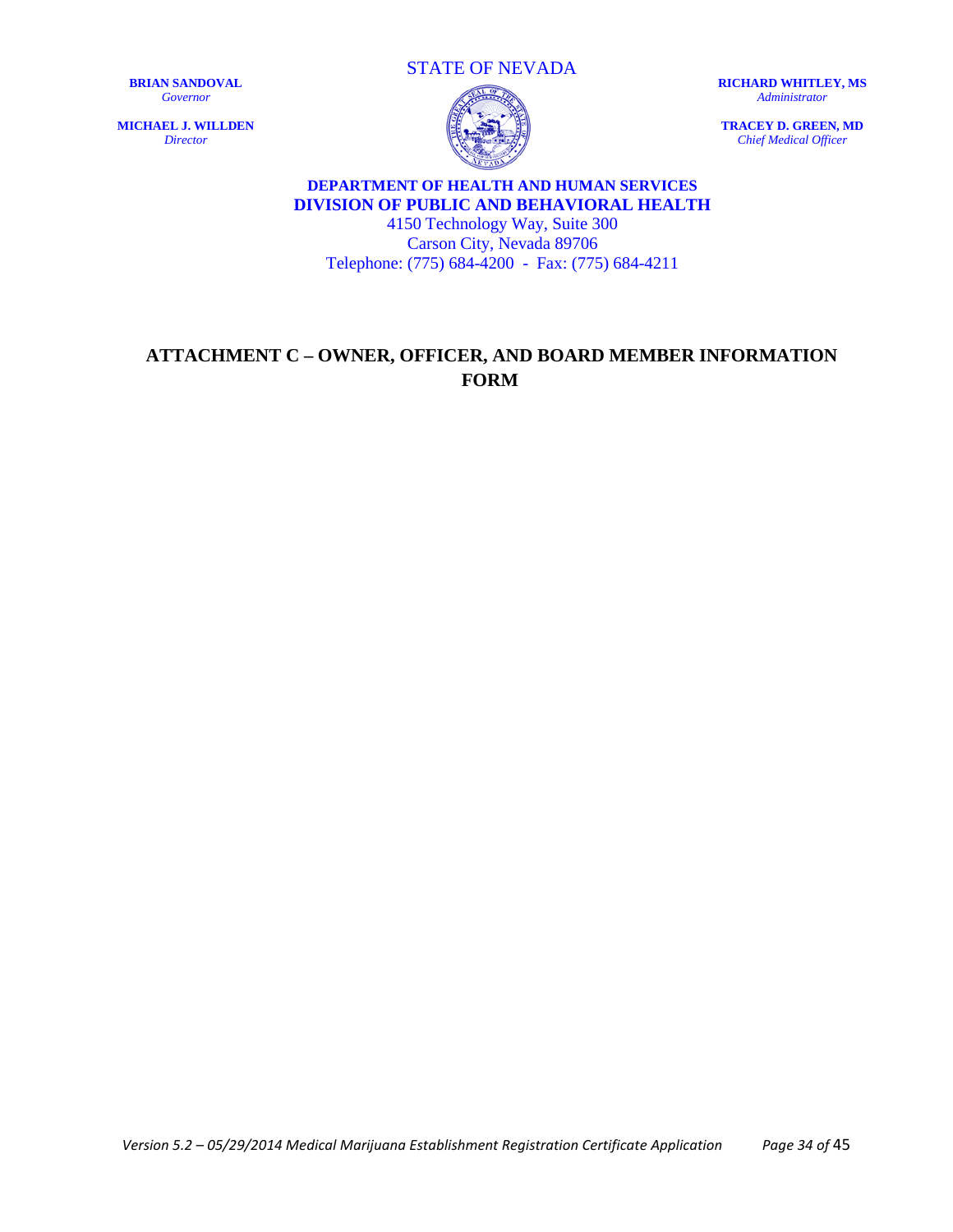**MICHAEL J. WILLDEN** *Director*





**RICHARD WHITLEY, MS** *Administrator*

**TRACEY D. GREEN, MD** *Chief Medical Officer*

#### **DEPARTMENT OF HEALTH AND HUMAN SERVICES DIVISION OF PUBLIC AND BEHAVIORAL HEALTH**

4150 Technology Way, Suite 300 Carson City, Nevada 89706 Telephone: (775) 684-4200 - Fax: (775) 684-4211

## **OWNER, OFFICER, AND BOARD MEMBER INFORMATION FORM** - (Attachment C)

| Provide the following information for each Owner, Officer, and Board Member listed on the Medical                                                                                                                                                                                                              |         |                    |  |        |      |                                        |
|----------------------------------------------------------------------------------------------------------------------------------------------------------------------------------------------------------------------------------------------------------------------------------------------------------------|---------|--------------------|--|--------|------|----------------------------------------|
| Marijuana Establishment application. Use as many sheets as needed.                                                                                                                                                                                                                                             |         |                    |  |        |      |                                        |
| Last Name:                                                                                                                                                                                                                                                                                                     |         | <b>First Name:</b> |  |        | MI:  | $\Box$ OR<br>$\Box$ OF<br>$\square$ BM |
| Date of Birth:                                                                                                                                                                                                                                                                                                 |         |                    |  |        |      |                                        |
| <b>Residence Address:</b>                                                                                                                                                                                                                                                                                      |         |                    |  |        |      |                                        |
| City:                                                                                                                                                                                                                                                                                                          | County: |                    |  | State: | Zip: |                                        |
| A short description of the role the individual will serve in for the organization and the responsibilities of the<br>position of the individual:                                                                                                                                                               |         |                    |  |        |      |                                        |
| Has this individual served as a principal officer or board member for a medical marijuana establishment that<br>has had their establishment registration certificate revoked?<br>$\Box$ YES<br>$\Box$ NO<br>Is this individual a physician currently providing written certifications for qualifying patients? |         |                    |  |        |      |                                        |
| $\Box$ YES<br>$\square$ NO                                                                                                                                                                                                                                                                                     |         |                    |  |        |      |                                        |
| Is this individual employed by or a contractor of the Division?<br>$\Box$ YES<br>$\square$ NO                                                                                                                                                                                                                  |         |                    |  |        |      |                                        |
| Has a copy of this individual's signed and dated Medical Marijuana Dispensary Principal Officer or Board<br>Member Attestation Form been submitted with this application?<br>$\Box$ YES<br>$\square$ NO                                                                                                        |         |                    |  |        |      |                                        |
| If applicable, what is this individual's designated caregiver or dispensary agent registry identification number if<br>issued within the previous six months?                                                                                                                                                  |         |                    |  |        |      |                                        |
| Has a copy of this individual's fingerprints on a fingerprint card been submitted with this application?<br>$\Box$ YES<br>$\Box$ NO $\Box$ N/A                                                                                                                                                                 |         |                    |  |        |      |                                        |
| Has a copy of the Request and Consent to Release Application Form been submitted with this application?<br>$\Box$ YES<br>$\Box$ NO                                                                                                                                                                             |         |                    |  |        |      |                                        |
| Has a copy of this individual's signed and dated Child Support Verification Form been submitted with this<br>application?<br>$\Box$ YES<br>$\square$ NO                                                                                                                                                        |         |                    |  |        |      |                                        |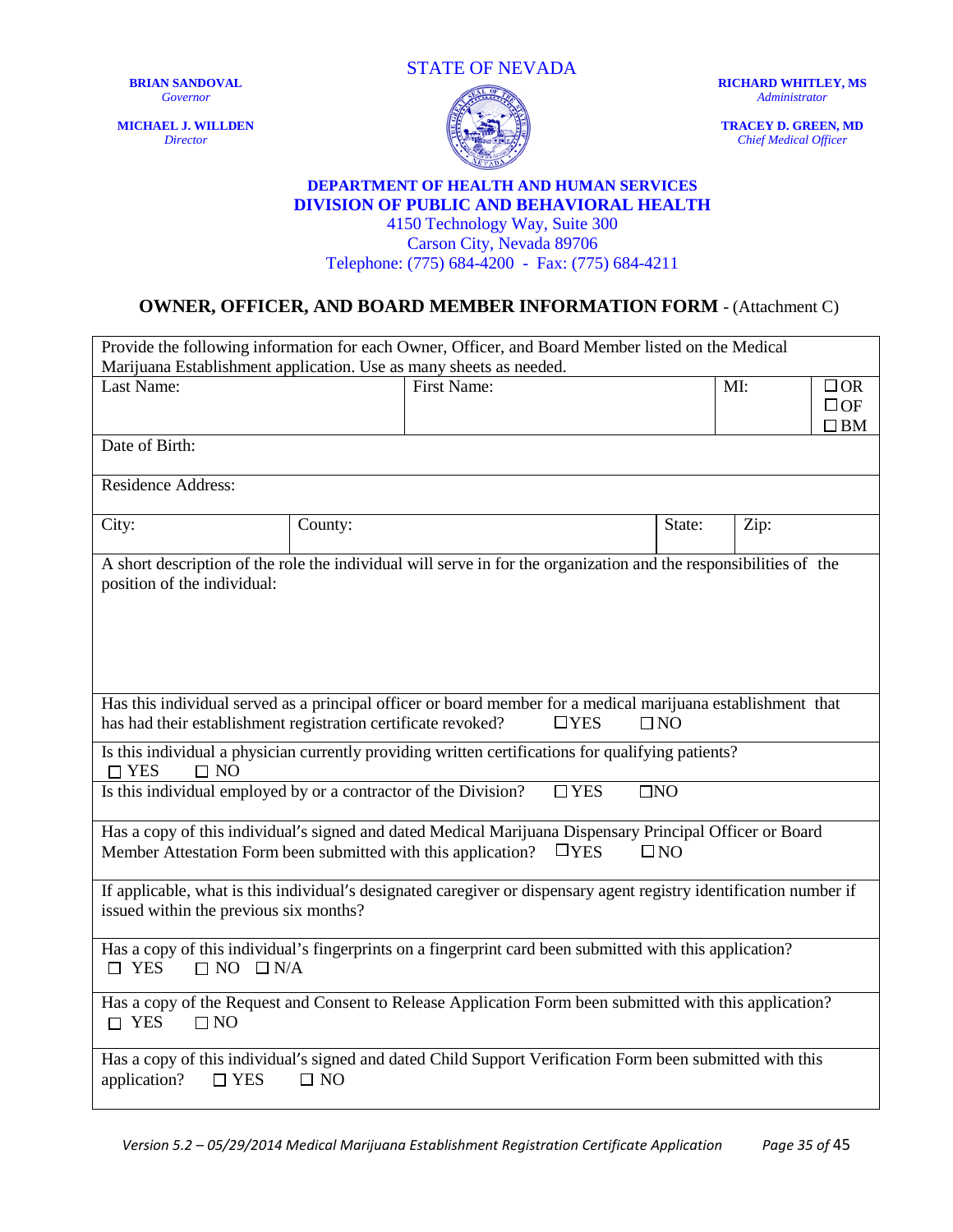**MICHAEL J. WILLDEN** *Director*



**RICHARD WHITLEY, MS** *Administrator*

**TRACEY D. GREEN, MD** *Chief Medical Officer*



## **DEPARTMENT OF HEALTH AND HUMAN SERVICES DIVISION OF PUBLIC AND BEHAVIORAL HEALTH**

4150 Technology Way, Suite 300 Carson City, Nevada 89706 Telephone: (775) 684-4200 - Fax: (775) 684-4211

## <span id="page-35-0"></span>**ATTACHMENT D – CHILD SUPPORT VERIFICATION FORM**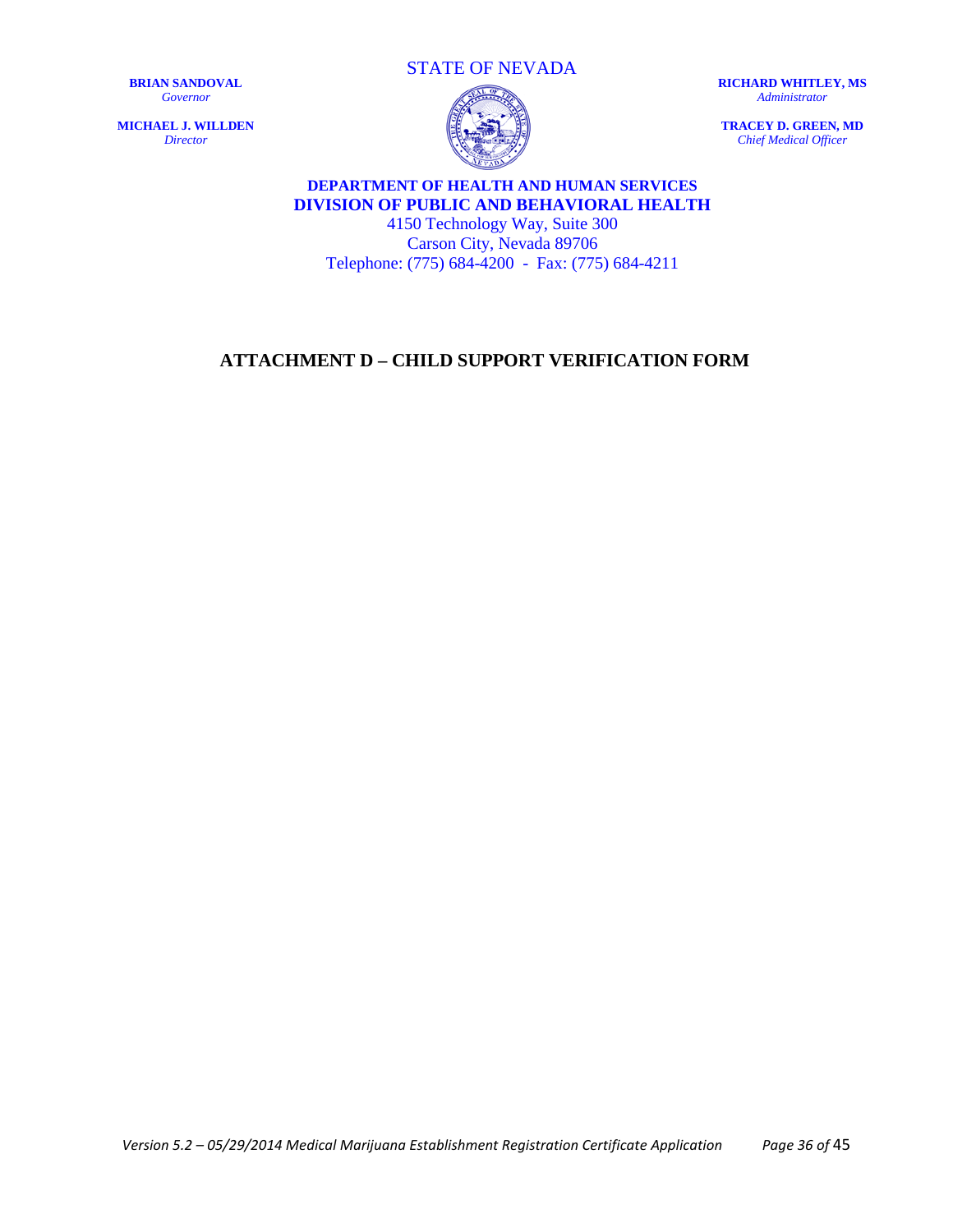**MICHAEL J. WILLDEN** *Director*





**RICHARD WHITLEY, MS** *Administrator*

**TRACEY D. GREEN, MD** *Chief Medical Officer*

#### **DEPARTMENT OF HEALTH AND HUMAN SERVICES DIVISION OF PUBLIC AND BEHAVIORAL HEALTH** 4150 Technology Way, Suite 300

Carson City, Nevada 89706 Telephone: (775) 684-4200 - Fax: (775) 684-4211

#### **CHILD SUPPORT VERIFICATION FORM** – (Attachment D)

You are required to complete this Child Support Statement and return it with your application. Failure to submit a fully completed and signed current Child Support Statement will result in the application for a medical marijuana establishment certificate being denied.



I am not subject to a court order for the support of a child.

I am subject to a court order for the support of one or more children and am in compliance with the order or am in compliance with a plan approved by the District Attorney or other public agency enforcing the order for the repayment of the amount owed pursuant to the order.



I am subject to a court order for the support of one or more children and am not in compliance with the order of a plan approved by the District Attorney or other public agency enforcing the order for the repayment of the amount owed pursuant to the order.

Applicant's Name Applicant's Social Security Number Applicant's Signature Date State of Nevada County of Signed and sworn to (or affirmed) before me on (date) By (name(s) of person(s) making statement) Notary Stamp Signature of Notarial Officer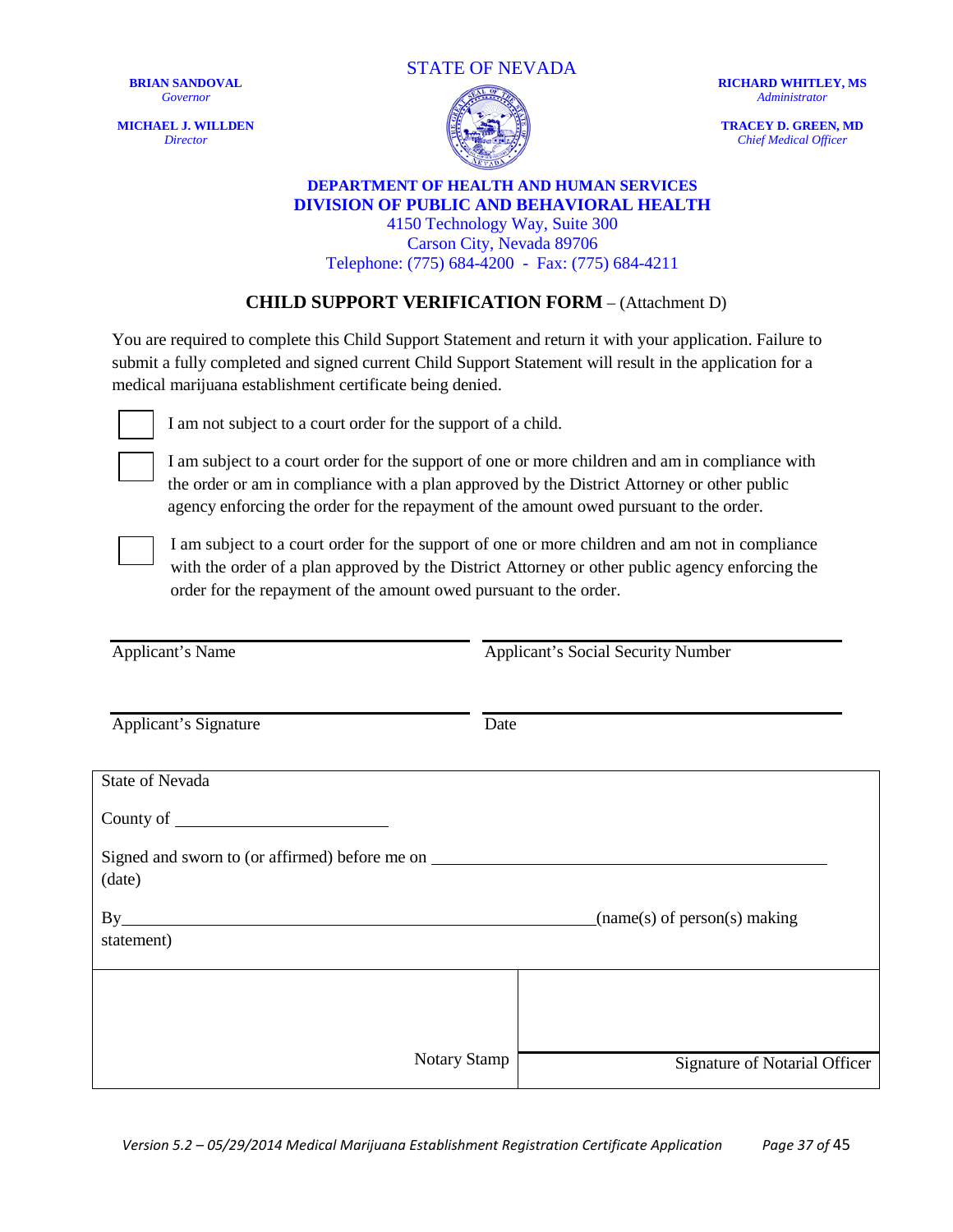**MICHAEL J. WILLDEN** *Director*

STATE OF NEVADA

**RICHARD WHITLEY, MS** *Administrator*

**TRACEY D. GREEN, MD** *Chief Medical Officer*

## **DEPARTMENT OF HEALTH AND HUMAN SERVICES DIVISION OF PUBLIC AND BEHAVIORAL HEALTH**

4150 Technology Way, Suite 300 Carson City, Nevada 89706 Telephone: (775) 684-4200 - Fax: (775) 684-4211

## <span id="page-37-0"></span>**ATTACHMENT E – REQUEST AND CONSENT TO RELEASE APPLICATION FORM**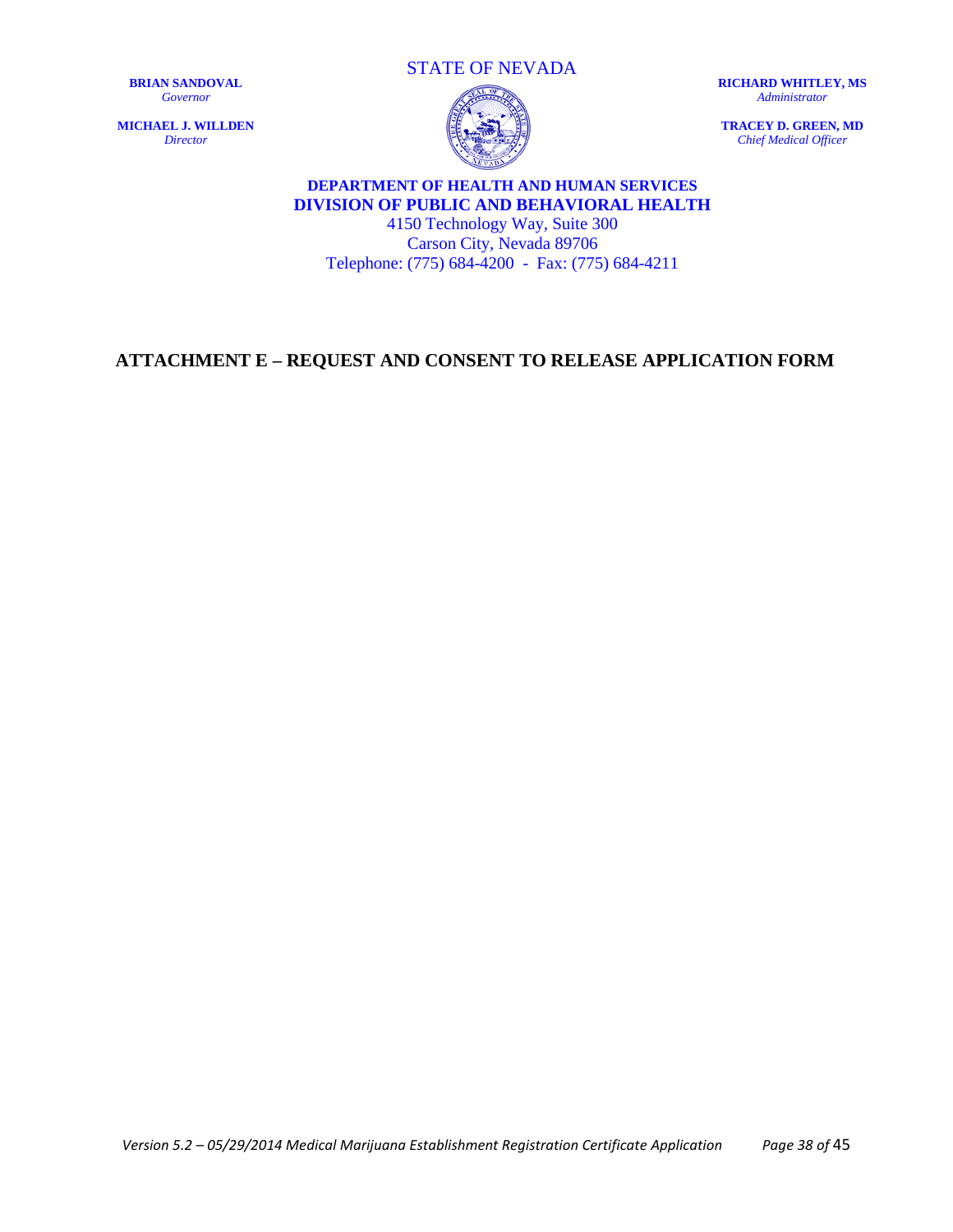**MICHAEL J. WILLDEN** *Director*





**RICHARD WHITLEY, MS** *Administrator*

**TRACEY D. GREEN, MD** *Chief Medical Officer*

#### **DEPARTMENT OF HEALTH AND HUMAN SERVICES DIVISION OF PUBLIC AND BEHAVIORAL HEALTH** 4150 Technology Way, Suite 300

Carson City, Nevada 89706 Telephone: (775) 684-4200 - Fax: (775) 684-4211

#### **Request and Consent to Release Application Form for Medical Marijuana Establishment Registration Certificate(s) -** (Attachment E)

I,  $\blacksquare$  , am the duly authorized designee of

to represent and interact with the Division of Public and Behavioral Health (Division) on all matters and questions in relation to the application for a Nevada Medical Marijuana Establishment Registration Certificate(s). I understand that NRS 453A.700 makes all applications submitted to the Division confidential but that local government authorities including, but not limited to, the licensing or zoning departments of cities, towns or counties may need to review this application in order to authorize the operation of an establishment under local requirements. Therefore, I consent to the release of this application to any local governmental authority in the jurisdiction where the address listed on this application is located.

By signing this Request and Consent to Release Information I hereby acknowledge and agree that the State of Nevada, its subdivisions, including the Division of Public and Behavioral Health and its employees are not responsible for any consequences related to the release of the information identified in this consent. I further acknowledge and agree that the State and its subdivisions cannot make any guarantees or be held liable related to the confidentiality and safe keeping of this information once it is released.

|                                                | Date: $\qquad \qquad$         |
|------------------------------------------------|-------------------------------|
| Signature of Requestor/Applicant or Designee   |                               |
|                                                |                               |
| <b>State of Nevada</b>                         |                               |
|                                                |                               |
| Signed and sworn to (or affirmed) before me on | date)                         |
|                                                |                               |
| By                                             | (name(s) of person(s) making) |
| statement)                                     |                               |
|                                                |                               |
|                                                |                               |
|                                                |                               |
|                                                |                               |
|                                                |                               |
| <b>Notary Stamp</b>                            | Signature of Notarial Officer |

*Version 5.2 – 05/29/2014 Medical Marijuana Establishment Registration Certificate Application Page 39 of* 45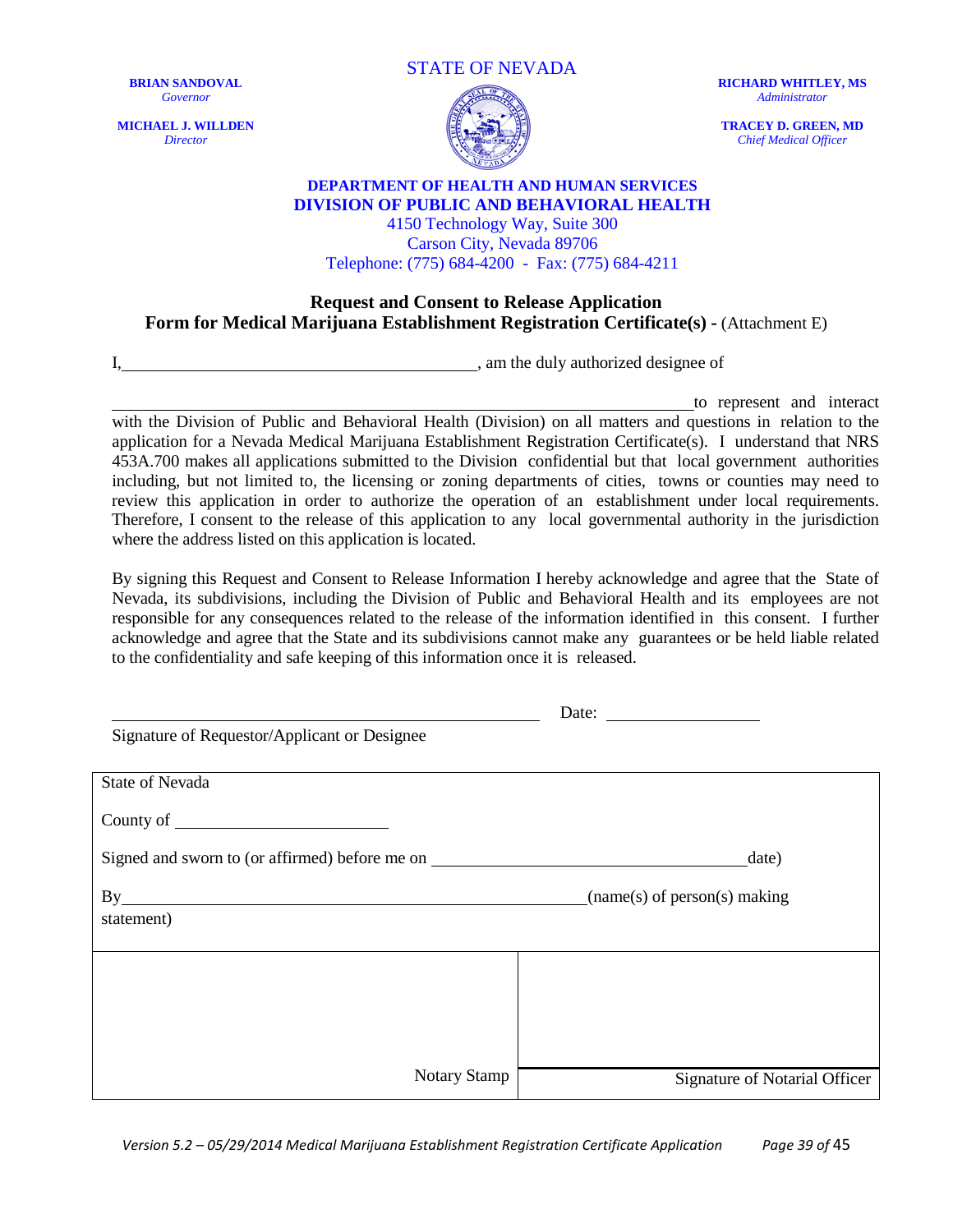**MICHAEL J. WILLDEN** *Director*

STATE OF NEVADA



**RICHARD WHITLEY, MS** *Administrator*

**TRACEY D. GREEN, MD** *Chief Medical Officer*

## **DEPARTMENT OF HEALTH AND HUMAN SERVICES DIVISION OF PUBLIC AND BEHAVIORAL HEALTH**

4150 Technology Way, Suite 300 Carson City, Nevada 89706 Telephone: (775) 684-4200 - Fax: (775) 684-4211

## <span id="page-39-0"></span>**ATTACHMENT F – PROPERTY OWNER APPROVAL FOR USE FORM**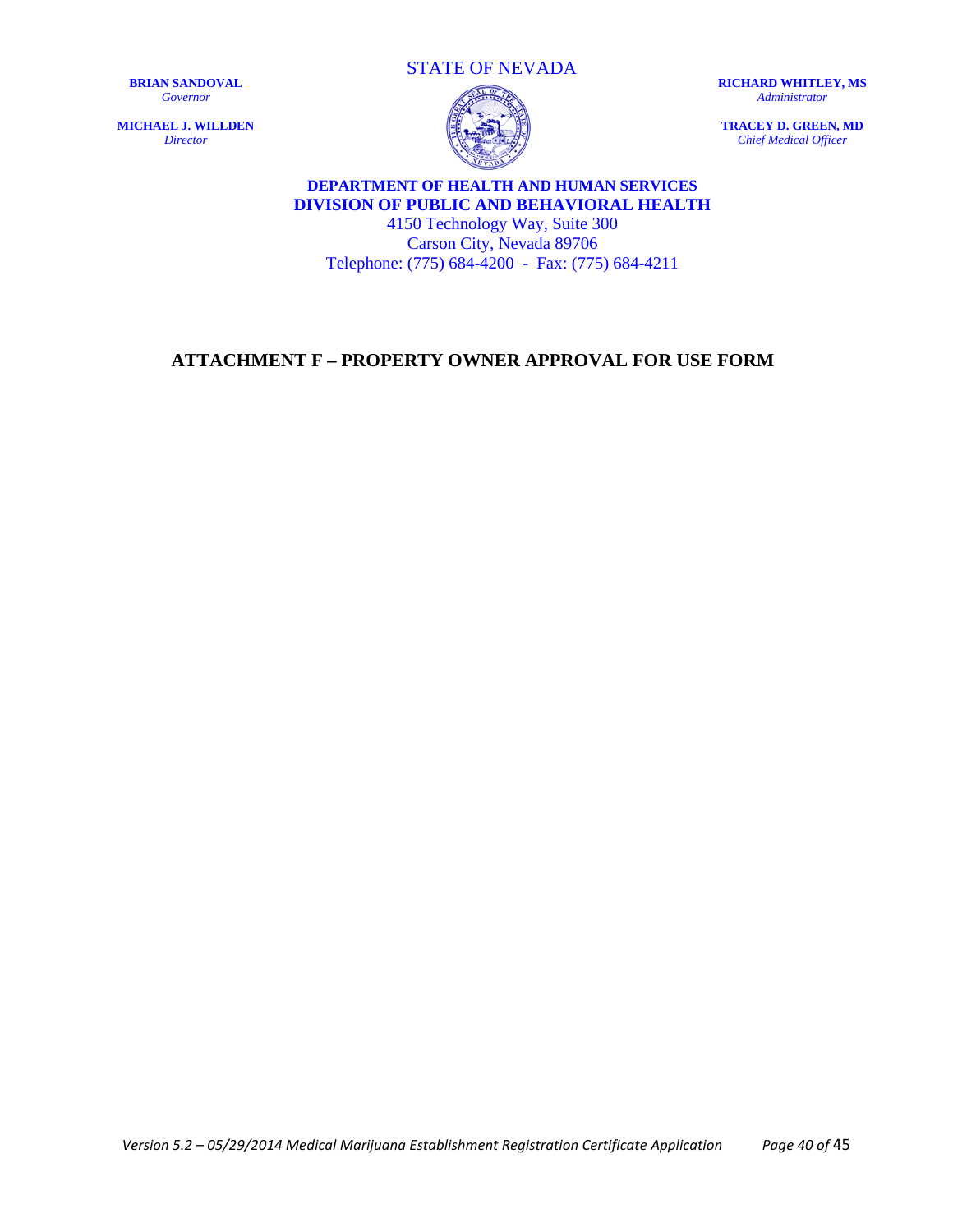**MICHAEL J. WILLDEN** *Director*

STATE OF NEVADA



**RICHARD WHITLEY, MS** *Administrator*

**TRACEY D. GREEN, MD** *Chief Medical Officer*

#### **DEPARTMENT OF HEALTH AND HUMAN SERVICES DIVISION OF PUBLIC AND BEHAVIORAL HEALTH**

4150 Technology Way, Suite 300 Carson City, Nevada 89706 Telephone: (775) 684-4200 - Fax: (775) 684-4211

## **PROPERTY OWNER APPROVAL FOR USE FORM** – (Attachment F)

| TO BE COMPLETED BY THE OWNER OF THE PHYSICAL ADDRESS OF THE PROPOSED<br>MEDICAL MARIJUANA ESTABLISHMENT.                           |         |        |           |
|------------------------------------------------------------------------------------------------------------------------------------|---------|--------|-----------|
| Name of Individual or Entity Applying for a Medical Marijuana Establishment Registration Certificate:                              |         |        |           |
| Name of Owner of the Physical Address of the Proposed Medical Marijuana Establishment:                                             |         |        |           |
| Physical Address and Name of Proposed Medical Marijuana Establishment:<br>*This must be a Nevada address and cannot be a P.O. Box. |         |        |           |
| City:                                                                                                                              | County: | State: | Zip Code: |
| Legal Description of the Property:                                                                                                 |         |        |           |

The individual or entity applying for a Medical Marijuana Establishment Registration Certificate is the owner of the physical address of the proposed Medical Marijuana Establishment.

OR

The owner of the physical address of the proposed Medical Marijuana Establishment gives permission to the individual or entity applying for a Medical Marijuana Establishment Registration Certificate to operate a Medical Marijuana Establishment at the physical address.

PROPERTY OWNER SIGNATURE DATE SIGNED

PROPERTY OWNER NAME TITLE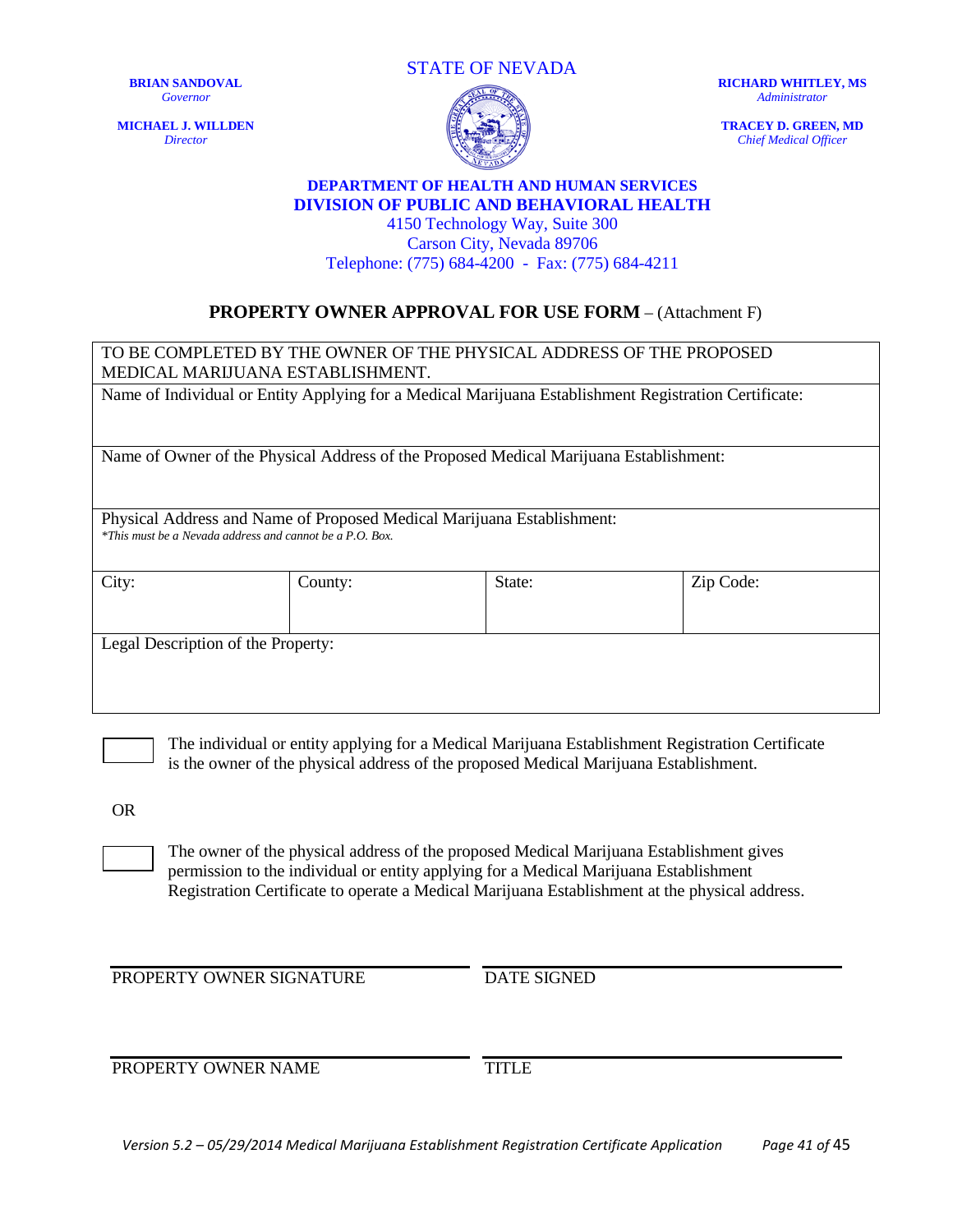**MICHAEL J. WILLDEN** *Director*

STATE OF NEVADA



**RICHARD WHITLEY, MS** *Administrator*

**TRACEY D. GREEN, MD** *Chief Medical Officer*

## **DEPARTMENT OF HEALTH AND HUMAN SERVICES DIVISION OF PUBLIC AND BEHAVIORAL HEALTH**

4150 Technology Way, Suite 300 Carson City, Nevada 89706 Telephone: (775) 684-4200 - Fax: (775) 684-4211

## <span id="page-41-0"></span>**ATTACHMENT G – MULTI-ESTABLISHMENT LIMITATIONS FORM**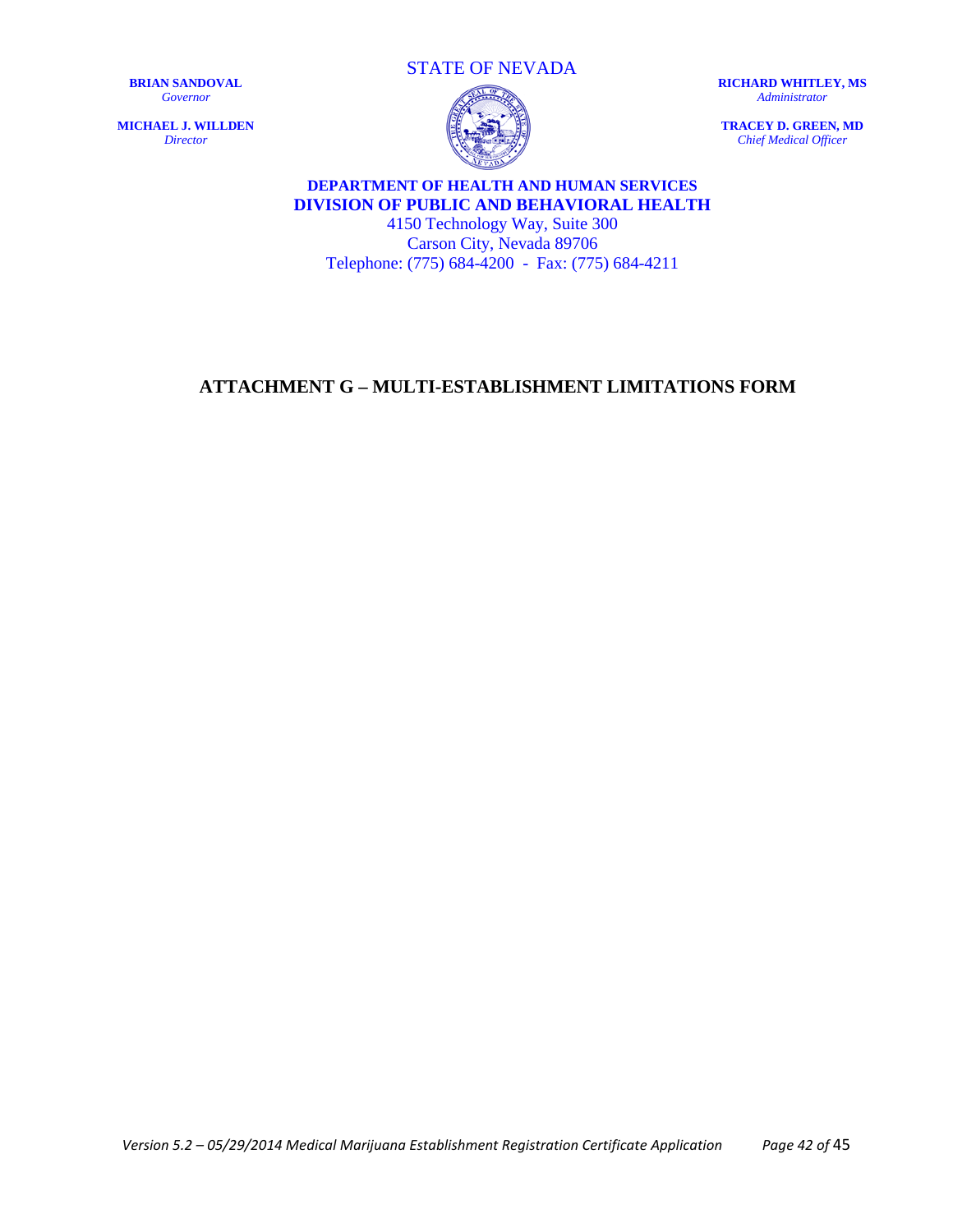**MICHAEL J. WILLDEN** *Director*





**RICHARD WHITLEY, MS** *Administrator*

**TRACEY D. GREEN, MD** *Chief Medical Officer*

#### **DEPARTMENT OF HEALTH AND HUMAN SERVICES DIVISION OF PUBLIC AND BEHAVIORAL HEALTH**

4150 Technology Way, Suite 300 Carson City, Nevada 89706 Telephone: (775) 684-4200 - Fax: (775) 684-4211

#### **MULTI-ESTABLISHMENT LIMITATIONS FORM** – (Attachment G)

NRS 453A.324 places a limitation on the total number of certificates that can be issued within each county, and NRS 453A.326 places limitations on the number of medical marijuana dispensaries located in any one governmental jurisdiction and a limitation on the number of certificates issued to any one person. Due to these limitations, please list below all applications submitted from this business organization and/or person as identified in the Medical Marijuana Establishment Owner, Officer, and Board Member names section of Attachment A.

If this business organization were to not receive approval on all applications submitted, would the applicant still want approval on the applications determined by the ranking below?  $\Box$  Yes  $\Box$  No

| Please list in order of preference for approval (use as many sheets as needed).                                  |                                                                        |        |                                              |                                                     |
|------------------------------------------------------------------------------------------------------------------|------------------------------------------------------------------------|--------|----------------------------------------------|-----------------------------------------------------|
| Type of Medical Marijuana Establishment:                                                                         | $\Box$ Independent Testing Laboratory                                  |        | $\Box$ Cultivation Facility                  |                                                     |
| $\Box$ Medical Marijuana Dispensary                                                                              |                                                                        |        | Marijuana Infused/Edible Production Facility |                                                     |
| Medical Marijuana Establishment's Name and Proposed Physical Address*:                                           |                                                                        |        |                                              |                                                     |
| *This must be a Nevada address and cannot be a P.O. Box.                                                         |                                                                        |        |                                              |                                                     |
| City:                                                                                                            | County:<br>State:                                                      |        |                                              | Zip Code:                                           |
|                                                                                                                  |                                                                        |        |                                              |                                                     |
| Type of Medical Marijuana Establishment:<br>Independent Testing Laboratory<br><b>Cultivation Facility</b>        |                                                                        |        |                                              |                                                     |
|                                                                                                                  | $\Box$ Medical Marijuana Dispensary                                    |        |                                              | $\Box$ Marijuana Infused/Edible Production Facility |
|                                                                                                                  | Medical Marijuana Establishment's Name and Proposed Physical Address*: |        |                                              |                                                     |
|                                                                                                                  | *This must be a Nevada address and cannot be a P.O. Box.               |        |                                              |                                                     |
| City:                                                                                                            | County:                                                                | State: |                                              | Zip Code:                                           |
|                                                                                                                  |                                                                        |        |                                              |                                                     |
|                                                                                                                  |                                                                        |        |                                              |                                                     |
| Type of Medical Marijuana Establishment:<br>$\Box$ Independent Testing Laboratory<br><b>Cultivation Facility</b> |                                                                        |        |                                              |                                                     |
| $\Box$ Medical Marijuana Dispensary<br>Marijuana Infused/Edible Production Facility                              |                                                                        |        |                                              |                                                     |
| Medical Marijuana Establishment's Name and Proposed Physical Address*:                                           |                                                                        |        |                                              |                                                     |
| *This must be a Nevada address and cannot be a P.O. Box.                                                         |                                                                        |        |                                              |                                                     |
| City:                                                                                                            | County:                                                                | State: |                                              | Zip Code:                                           |
|                                                                                                                  |                                                                        |        |                                              |                                                     |
|                                                                                                                  |                                                                        |        |                                              |                                                     |
| Type of Medical Marijuana Establishment:                                                                         | <b>Independent Testing Laboratory</b>                                  |        | <b>Cultivation Facility</b>                  |                                                     |
| □Medical Marijuana Dispensary<br>$\Box$ Marijuana Infused/Edible Production Facility                             |                                                                        |        |                                              |                                                     |
| Medical Marijuana Establishment's Name and Proposed Physical Address*:                                           |                                                                        |        |                                              |                                                     |
| *This must be a Nevada address and cannot be a P.O. Box.                                                         |                                                                        |        |                                              |                                                     |

City: County: State: Zip Code: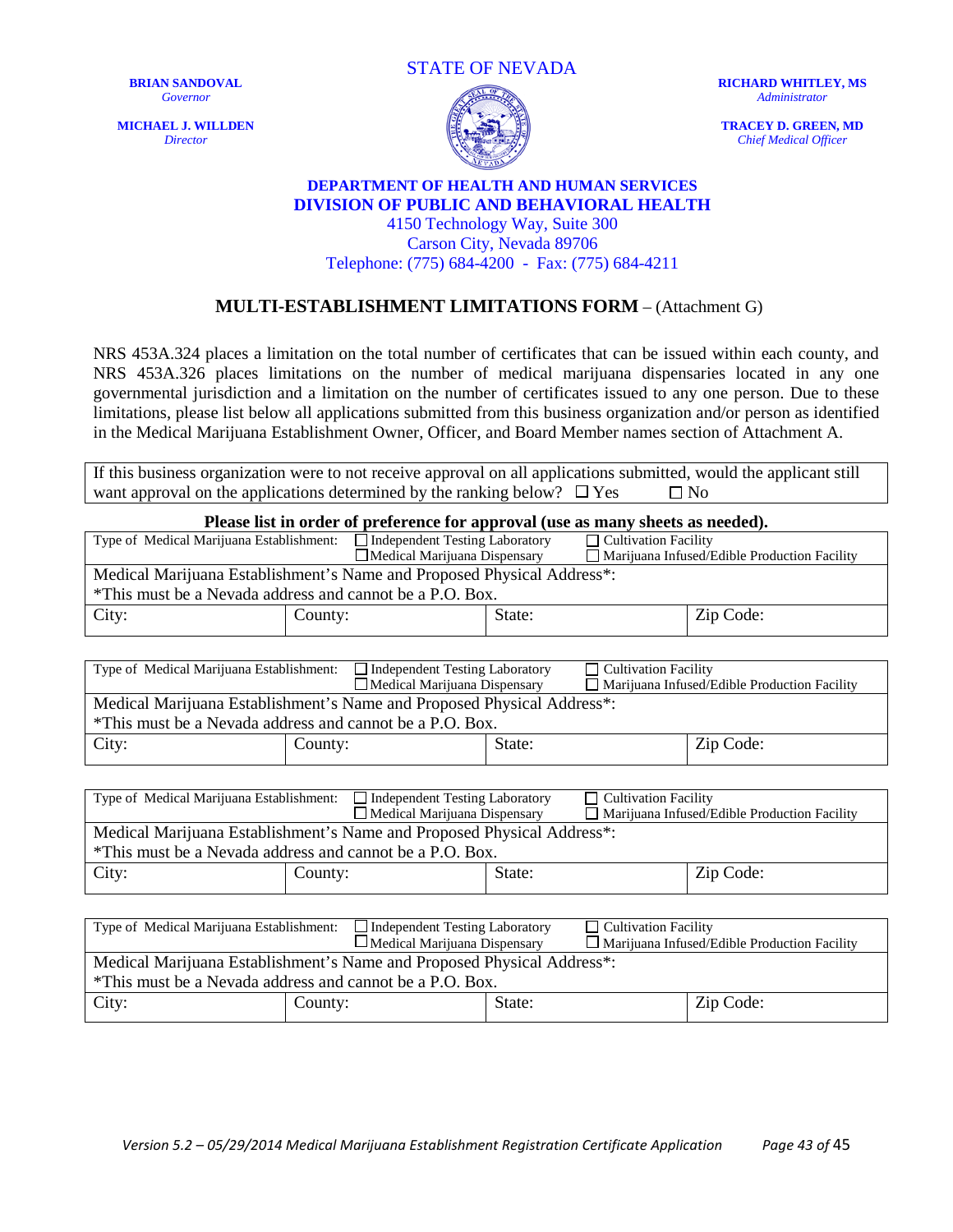**MICHAEL J. WILLDEN** *Director*

STATE OF NEVADA

**RICHARD WHITLEY, MS** *Administrator*

**TRACEY D. GREEN, MD** *Chief Medical Officer*

## **DEPARTMENT OF HEALTH AND HUMAN SERVICES DIVISION OF PUBLIC AND BEHAVIORAL HEALTH**

4150 Technology Way, Suite 300 Carson City, Nevada 89706 Telephone: (775) 684-4200 - Fax: (775) 684-4211

## <span id="page-43-0"></span>**ATTACHMENT H – IDENTIFIER LEGEND FORM**